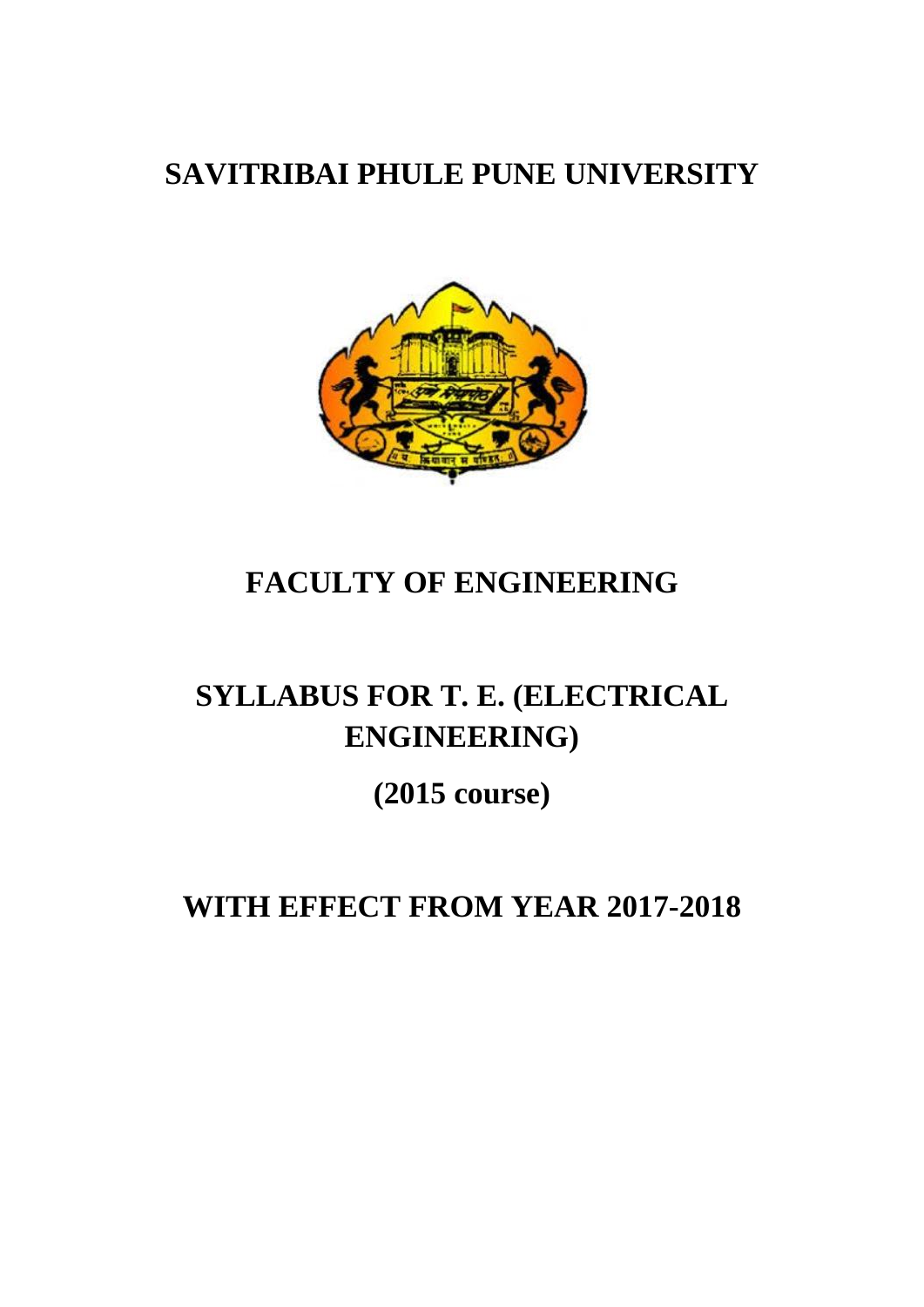#### **Savitribai Phule Pune University FACULTY OF ENGINEERING T.E. Electrical Engineering (2015 Course) (w.e.f. 2017-2018)**

|                | <b>SEMESTER-I</b> |                                                                                 |                                  |                          |                          |                           |            |                                     |                          |                               |               |                          |       |
|----------------|-------------------|---------------------------------------------------------------------------------|----------------------------------|--------------------------|--------------------------|---------------------------|------------|-------------------------------------|--------------------------|-------------------------------|---------------|--------------------------|-------|
|                |                   |                                                                                 | <b>Teaching</b><br><b>Scheme</b> |                          |                          | <b>Examination Scheme</b> |            |                                     |                          |                               | <b>Credit</b> |                          |       |
| Sr.            | <b>Subject</b>    | <b>Subject Title</b>                                                            |                                  |                          |                          |                           | <b>PP</b>  |                                     |                          |                               | <b>Total</b>  | TH/                      | PR+OR |
| <b>No</b>      | Code              |                                                                                 | <b>Th</b><br>$\bullet$           | Pr.                      | Tu.                      | In<br>Sem                 | End<br>Sem | <b>TW</b>                           | <b>PR</b>                | <b>OR</b>                     | <b>Marks</b>  | TU                       |       |
| $\mathbf{1}$   | 311121            | <b>Industrial and</b><br><b>Technology</b><br><b>Management</b>                 | 03                               | $\overline{\phantom{a}}$ | $-$                      | 30                        | 70         | $\overline{\phantom{a}}$            | --                       | $\qquad \qquad -$             | 100           | 03                       |       |
| $\overline{2}$ | 303141            | <b>Advance</b><br><b>Microcontroller</b><br>and its<br><b>Applications</b>      | 04                               | 02                       | $\overline{\phantom{a}}$ | 30                        | 70         | $\qquad \qquad -$                   | $\overline{\phantom{a}}$ | 50                            | 150           | 04                       | 01    |
| 3              | 303142            | <b>Electrical</b><br><b>Machines II</b>                                         | 04                               | 02                       | $\overline{\phantom{a}}$ | 30                        | 70         | $\overline{\phantom{a}}$            | 50                       | $\overline{\phantom{a}}$      | 150           | 04                       | 01    |
| 4              | 303143            | <b>Power</b><br><b>Electronics</b>                                              | 04                               | 02                       | $\overline{\phantom{m}}$ | 30                        | 70         | $\hspace{0.05cm}$ $\hspace{0.05cm}$ | 50                       | $\hspace{0.05cm} \textbf{--}$ | 150           | 04                       | 01    |
| 5              | 303144            | <b>Electrical</b><br><b>Installation</b> ,<br><b>Maintenance</b><br>and Testing | 03                               | 02                       | $\overline{\phantom{a}}$ | 30                        | 70         | 50                                  | $-$                      | $\overline{\phantom{m}}$      | 150           | 03                       | 01    |
| 6              | 303145            | <b>Seminar and</b><br><b>Technical</b><br><b>Communication</b>                  | $\overline{\phantom{a}}$         | 02                       | $\overline{\phantom{a}}$ | $-$                       | $-$        | 50                                  | $-$                      | $\overline{\phantom{m}}$      | 50            | $\overline{\phantom{a}}$ | 01    |
|                | 303152            | <b>Audit Course III</b>                                                         |                                  |                          |                          |                           |            |                                     |                          |                               |               |                          |       |
|                |                   | <b>TOTAL</b>                                                                    | 18                               | 10                       | --                       | 150                       | 350        | 100                                 | 100                      | 50                            | 750           | 18                       | 05    |

|     | <b>SEMESTER-II</b> |                                                          |                        |     |       |           |                           |                          |                   |           |              |           |               |
|-----|--------------------|----------------------------------------------------------|------------------------|-----|-------|-----------|---------------------------|--------------------------|-------------------|-----------|--------------|-----------|---------------|
|     |                    |                                                          | <b>Teaching Scheme</b> |     |       |           | <b>Examination Scheme</b> |                          |                   |           |              |           | <b>Credit</b> |
| Sr. | <b>Subject</b>     |                                                          |                        |     |       | <b>PP</b> |                           |                          |                   |           | <b>Total</b> | TH/       | PR+OR         |
| No. | Code               | <b>Subject Title</b>                                     | Th.                    | Pr. | Tu    | In<br>Sem | <b>End</b><br>Sem         | <b>TW</b>                | <b>PR</b>         | <b>OR</b> | <b>Marks</b> | <b>TU</b> |               |
| 1.  | 303146             | <b>Power System II</b>                                   | 04                     | 02  | $-$   | 30        | 70                        | $-$                      | 50                | $-$       | 150          | 04        | 01            |
| 2.  | 303147             | <b>Control System I</b>                                  | 04                     | 02  | $- -$ | 30        | 70                        | $\overline{\phantom{a}}$ | $- -$             | 50        | 150          | 04        | 01            |
| 3.  | 303148             | <b>Utilization of</b><br><b>Electrical Energy</b>        | 03                     | $-$ | $-$   | 30        | 70                        | --                       | $\qquad \qquad -$ | $-$       | 100          | 03        | --            |
| 4.  | 303149             | <b>Design of</b><br><b>Electrical</b><br><b>Machines</b> | 04                     | 02  | $-$   | 30        | 70                        | 25                       | $\qquad \qquad -$ | 50        | 175          | 04        | 01            |
| 5.  | 303150             | <b>Energy Audit and</b><br><b>Management</b>             | 03                     | 02  | $-$   | 30        | 70                        | 25                       | $-$               | $-$       | 125          | 03        | 01            |
| 6.  | 303151             | <b>Electrical</b><br><b>Workshop</b>                     | $-$                    | 02  | $-$   | $-$       | $-$                       | 50                       | $\qquad \qquad -$ | --        | 50           | $-$       | 01            |
|     | 303153             | <b>Audit Course IV</b>                                   |                        |     |       |           |                           |                          |                   |           |              |           |               |
|     |                    | <b>Total</b>                                             | 18                     | 10  | --    | 150       | 350                       | 100                      | 50                | 100       | 750          | 18        | 05            |

**Th: Theory lectures hours/week TW: Term work**

**Pr: Practical hours/week PR: Theory**

**Tu: Tutorial hours/week OR: Oral**

- 
- 

**PP: Paper- In semester and End Semester**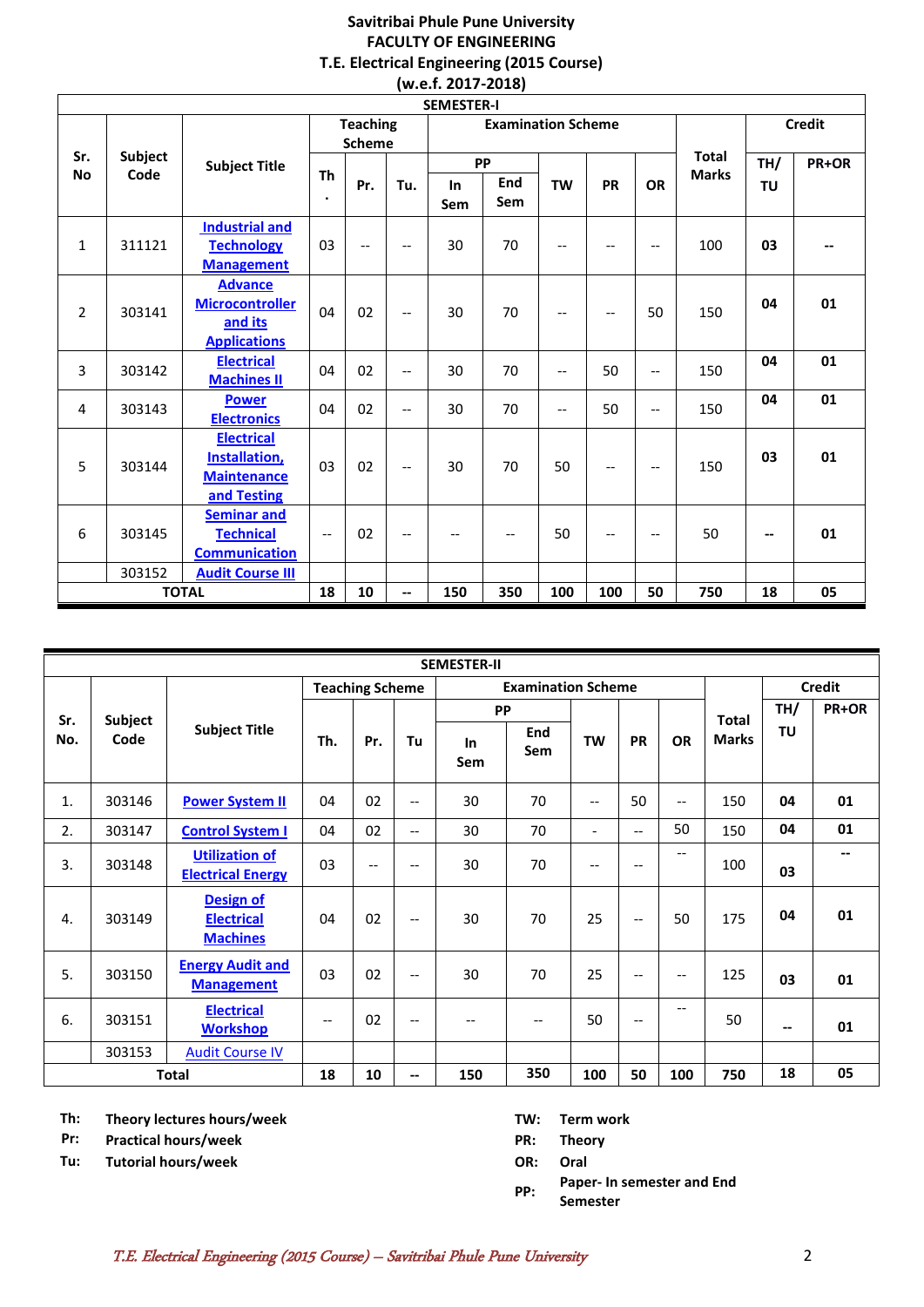## **Audit Course**

- Audit Course: Optional for  $1<sup>st</sup>$  and  $2<sup>nd</sup>$  term of TE Electrical Engineering
- 'Audit Courses' means a Course in which the student shall be awarded Pass or Fail only. It is left to the discretion of the respective affiliated institute to offer such courses to the students. Evaluation of audit course will be done at institute level itself.
- Teaching-learning process for these subjects is decided by concern faculty/industry experts appointed by the affiliated Engineering College.
- Marks obtained by student for audit course will not be taken into consideration of SGPA or CGPA.

| <b>Audit Course III</b> | (A) Wind Energy Systems                      |
|-------------------------|----------------------------------------------|
|                         | (B) Microcontroller MSP 430 and Applications |
| <b>Audit Course IV</b>  | (A) Bioenergy Systems                        |
|                         | (B) Applications of Power Electronics        |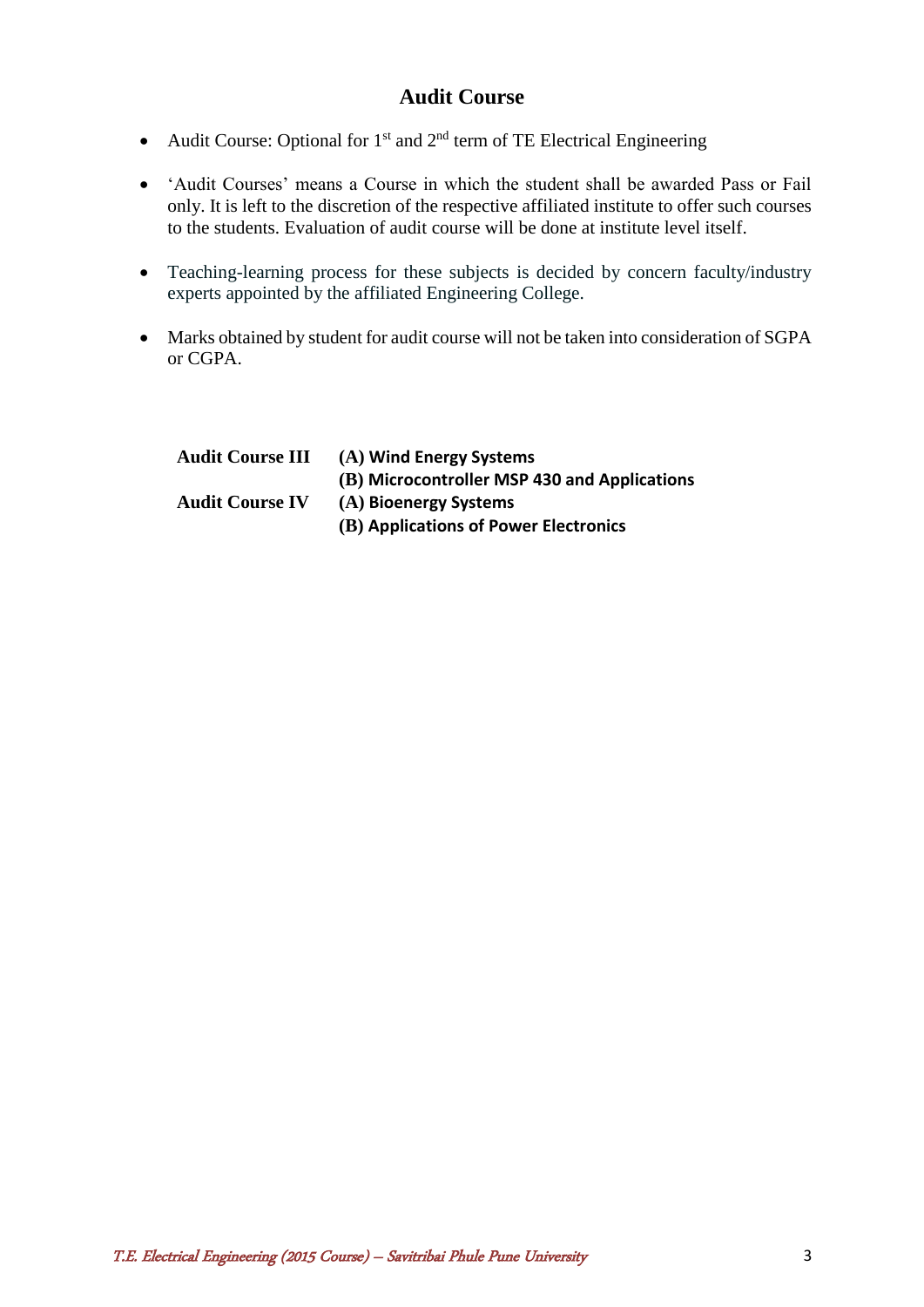## **311121: Industrial And Technology Management**

<span id="page-3-0"></span>

| <b>Teaching Scheme</b> | <b>Credits</b> | <b>Examination Scheme [Marks]</b> |  |  |
|------------------------|----------------|-----------------------------------|--|--|
| Theory: 03 Hrs./Week   | 03             | In Sem. : 30 Marks                |  |  |
|                        |                | End Sem.: 70 Marks                |  |  |

#### **Course Objective:**

The course aims to

- Possess knowledge of types of business organizations; explore the fundamentals of economics and Management.
- Understand the basic concepts of Technology management and Quality management.
- Analyse and differentiate between marketing management and financial management.
- Recognize the importance of Motivation, Group dynamics, Team work, leadership skill and entrepreneurship.
- Explain the fundamentals of Human Resource management.
- Identify the importance of Intellectual property rights and understand the concept of patents, copy rights and trademarks.

### **Course Outcome:**

Upon successful completion of this course, the students will be able to

- Differentiate between different types of business organization and discuss the fundamentals of economics and management.
- Explain the importance of technology management and quality management.
- Describe the characteristics of marketing and its types.
- Discuss the qualities of a good leader.

## **Unit 01: Introduction to managerial and economical demand (06Hrs)**

**Managerial Economics:** Definition of economics, Demand and Supply concept, Law of demand and supply, Elasticity of demand and supply, Demand forecasting: Meaning and methods.

**Management:** Meaning, scope, function, and importance of management. Difference between administration and management. Types of business ownership: Sole proprietorship, Partnership (Act 1934), LLP (Limited Liability Partnership), (Act2008). Business Organizations: Line organization, Line and Staff organization and Functional Organization. Joint Stock Company: Public Limited and Private Limited, Public Sector Undertaking (PSU)

## **Unit 2: Technology and Industrial Management (06Hrs)**

Introduction to industrial management: Concept, development, application and its scope. **Introduction of Technology Management** : Definition of technology, Management and its relation with society, classification of technology, Management of technology at various levels- its importance on National Economy, Ethics in technology management, Critical Factors in technology management.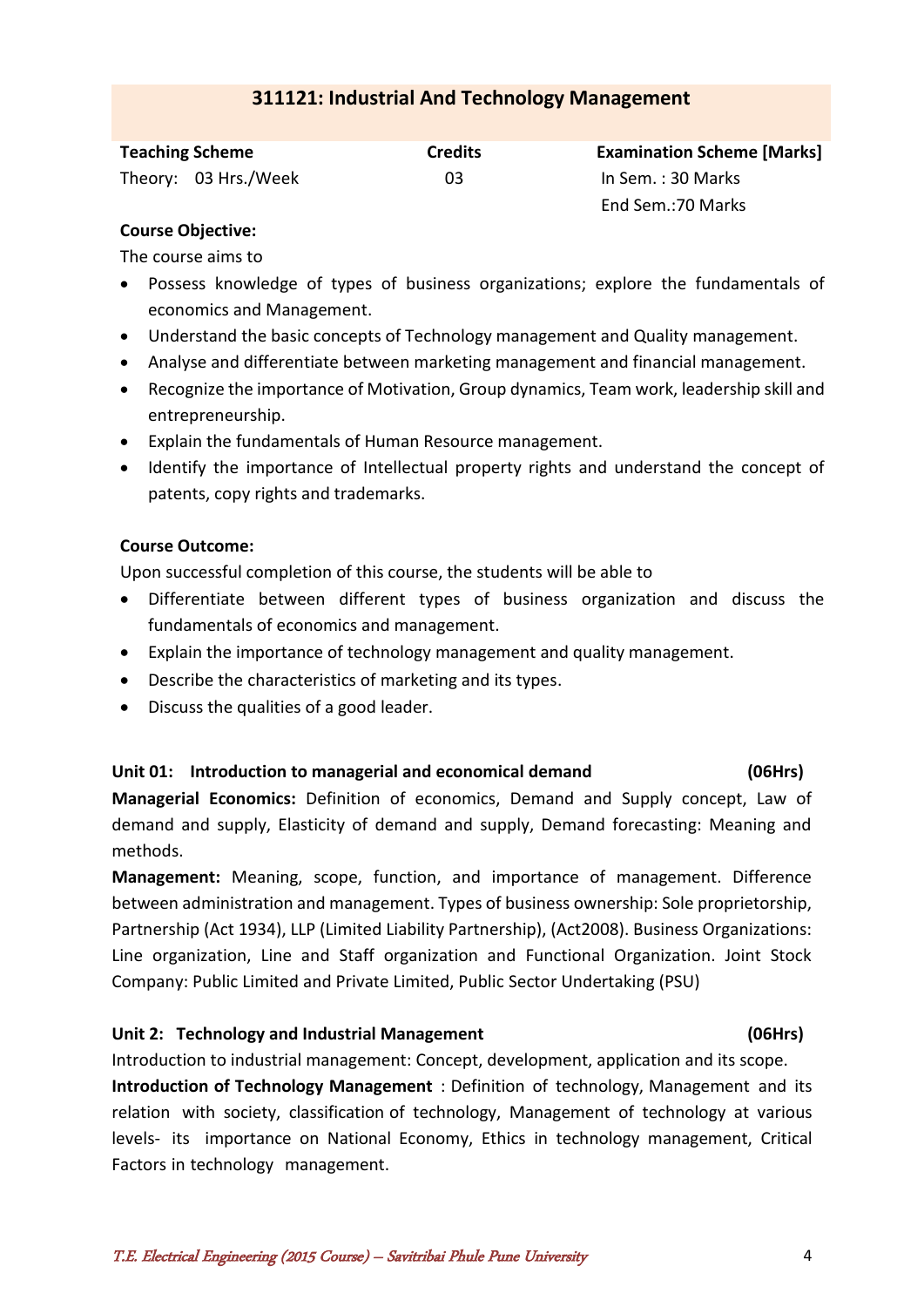#### Unit 3: Quality Management **(06Hrs)** (06Hrs)

Definition of Quality Management: Definition of quality, continuous improvement, Types of quality. Quality of design, Assistance Tools: Ishikawa diagram – Pareto Analysis. Pokka Yoke (Mistake Proofing) quality circles, Kaizen. TQM, 5S (Case study of Toyota, descriptive treatment). Six-Sigma, Quality Management Standards (Introductory aspects only) The ISO 9001:2000 Quality Management System Standard- The ISO 14001:2004. Environmental Management System Standard.

#### **Unit 4: Marketing and Financial Management (06Hrs)**

**Marketing Management**: Market, meaning, characteristics and its types: Perfect Competition, Monopoly, Monopolistic completion and Oligopoly. Marketing and selling, marketing planning. Market survey and market research, online Marketing.

**Financial Management:** Definition of financial management, cost. Types of costs, and methods of costing, price, capital. Debit, credit, books of accounts and final accounts.

#### Unit 5: Human Resource Management **Container and Container and Container (06Hrs)**

Motivation: Introduction to Motivation, theories of work motivation: Maslow Hierarchy of need's theory, Theory X, Theory Y and F. Herzberg's two factor theory. Group dynamics: Types and interactions of groups, stages of group dynamics: Norming, Storming, Forming, Performing and Adjourning. Leadership- Laissez-faire, importance, qualities of good leadership. Human Resource Management- Introduction, importance, scope. HR planning. Recruitment, selection, training and development, Performance management.

#### **Unit 6: Entrepreneurship (06Hrs)**

Entrepreneurship- Definition, concept, traits, qualities of entrepreneur. Importance and limitations of rational decision making, Decision making under certainty, uncertainty and risk. Incentives for small business development, Government policies and incentives, Case study on Small scale industries in India. Introduction to Intellectual Property Rights (IPR), Meaning of IPR, Different forms of IPR, Patents, Criteria for securing Patents. Patent format and structure, Copy and trademark (Descriptive treatment only).

#### **Text Books:**

- **[T1]** O.P. Khanna, industrial engineering and management, Dhanpat Rai and sons, New Delhi.
- **[T2]** E. H. McGrah, S. J. Basic managerial skill for all.
- **[T3]** Tarek Khalil, Management of Technology Tata Mc Graw Hill Publication Pvt. Ltd.
- **[T4]** Prabuddha Ganguli Intellectual Property rights TATA McGraw-Hill Publishing Company
- **[T5]** Management Accounting and financial management by "M. Y. Khan and P. K. Jain", Mcgraw Hill-Tata-ISBN.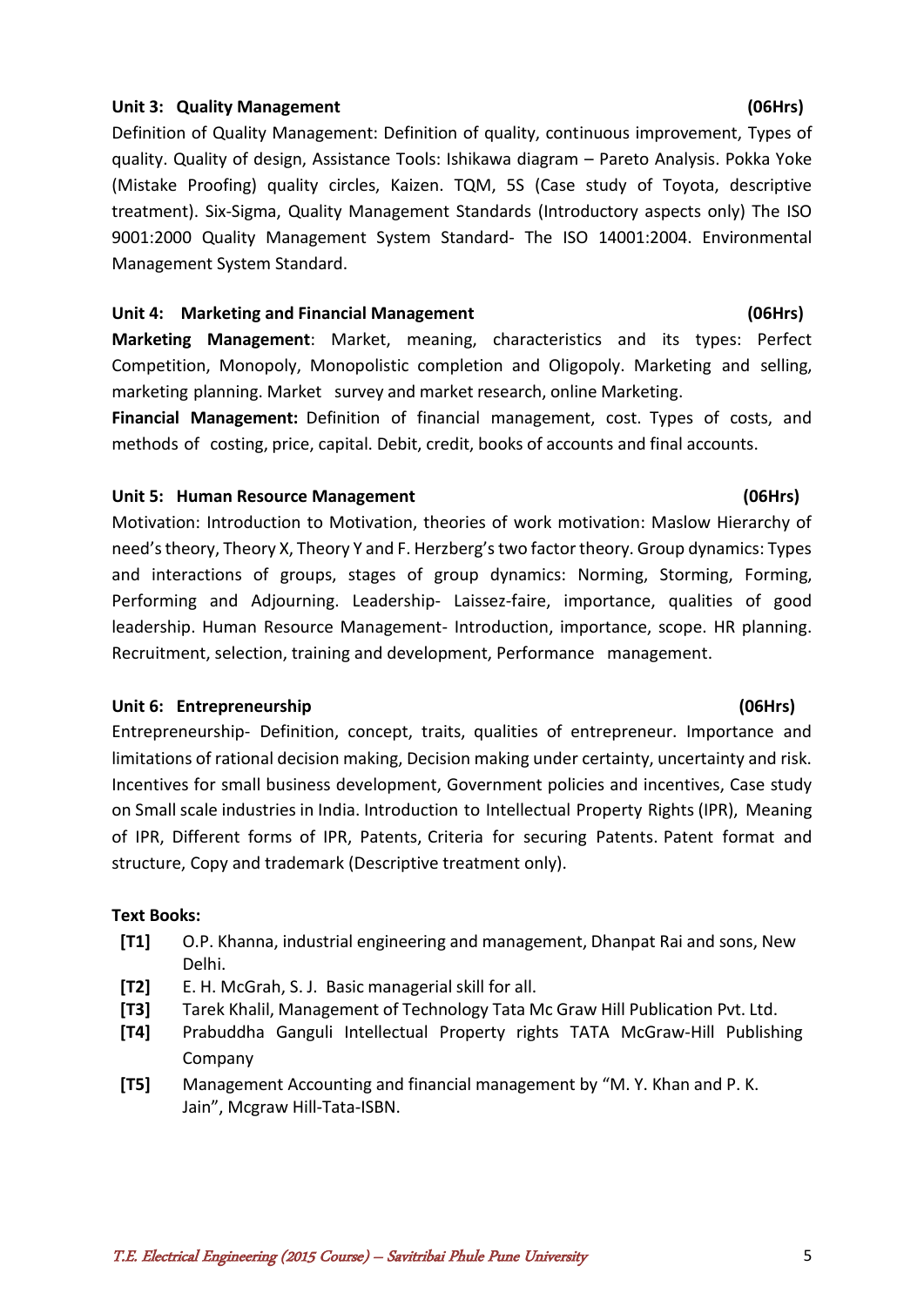#### **Reference Books:**

- **[R1]** C. B. Mamoria and V.S.P.Rao- Personnel Management, Himalaya Publishing House, 30th Edition 2014
- **[R2]** Harold Koonlz and O D'onnel Management.McGrawHill Publication 1980
- **[R3]** Philip Kotler- Marketing Management. Pearson Edition 2008
- **[R4]** Robert Heller, Managing Teams, Dorling Kindersley, London.
- **[R5]** Kelly John M, Total Quality Management, InfoTech Standard, Delhi.
- **[R6]** Joseph M. Juran Juran's Quality Handbook TATA McGraw-Hill.
- **[R7]** Dale H. Besterfield and CarolBesterfield Total Quality Management Prentice Hall of India Pvt. Ltd.
- **[R8]** Shiv Sahai Singh[Editor] The Law of Intellectual Property rights.
- **[R9]** N. R. Subbaram, What Everyone Should Know About Patents, Pharma Book Syndicate, Hyderabad.
- **[R10]** Principles and Practices of Management –Dr. P.C. Shejwalkar, Dr. Anjali Ghanekar, Prof. Deepak Bhivpathki.
- **[R11]** Financial Management by "I M Pandey", Vikas Publishing House Pvt. Ltd., Delhi Philip Kotler- Marketing Management

| Unit | <b>Text Books</b> | <b>Reference</b> |
|------|-------------------|------------------|
|      |                   | <b>Books</b>     |
| 1    | Τ1                | R2,R10           |
| 2    | T1, T2,T3         | R5               |
| 3    |                   | R3, R5, R6       |
| 4    | Т5                | R3, R11          |
| 5    | T1                | R1,R2            |
|      | T4                | R8               |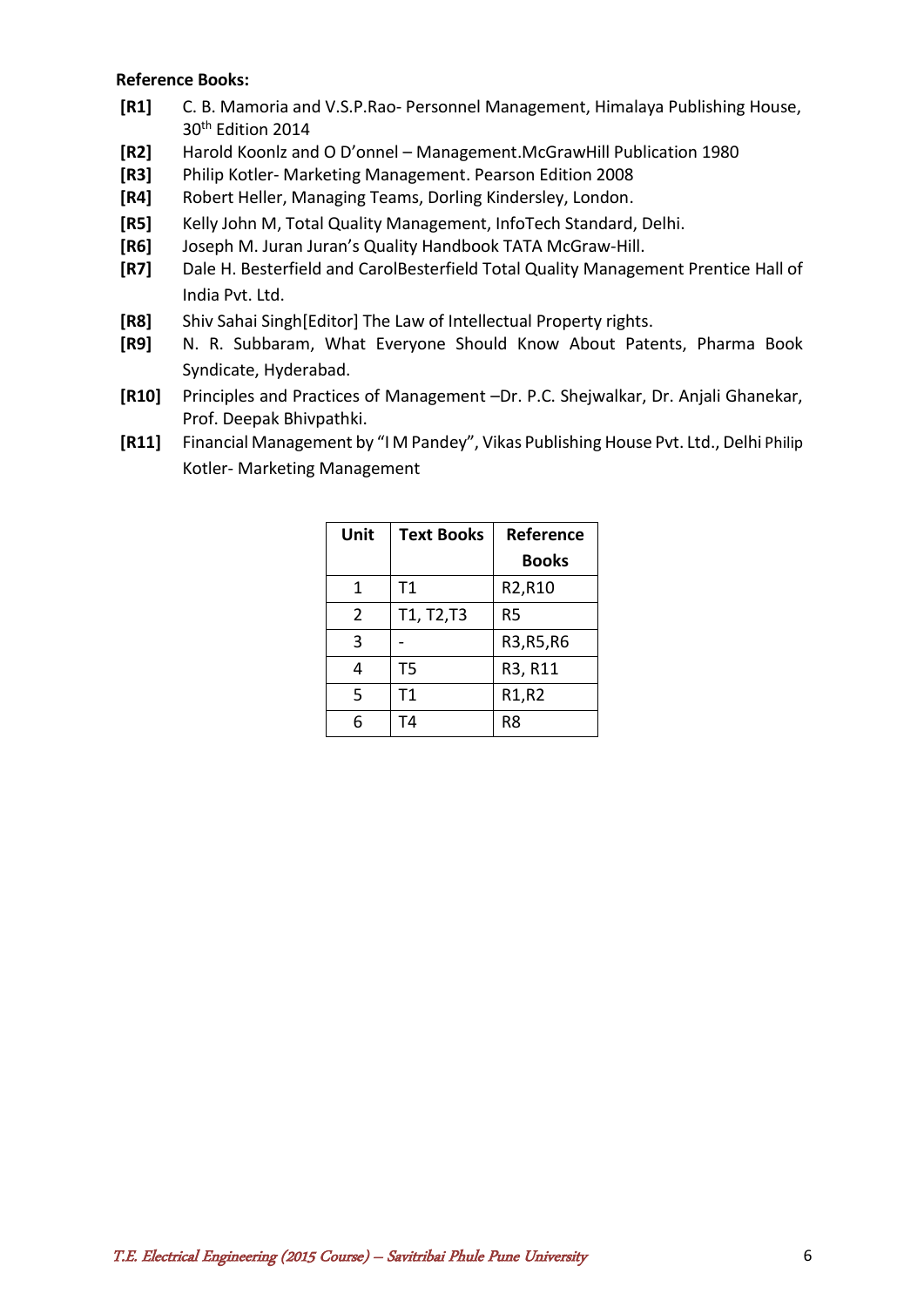#### Practical : 02 Hrs./week 01

#### **Prerequisite:**

- Knowledge of Number system
- Knowledge of basic logic components.

<span id="page-6-0"></span>**Teaching Scheme Credit** Theory : 04 Hrs./week 04

- Programming skills in C Language,
- Microprocessor and Microcontroller Architecture.

#### **Objectives:**

The objectives of this course are

- To provide understanding of architecture of PIC 18F458 microcontroller
- To develop ability to Write and Interpret Assembly and C language programs for PIC 18F458
- To interface various devices with PIC18F458

#### **Course outcomes:**

On successful completion of the course the student will be able to

- Explain architecture of PIC18F458 microcontroller, its instructions and the addressing modes.
- Develop and debug program in assembly language or C language for specific applications
- Use of an IDE for simulating the functionalities of PIC microcontroller and its use for software and hardware development.
- $\bullet$  Interface a microcontroller to various devices.
- Effectively utilize advance features of microcontroller peripherals.

#### **Unit 01 : PIC Architecture (08 Hrs.)**

Comparison of CISC and RISC, RAM and Program memory organization, Program counters, Stack pointer, Bank Select Register, Status register, Data transfer instructions, Arithmetic and logical instructions. Assembly language programs.

#### **Unit 02 : Assembly language programming (08 Hrs.)**

Addressing Modes for PIC 18 microcontroller, Branch instruction, CALL, RETURN, Bit addressable instruction. Assembly language programs I/O ports, SFR related to PORTs, I/O port programming.

## **303141: Advance Microcontroller and its Applications**

|                      | <b>Examination Scheme[Marks]</b> |
|----------------------|----------------------------------|
| In Sem. $\therefore$ | 30 Marks                         |
| End Sem.:            | 70 Marks                         |
| Oral                 | 50 Marks                         |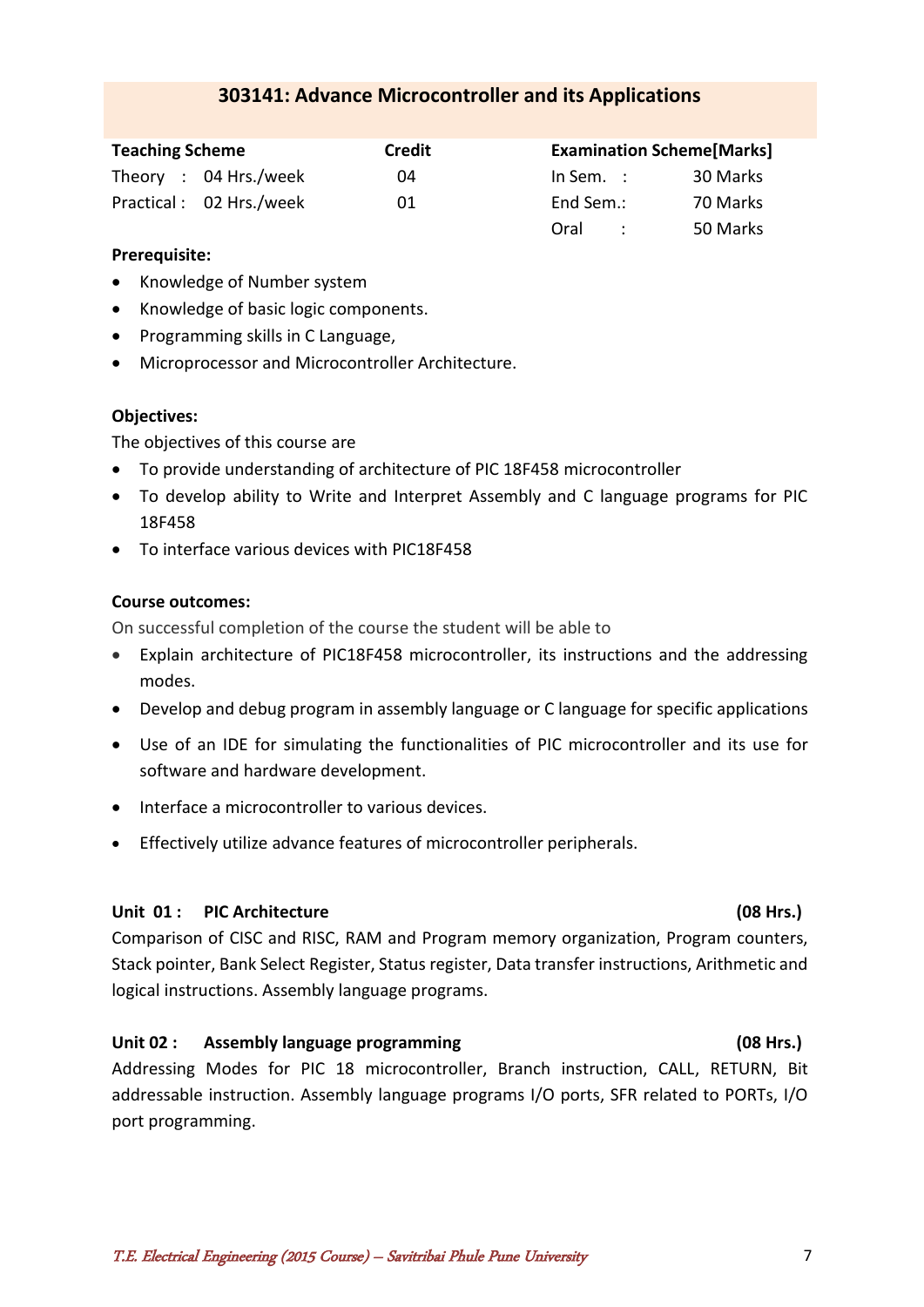#### T.E. Electrical Engineering (2015 Course) – Savitribai Phule Pune University 8

#### **Unit 03 : Programming of PIC microcontroller in C (08 Hrs.)**

Embedded C concepts, Header and source files and pre-processor directives, Data types, data structures, Control loops, functions, bit operations. I/O port programming in C, Delay programming.PIC 18 Timer 0 Programing in C

#### **Unit 04 : Special Hardware features and Programming (08 Hrs.)**

Timers required for CCP Applications, CCP module in PIC 18 microcontroller, Applications of CCP mode Generation of waveform using Compare mode of CCP module. Period measurement of a unknown signal using Capture mode in CCP module, Speed control of DC motor using PWM mode of CCP module

## Unit 05 : Interrupt programming **(08 Hrs.) (08 Hrs.)**

Interrupt Programming, Programming of Timer interrupts, Programming of External interrupts, Serial port programming. Interfacing of PIC18F458 8 bit model LCD(16x2)

## **Unit 06 : Interfacing of PIC Microcontroller (08 Hrs.)**

PIC ADC, Programming of ADC using interrupts, Measurement of temperature and voltage Using PIC microcontroller. Interfacing DAC with PIC18F458, Interfacing of Electromechanical Relays and Opto-isolators.

## **Guidelines for Instructor's Manual**

- Commands to be followed in order to operate the PIC18 micro controller kit.
- Detailed connection diagram / Circuit Diagram of the KIT.
- Pin Diagram and PIN layout of PIC 18F458, all supporting ICs.
- Manuals for interfacing kits such as DC motor, DAC.
- User manuals of all the interfacing kits such as stepper motor, DC motor, DAC etc.

## **Guidelines for Student's Lab Journal**

- Title of the program.
- The program has to be written in the following format. Address- Instruction-Comment
- Input data has to be specified.
- Result of the program.

Flow Chart for each program has to be drawn on separate page.

## **Guidelines for Laboratory Conduction**

- Each student within the group has to enter and execute the program turn wise. Staff member has to check the result of all the groups after the execution of the program.
- Each subgroup of students in the laboratory should consist of maximum three numbers.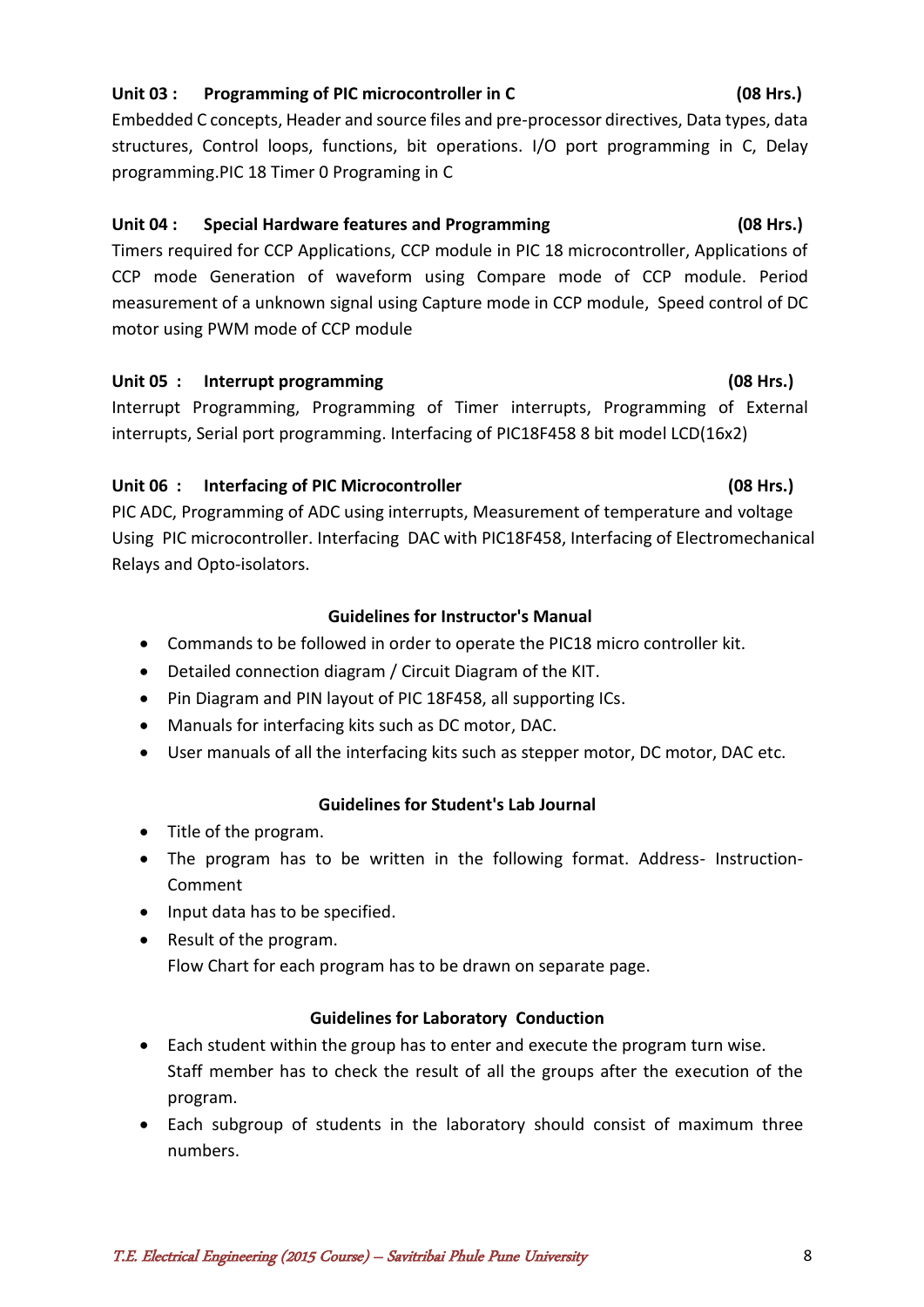### **List of Experiments:**

## **Any six experiments from section (A) and any three experiments from section (B) Section A.**

- 1. i) Introduction to MPLAB. ii) Programs on Addition, Subtraction and Multiplication
- 2. Data transfer to ports
- 3. Timer, Counter, Delay programming
- 4. Interfacing 18F458 to Switch and LED
- 5. Interfacing of LCD [16 X 2] with PIC 18F458
- 6. Generation of square, positive ramp, negative ramp, triangular waveforms using DAC interface
- 7. Generating PWM waveform using PWM mode of 18F458 timer
- 8. Driving relay from 18F458 using software and hardware interrupts

### **Section B.**

- 1. Interfacing DC motor with PIC 18F458
- 2. Interfacing Stepper motor with PIC 18F458
- 3. Interfacing LM35 with PIC 18F458 and display temperature on it.
- 4. Measurement of speed using optical encoder.
- 5. Measurement of level using sensors and PIC 18F458.

### **Text Books:**

- **[T1]** PIC Microcontroller and Embedded Systems Using Assembly and C for PIC18 by Muhammad Ali Mazidi, Rolind D. McKinley, Danny Causey, Pearson Education.
- **[T2]** Fundamentals of Microcontrollers and Applications in Embedded Systems with PIC by Ramesh Gaonkar, Thomson and Delmar learning, First Edition.
- **[T3]** Programming And Customizing the PIC Microcontroller by MykePredko, TATA McGraw-Hill.
- **[T4]** PIC microcontroller: An introduction to software and Hardware interfacing by Han-Way-Huang Thomson Delmar Learning.
- **[T5]** Microcontroller Theory and Applications with PIC18F, M.Rafiquzzaman, John Wiley and Sons

#### **Reference Books:**

- **[R1]** PIC18F458 datasheet
- **[R2]** MPLAB IDE user guides
- **[R3]** MICROCHIP Technical Reference Manual of 18F4520 Embedded Design with PIC 18F452 Microcontroller by John B. Peatman, Prentice Hall

| Unit          | <b>Text Books</b>  | Reference    |
|---------------|--------------------|--------------|
|               |                    | <b>Books</b> |
| 1             | T1, T2, T3, T4     | R1           |
| $\mathcal{P}$ | T1, T2, T3, T4, T5 | R1,R2        |
| 3             | T1, T4, T5         | R1           |
| 4             | T1, T2, T3, T4     | R1           |
| 5             | T1, T2, T3, T4     | R1           |
| 6             | T1, T2, T3, T4     | R1,R3        |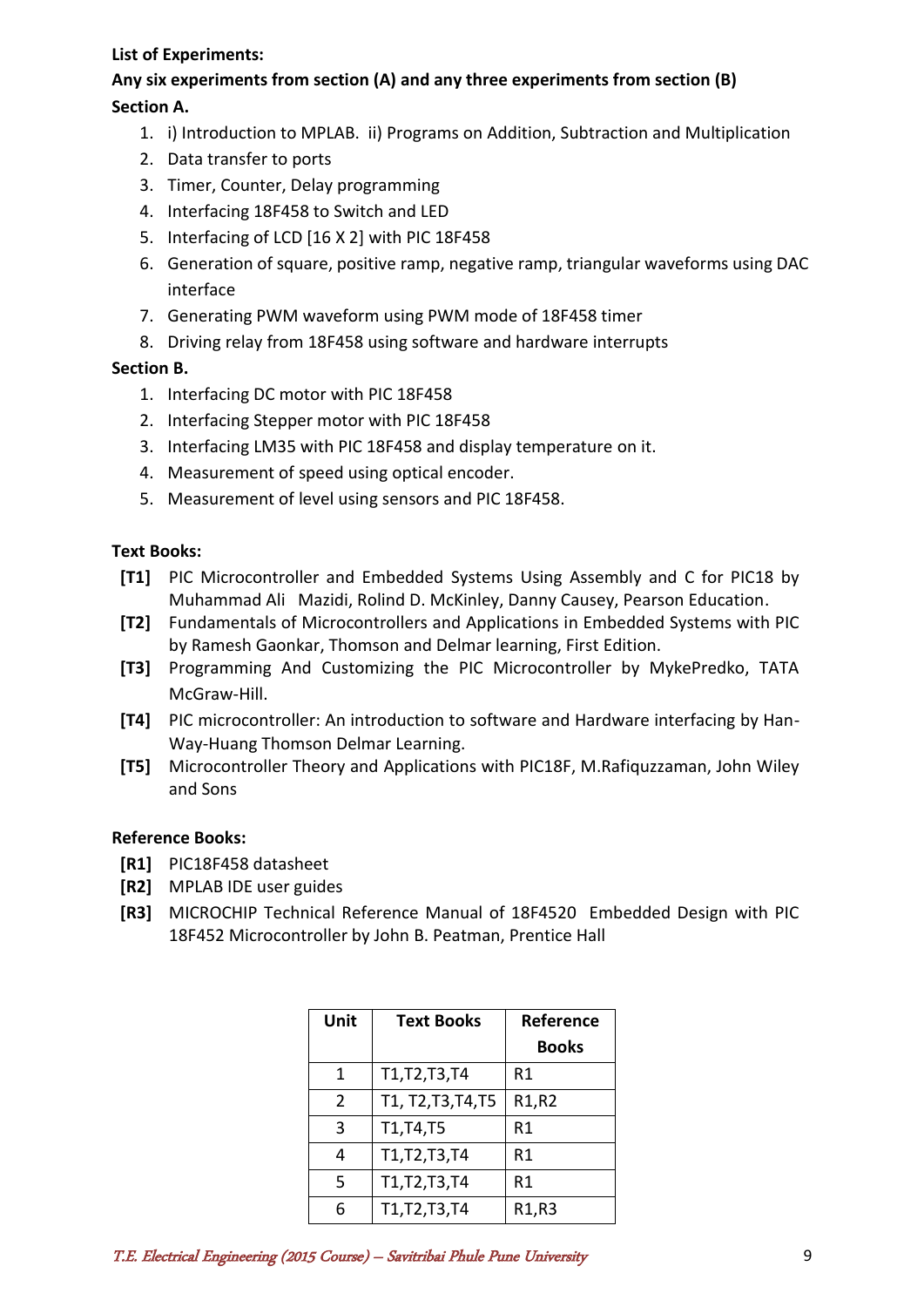## **303142: Electrical Machines II**

<span id="page-9-0"></span>

| <b>Teaching Scheme</b> |  |                      | <b>Credits</b> | <b>Examination Scheme [Marks]</b> |  |                     |  |  |
|------------------------|--|----------------------|----------------|-----------------------------------|--|---------------------|--|--|
|                        |  | Theory : 4 Hrs./Week | 04             | In Sem.                           |  | : 30 Marks          |  |  |
| Practical :            |  | 2 Hrs./Week          | 01             |                                   |  | End Sem. : 70 Marks |  |  |
|                        |  |                      |                | Practical                         |  | : 50 Marks          |  |  |

#### **Prerequisites:**

- Working principle and concepts of electrical machines
- Construction of DC series motor
- Phasor diagram and equivalent circuit of single phase transformer
- Construction and working of three phase induction motor.

#### **Course Objectives:**

- Learn construction & working principle of three phase synchronous machines.
- Define regulation of alternator & calculate it by direct and indirect methods.
- Study the methods of starting 3- phase synchronous motor, & its operation under Different conditions.
- Learn Speed control methods of three phase induction motor.
- Develop phasor diagram & circle diagram of a c series motor.
- Develop equivalent circuit of single phase induction motor.

#### **Course Outcomes:**

Students will be able to

- Explain construction & working principle of three phase synchronous machines
- Estimate regulation of alternator by direct and indirect methods.
- Demonstrate operation of synchronous motor at constant load and variable excitation (v curves &  $\wedge$  curves) & constant excitation and variable load.
- Explain Speed control methods of three phase induction motor.
- Plot circle diagram of ac series motor
- Obtain equivalent circuit of single phase induction motor by performing no load & blocked rotor test.

#### **Unit 01: Three phase Synchronous machines. (08Hrs.)**

**Three phase Synchronous machines:** Construction, rotating-field type and rotating-armature type, salient-pole type and non-salient-pole type and their comparison. Excitation Methods.

**Three phase Synchronous generator (cylindrical rotor type):** Principle of operation. Emf equation and winding factors, rating of generator. Generator on no-load and on balanced load. Armature reaction and its effect under different load power factors. Voltage drop due to armature resistance, leakage flux and synchronous reactance. Per phase equivalent circuit and Phasor diagram. Power - power angle relation.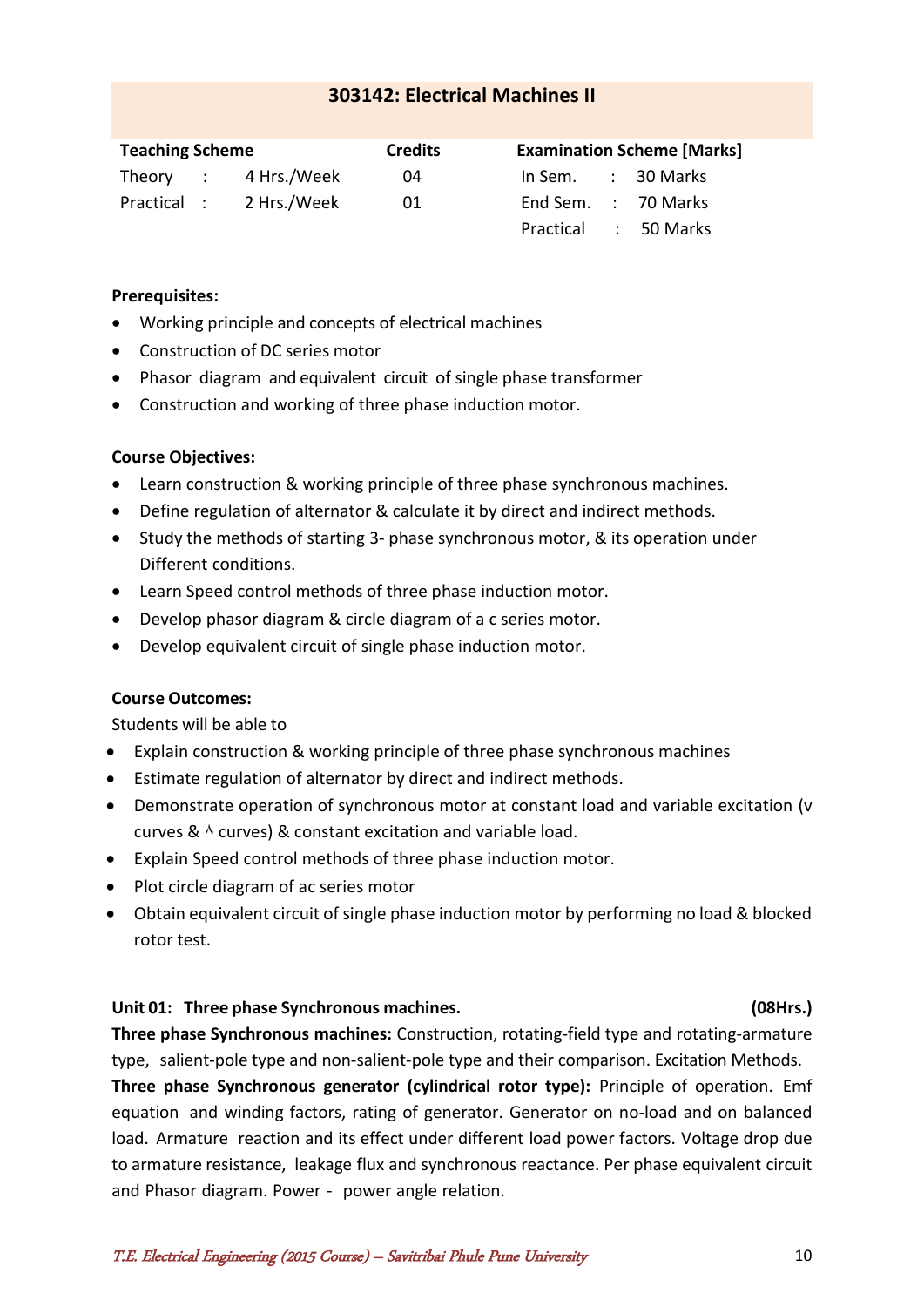**Three phase Synchronous generator (salient pole type):** Armature reaction as per Blondel's two reaction theory for salient-pole machines, Direct-axis and quadrature-axis synchronous reactance's and their determination by slip test. Phasor diagram of Salient-pole generator and calculation of voltage regulation.

**Unit 02: Voltage regulation of Three phase Synchronous generator: (08 Hrs.)** Performance of open circuit and short circuit test on synchronous generator, determination of voltage regulation by emf, mmf, and Potier triangle methods. Determination of voltage regulation by direct loading. Short circuit ratio.

**Parallel operation of 3-phase alternators:** Necessity, conditions, Load sharing between two alternators in parallel. Parallel-Generator theorem. Process of synchronizing alternator with infinite bus-bar by lamp methods and by use of synchroscope. Synchronizing current, power and torque.

### **Unit 03: Three phase synchronous motor: (08 Hrs.)**

Principle of operation. Methods of starting. Equivalent circuit, significance of torque angle, Losses, efficiency and Power flow chart. Operation of 3-phase Synchronous motor with constant excitation and variable load, Operation with constant load and variable excitation ('V' Curves and 'inverted V' curves). Phenomenon of hunting and its remedies. Applications of 3 phase synchronous motors. Introduction to synchronous – induction motor. Comparison of 3 phase synchronous motor with 3-phase induction motor.

## **Unit 04: 3-ph induction motor, Induction generator and special purpose motors: (08 Hrs.)**

Speed control of three phase induction motor by various methods (Stator side and rotor side controls). Action of 3-phase induction motor as induction generator, applications of induction generator. Introduction to Energy Efficient three phase Induction Motor and Super conducting Generator.

**Special Purpose Motors (Descriptive Treatment Only):** Construction, principle of working, characteristics ratings and applications of Brushless D.C. motors, Stepper motors ( permanent m a g n e t and variable reluctance type only), Permanent Magnet motor (A.C. & D.C.) and linear induction motors.

## **Unit 05: A.C. series motor (08 Hrs.)**

## Operation of D.C. series motor on a.c. supply, nature of torque developed, problems associated with AC. operation and remedies.

**Plain Series motor:** direct and quadrature axis fluxes. Transformer and rotational emfs in the field winding and the armature winding. Approximate Phasor diagram (Ignoring leakage fluxes, magnetizing current and currents in the short-circuited armature coils). Circle diagram, performance characteristics from circle diagram. Drawbacks of plain series motor.

**Compensated series motor:** Compensating winding, conductively and inductively compensated motor. Use of compoles for improving commutation. Ratings and applications of Compensated Series motors.

**Universal motors:** ratings, performance and applications, comparison of their performance on A.C. and D.C. supply.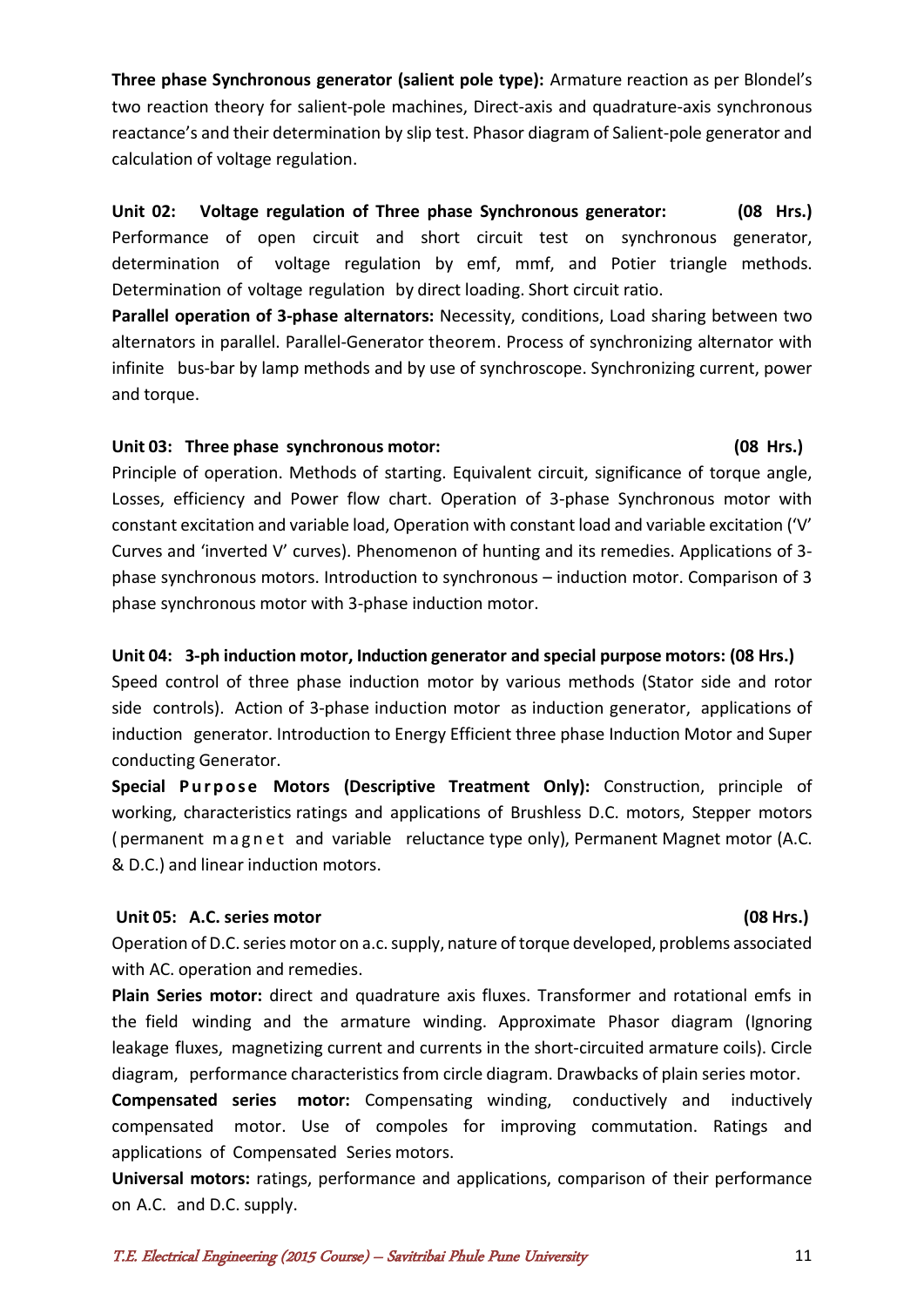### **Unit 06: Single phase induction motor (08 Hrs.)**

Construction of single phase induction motor, double field revolving theory. Equivalent circuit and torque-slip characteristics on the basis of double revolving field theory. Tests to determine the parameters of equivalent circuit and calculation of performance characteristics of motor. Methods of self-starting. Types of single phase induction motors: Split-phase motors (Resistor split-phase motor, Capacitor-start motor, Capacitor start and capacitor run motor and permanent capacitor motor). Shaded pole induction motor: their construction, operation, torque-slip characteristics and applications. Comparison of 1-phase induction motor with 3-phase induction motor.

## **Guidelines for Instructor's Manual**

Prepare 3/4 sets of standard experiments. It must contain title of the experiment. Also, Aim, Apparatus including name of machines with their specifications, rheostats, ammeter, voltmeter, wattmeter if used along with their ratings / ranges etc.

- **Theory:** Brief theory explaining the experiment
- **Circuit / connection diagram** or construction diagram must be drawn either manually using geometrical instruments or using software on A-4 size quality graph paper / plain white paper.
- **Procedure:** Write down step by step procedure to perform the experiment.
- **Observation table:**
- **Sample calculation:** For obs. number ---
- **Result table:**
- **Nature of graph:**
- **Conclusion:**
- **Questions / Answers**: Write minimum 4 /5, questions / answers based on each experiment.

Theory part must be typed on A-4 good quality paper on single side. Put these pages of experiments / circuit diagram in plastic folder and provide it to a group of 4/5 students.

## **Guidelines for Student's Lab Journal**

- 1. Students should write the journal in his own hand writing.
- 2. Circuit / Connection diagram or construction diagram must be drawn either manually using or using software. [Do not use Xerox copy of standard journal]
- 3. Hand writing must be neat and clean.
- 4. Journal must contain certificate indicating name of the institute, student, department, subject, class/ year, number of experiments completed, signature of staff, Head of the department and the Principal.
- 5. Index must contain sr. number, title of the experiment, page number, and the signature of staff along with date.
- 6. Put one blank page in between two experiments. Prepare the parallelogram at the center of page and write experiment number, date and title of the experiment in separate line.

(Use black or blue ink pen for writing.)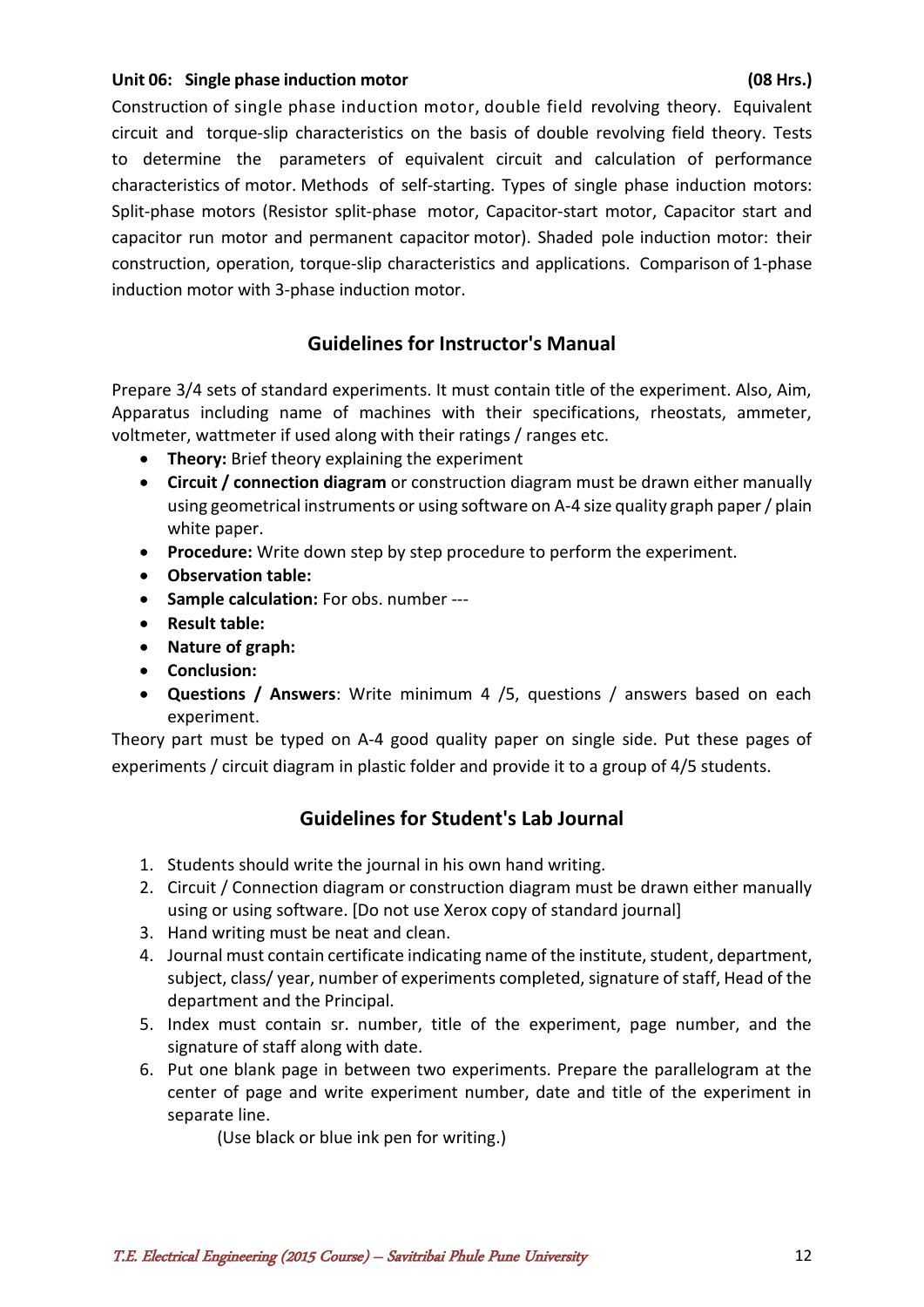## **Guidelines for Laboratory Conduction**

- 1. Check whether the MCB / main switch is off.
- 2. Make connections as per circuit diagram. Use flexible wire for connection of voltmeter and pressure coil connection of wattmeter. For rest of the connections, use thick wire. Do not keep loose connection. Get it checked from teacher / Lab Assistant.
- 3. Perform the experiment only in presence of teacher or Lab Assistant.
- 4. Do the calculations and get it checked from the teacher.
- 5. After completion of experiment, switch off the MCB / main switch.

Write the experiment in the journal and get it checked within week

## **List of Experiments: To perform any eight experiments from the following list**

## **A) Compulsory experiments:**

- 1. Determination of regulation of cylindrical rotor alternator by following methods a) EMF method b) MMF method.
- 2. Determination of regulation of cylindrical rotor alternator by Potier method.
- 3. Determination of regulation of salient pole alternator by slip test.
- 4. V and inverted V curve of synchronous motor at constant load.
- 5. Speed control of three phase induction motor by V/F method

## **B) Optional experiments** ( any Three)

- 1. Determination of Regulation of alternator by direct loading.
- 2. Load test on three phase synchronous motor.
- 3. Load test on Single -phase induction motor.
- 4. Load test on Single-phase series motor.
- 5. No load and blocked-rotor test on a single phase Capacitor-start induction motor and Determination of its equivalent circuit parameters.
- 6. Performance characteristics of single phase series motor using circle diagram.
- 7. Synchronization of three phase alternator by Lamp and Synchroscope methods.
- 8. Simulation of three phase induction motor on MATLAB to obtain its performance.
- 9. Speed control of three phase induction motor by rotor resistance control method.

## **Text Books:**

- **[T1]** Nagrath and Kothari, Electrical Machines, 2nd Ed., Tata McGraw Hill.
- **[T2]** S. K. Bhattacharya, Electrical Machines, Tata McGraw Hill.
- **[T3]** A.S. Langsdorf, Theory of Alternating Current Machinery, Tata McGraw Hill
- **[T4]** P. S. Bimbhra, Electric Machinery, Khanna Publications.
- **[T5]** B.R. Gupta and Vandana Singhal -Fundamentals of Electric Machines, New Age International (P) Ltd.
- **[T6]** E. Openshaw Taylor, Performance and design of a.c. commutator motors, Wheeler Publishing.
- **[T7]** V. K. Mehta and Rohit Mehta, Principles of Electrical Machines, S Chand Publications
- **[T8]** Krishna Reddy –Electrical Machines vol.II and III, SCITECH publications.
- **[T9]** Ashfaq Husain, Electrical Machines, Dhanpat Rai and Co.
- **[T10]** M V Deshpande, Electrical Machines, Prentice Hall of India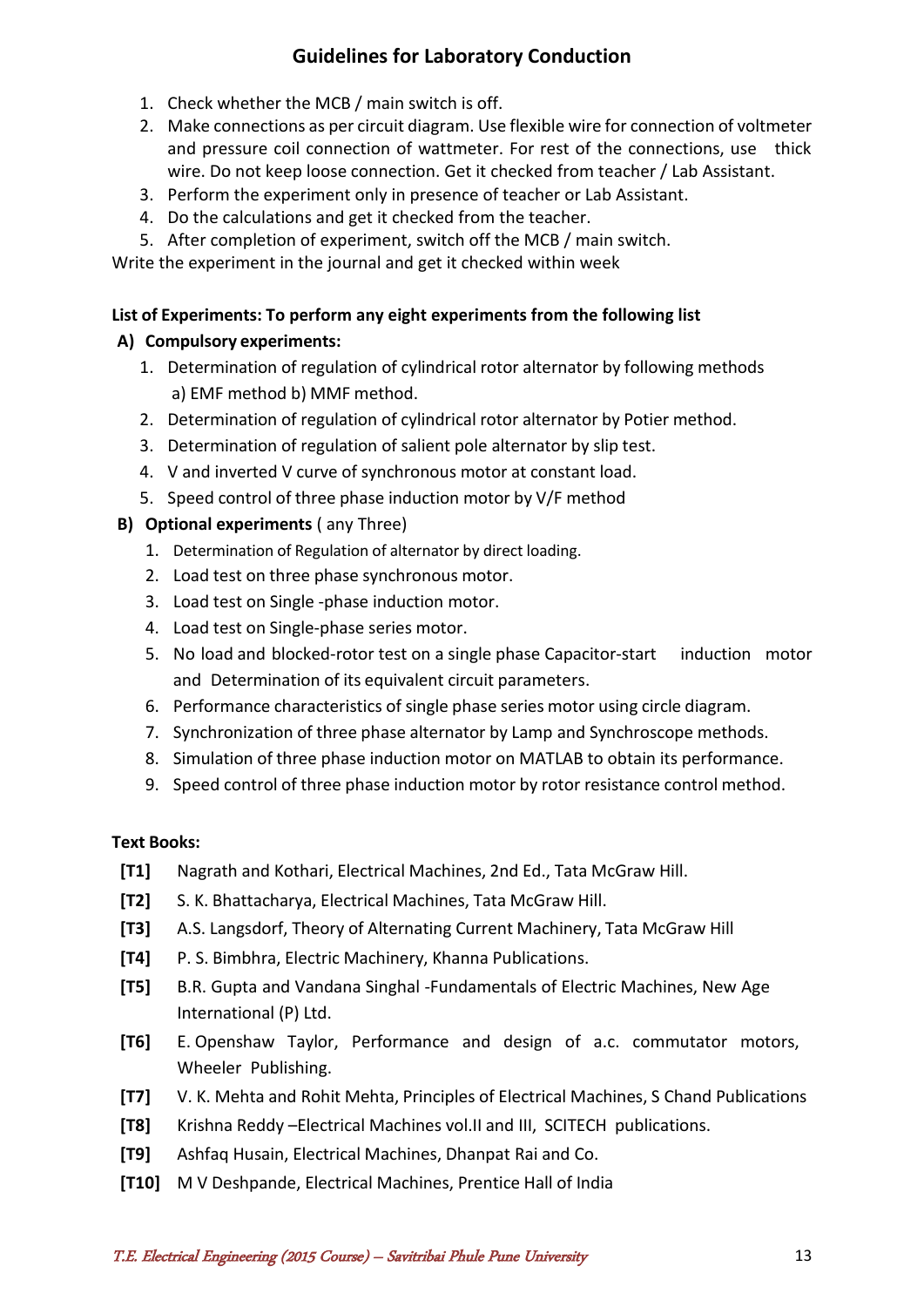#### **Reference Books:**

- **[R1]** M.G. Say, Performance and Design of A.C. Machines (3rd Ed.), ELBS
- **[R2]** J B Gupta Theory and performance of Electrical Machines, S K Kataria Publications
- **[R3]** Samarjit Ghosh, Electrical Machines, Pearson Publication.
- **[R4]** Bhag S Guru and Huseyin R Hiziroglu, Electrical Machinary and Transformer, 3<sup>rd</sup> Edition, Oxford University Press.
- **[R5]** E G Janardanan, Special Electrical Machines, Prentice Hall of India.
- **[R6]** Suvarnsingh Kalsi Application of high Temperature super conductors to electric power equipments (Rotating Machines) Wiley publication.

| Unit | <b>Text Books</b> | <b>Reference Books</b>         |
|------|-------------------|--------------------------------|
| 1    | T1, T2, T7, T9    | R3                             |
| 2    | T4, T7, T9        | R <sub>2</sub>                 |
| 3    | T1,T4,T7          | R <sub>2</sub> ,R <sub>4</sub> |
| 4    | T4, T7, T9        | R5, R6                         |
| 5    | T4, T6, T3        | R <sub>1</sub> ,R <sub>2</sub> |
| 6    | T2, T3, T7, T9    | R2,R3                          |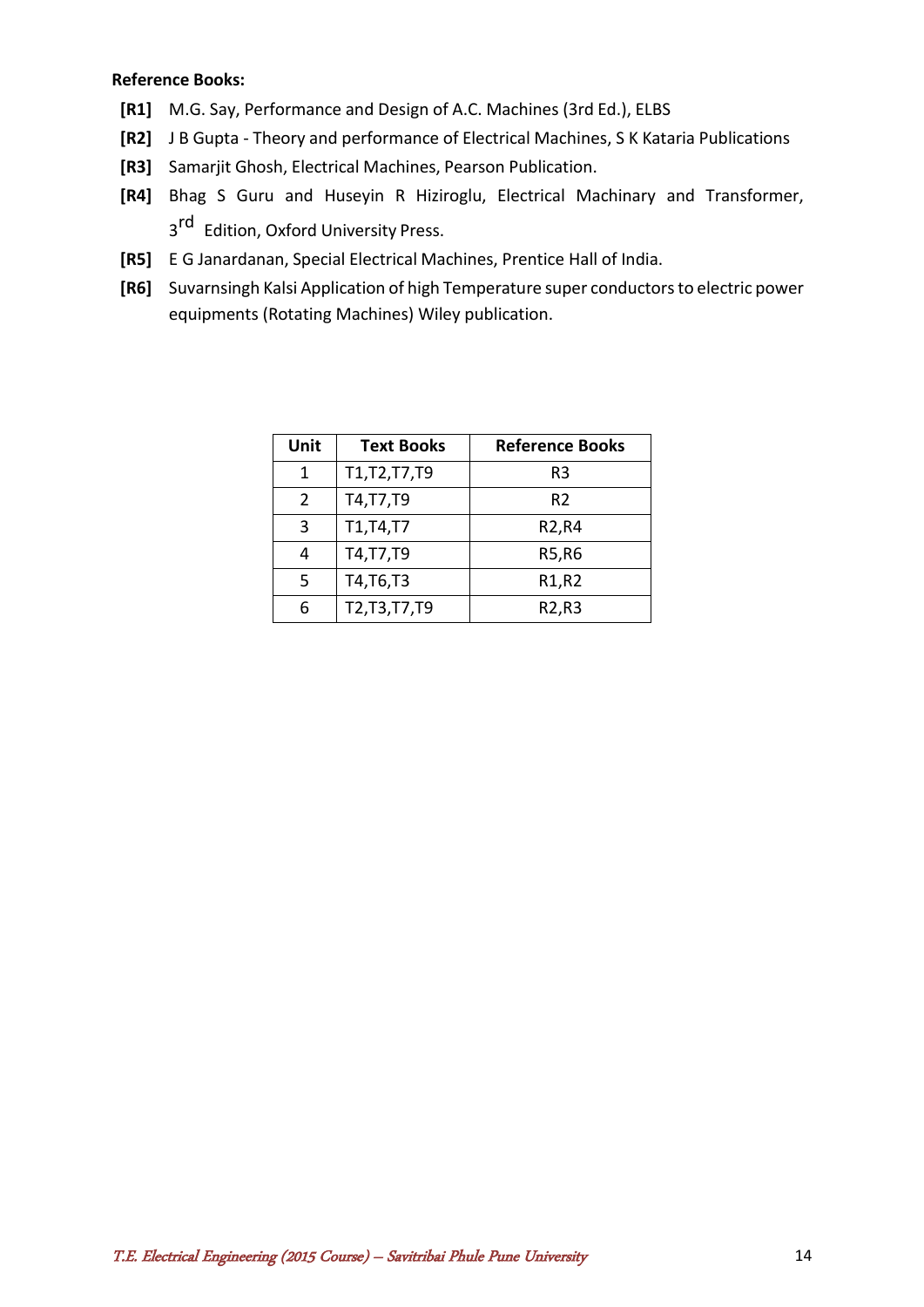<span id="page-14-0"></span>

| <b>Teaching Scheme</b> | <b>Credits</b> | <b>Examination Scheme [Marks]</b> |    |  |
|------------------------|----------------|-----------------------------------|----|--|
| Lectures: 4hrs/ week   | 04             | In sem                            | 30 |  |
| Practical 2hrs/week    | 01             | End sem                           | 70 |  |
|                        |                | Practical                         | 50 |  |

#### **Prerequisite:**

- Knowledge of semiconductor material, basic electronics, diode, BJT,UJT,FET and its characteristics
- Working of Diode based rectifier, concept of rms and average value
- Use square notebooks for notes and plotting of waveforms

### **Course Objectives:**

To enable students to gain knowledge and understanding in the following aspects:

- Fundamentals of power electronic devices and characteristics.
- The concepts and operating principles of power electronics circuits.
- Design procedures and techniques of power electronics systems.

### **Course Outcomes :**

The students will be able to:

- Develop characteristics of different power electronic switching devices
- Reproduce working principle of power electronic converters for different types of loads
- Analyse the performance of power electronic converters

## **Unit 01: Silicon Controlled Rectifier (08 hrs)**

Construction, Static and dynamic Characteristics, specifications/rating of SCR ,Triggering Circuits (R, R-C, UJT), Commutation Circuits (class C&D), Protection (over voltage, over current, and Thermal), Gate Turn Off(GTO) Thyristor ( Construction, Working and Application).

## **Unit 02: Transistor based Devices and DC-DC converter (08 hrs)**

**Transistor based Devices:** MOSFET, IGBT, Construction, working, Static and Dynamic Characteristics, specifications, safe operating area, Latching of IGBT.

**DC-DC converter:** Principle of operation of chopper, classification on the basis of Operating quadrants (A,B,C,D,E), Control techniques: CLC, TRC, PWM and FM Techniques. Analysis of Step up Chopper and Numerical with RLE load. Necessity of input filter, Areas of application, Buck Boost Chopper (Descriptive Treatment).

## **Unit 03: Single Phase AC-DC Converter (08 hrs)**

**Single phase Converter:** Fully controlled converter (rectification and inversion mode), Half controlled converter (Semi- converter), Operation of all converters with R, RL load , derivation of Average and RMS output voltage, power factor, THD, TUF. Numerical based on output voltage and current calculations, Effect of source inductance on operation of converter, Concept of overlap angle and voltage drop calculation. Single phase dual converter (Descriptive treatment only).

#### T.E. Electrical Engineering (2015 Course) – Savitribai Phule Pune University 15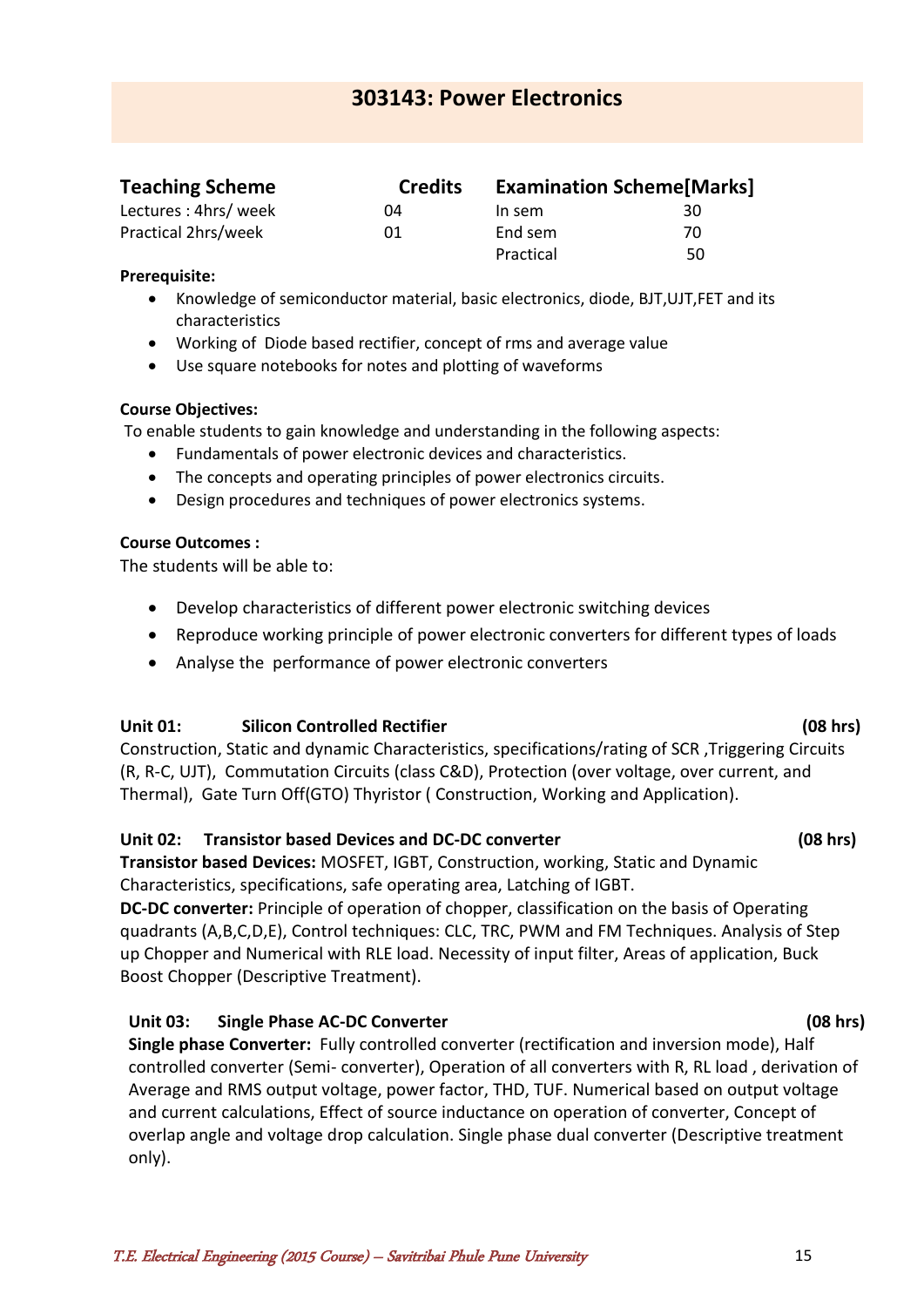### **Unit 04: Three Phase Converter and AC Voltage Regulator**

**Three phase converter:** Fully controlled converter, rectification and inversion mode, Half controlled converter (Semi-converter), Operation of all converters with R, RL load, derivation of Average and RMS output voltage, power factor, THD, TUF. Numerical based on output voltage and current calculations

**AC voltage regulator**: DIAC, TRIAC- four mode operation, triggering of TRIAC using DIAC; Single phase AC Voltage regulator principle with R and RL Load, derivation of Average and RMS output voltage, Concept of two stage AC voltage regulator (With R and R-L load).

## **Unit 05: Single phase DC-AC Converter (Transistor based) (08 hrs)**

Full bridge VSC, derivation of output voltage and current, Numericals, current source converter with ideal switches. **PWM techniques:** Single pulse, multiple pulse and sinusoidal pulse modulation with Fourier analysis.

## **Unit 06: Three phase DC-AC Converter (Transistor based) (08 hrs)**

Three phase VSC using  $120^0$  and  $180^0$  mode and their comparison, PWM based VSC, voltage control and harmonic elimination techniques (Single Pulse Modulation, Transformer Connection, Multilevel Control, Stepped Wave),Multilevel Converter concept its classification( Neutral Point Clamped Converter, Flying Capacitor Converter, cascaded multilevel converter) comparison between multilevel converters, balancing of dc voltage across capacitor

## **Guidelines for Instructor's Manual**

- Title and circuit diagram of power electronic switching device and converter circuit.
- Working operation and output characteristics / output waveforms of power electronic switching device /converter circuit.
- Procedure to carry out the experiment.

## **Guidelines for Student's Lab Journal**

- Title, aim, circuit diagram, procedure and theory of power electronic switching device or converter circuit.
- Equipments along with the specifications needed to carry out the experiment.
- Circuit diagram, observation table, calculations must be written on left side of the journal and aim, theory related to experiment and procedure must be written on right side.
- Analyse and interpret the experimental results and write the conclusions appropriately.

## **Guidelines for Laboratory Conduction**

- Each group in the lab should have not more than three students.
- All the students in the group must do the connections and perform the practical under the the guidance of the staff member.
- Staff member has to check the result of all the groups.

#### **(08 hrs)**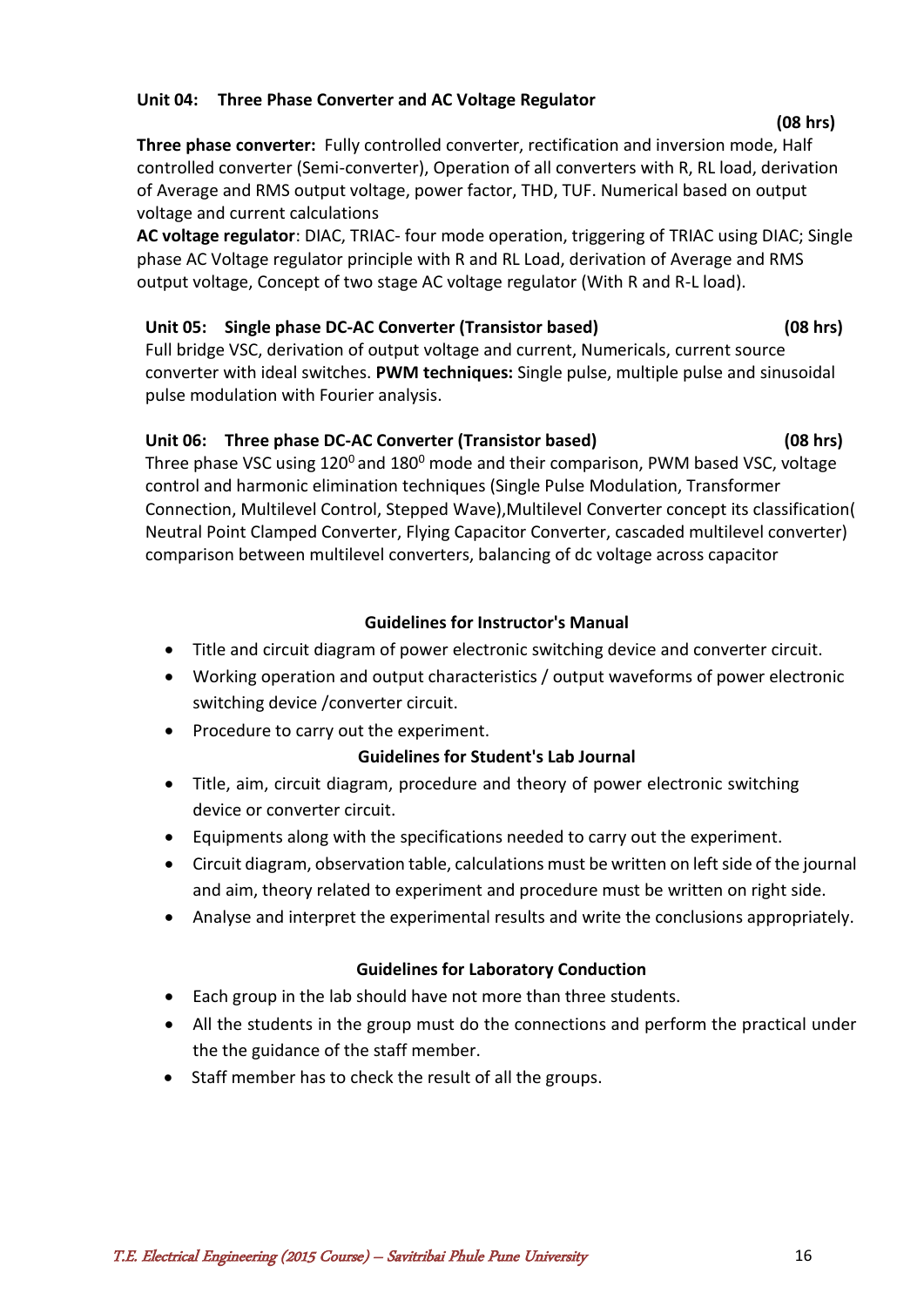## **List of Experiments:**

### **Group A : Hardware Experiments (Any Six)**

- 1. Static VI characteristic of SCR /GTO
- 2.Static VI characteristic of TRIAC
- 3. Single phase Half controlled converter with R and RL load
- 4. Single phase fully controlled converter with R load.
- 5. Single Phase fully controlled converter with and without Free Wheeling diode with RL load
- 6. Single phase A.C. voltage regulator with R load
- 7.Study of DC step down chopper
- 8. Output and Transfer Characteristic of MOSFET and IGBT (Both)
- 9. Three phase voltage source converter using  $120^{\circ}$  and  $180^{\circ}$  mode

## **Group B: Perform any THREE experiments based on Software**

- 1. Three phase AC-DC fully controlled bridge converter R and RL load
- 2. Three phase voltage source inverter using  $120^0$  and  $180^0$  mode
- 3. Study of DC step down chopper
- 4. Single phase A.C. voltage regulator R and RL load
- 5. Study and Design of single phase VSC
- 6. Design of snubber circuit and verification using simulation

## **Text Books:**

1. M. H. Rashid - Power Electronics 2nd Edition, Pearson publication

2. Ned Mohan, T.M. Undeland, W.P. Robbins - Power Electronics, 3rd Edition, John Wiley and Sons

3. B.W. Williams: Power Electronics 2nd edition, John Wiley and sons

- 4. Ashfaq Ahmed- Power Electronics for Technology, LPE Pearson Edition.
- 5. Dr. P.S. Bimbhra, Power Electronics, Third Edition, Khanna Publication.
- 6. K. Hari Babu, Power Electronics , Scitech Publication.

## **Reference Books:**

- 1. Vedam Subramanyam Power Electronics , New Age International , New Delhi
- 2. Dubey, Donalda, Joshi,Sinha, Thyristorised Power controllers, Wiely Eastern New Delhi.
- 3. M. D. Singh and K. B. Khandchandani, Power Electronics, Tata McGraw Hill
- 4. Jai P. Agrawal, Power Electronics systems theory and design LPE, Pearson Education, Asia.
- 5. L. Umanand, Power Electronics Essentials and Applications Wiley Publication.
- 6. J. Michael Jacob Power Electronics Principal and Applications.
- 7. M.H.Rashid Power Electronics Handbook, Butterworth-Heinemann publication, 3 edition
- 8. M.S. Jamil Asghar, Power Electronics, PHI.
- 9. V.R. Moorthi, Power Electronics Devices, circuits, and Industrial applications, Oxford University Press.
- 10. NPTEL Web course and video course on Power Electronics by Dr.B.G.Fernandis,IIT,Mumbai.

| Unit          | <b>Text Books</b> | <b>Reference Books</b> |
|---------------|-------------------|------------------------|
| 1             | T5,T6             | R3, R8, R10            |
| $\mathcal{P}$ | T4, T5, T6        | R3, R5, R6, R9, R10    |
| 3             | T1, T5            | R3, R10                |
| 4             | T5,T6             | R1, R7, R10            |
| 5             | T1,T2,T3          | R3, R10                |
|               | T1, T2, T3        | R3,R10                 |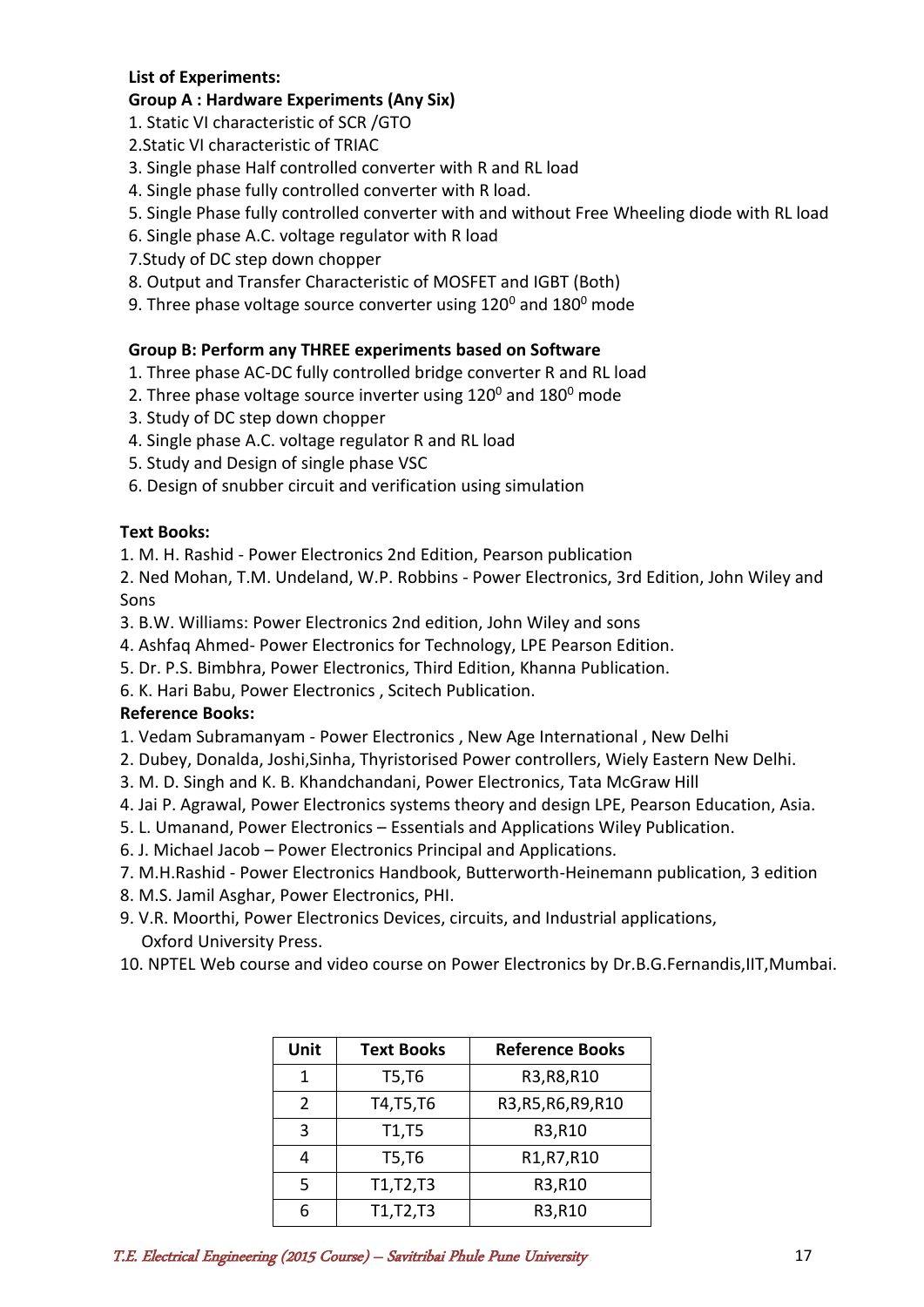## **303144: Electrical Installation, Maintenance and Testing**

<span id="page-17-0"></span>

| <b>Teaching Scheme</b> |  |                       | <b>Credits</b> |                      | <b>Examination Scheme [Marks]</b> |                 |  |
|------------------------|--|-----------------------|----------------|----------------------|-----------------------------------|-----------------|--|
|                        |  | Theory : 03 Hrs./Week | 03             | In Sem               |                                   | : 30 Marks      |  |
| Practical :            |  | 02 Hrs./Week          | 01             | End Sem              |                                   | $\div$ 70 Marks |  |
|                        |  |                       |                | Term work : 50 Marks |                                   |                 |  |

#### **Prerequisites:**

- Introduction of Electrical supply system, Typical AC power supply scheme, Classification of Supply systems.
- Single line Diagram of electrical supply system.

## **Course Objective:**

The course aims :-

- To understand the basic concepts, design and estimation of distribution systems & substation
- To enable candidate to design earthing system for residential and industrial premises
- To understand practical aspects of condition monitoring and maintenance of various electrical equipment.
- To learn testing methods of various electrical equipment.

## **Course Outcome:**

Upon successful completion of this course, the students will be able to :-

- Classify distribution systems, its types and substations
- Design of different earthing systems for residential and industrial premises
- Select methods of condition monitoring and testing of various Electrical Equipments
- Estimate and Costing of residential and industrial premises

## **Unit 01: Distribution Systems: (06 Hrs.)**

Classification of supply systems (State Only)

(i)DC, 2-wire system, (ii) Single phase two wire ac system, (iii) Three phase three wire ac supply system, iv) Three phase four wire ac supply system. Comparison between overhead and underground systems (For above mentioned systems) on the basis of volume requirement for conductor. AC Distribution System: Types of primary and secondary distribution systems, calculation of voltage drops in ac distributors (Uniform and Non Uniform Loading) (Numerical) Economics of power transmission: Economic choice of conductor (Kelvin's law) (Derivation and Numerical) Distribution Feeders: Design considerations of distribution feeders; radial and ring types of primary feeder's voltage levels, energy losses in feeders.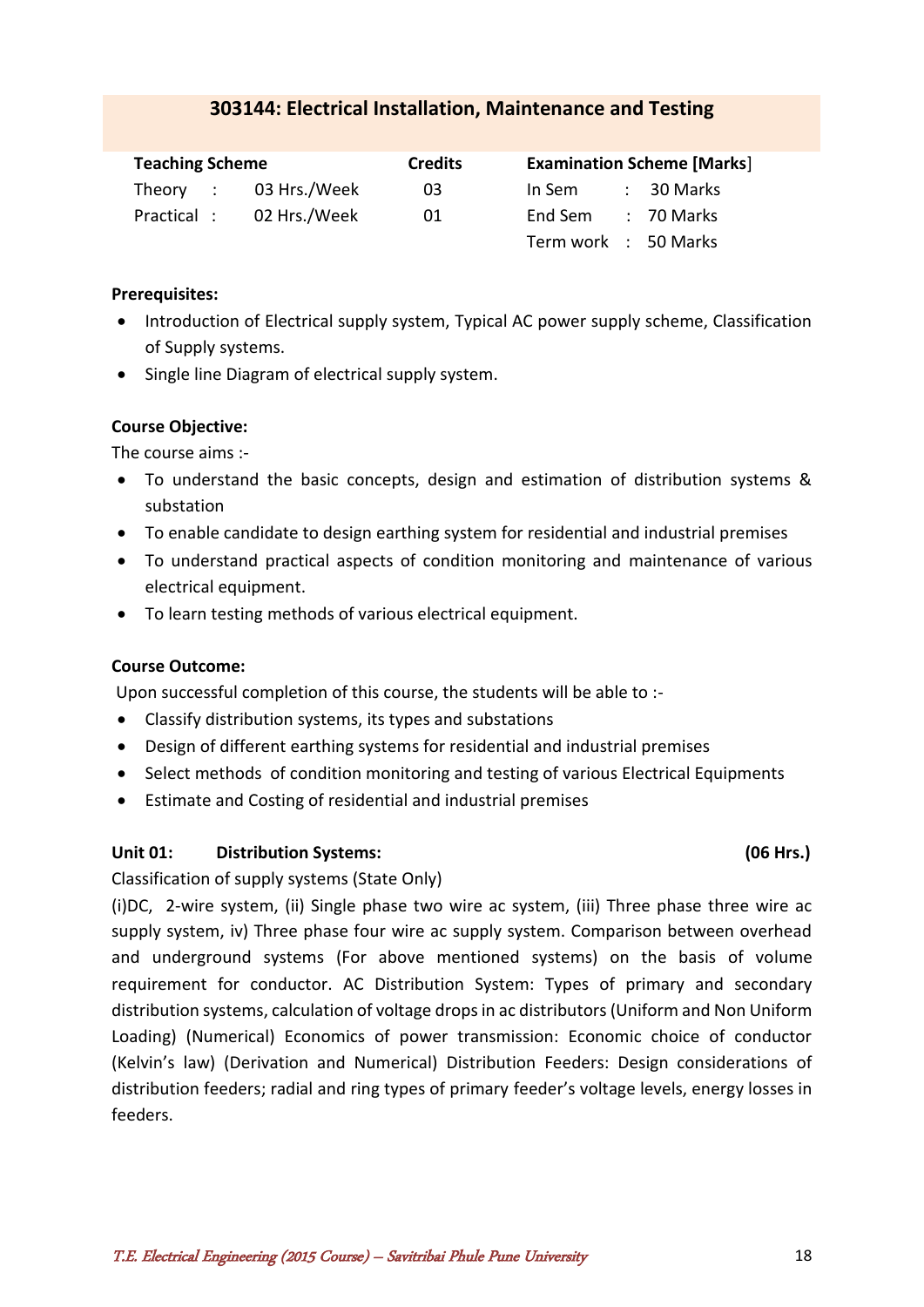### **Unit 02: Substation and Earthing: (06 Hrs.)**

Substation: Classification of substations, Various equipments used in substation with their specifications, Bus bar arrangements in the substation: Simple arrangements like single bus bar, sectionalized single bus bar, main and transfer bus bar system with relevant diagrams.

Earthing: Necessity of Earthing, Types of earthing system (Equipment and Neutral), and Maintenance Free Earthing system. Methods of testing earth resistance, Different electrode configurations (Plate and Pipe electrode), Tolerable step and touch voltages, Steps involved in design of substation earthing grid as per IEEE standard 80 – 2000.

## **Unit 03: Maintenance and Condition Monitoring: (06 Hrs.)**

Importance and necessity of maintenance, different maintenance strategies like breakdown maintenance, planned/preventive maintenance and condition based maintenance. Planned and preventive maintenance of transformer, Induction motor and Alternators. Insulation stressing factors, Insulation deterioration, polarization index, dielectric absorption ratio. Concept of condition monitoring of electrical equipments. Advance tools and techniques of condition monitoring, Thermography.

## **Unit 04: Condition Monitoring and Testing of Electrical Equipment: (06 Hrs.)**

Failure modes of transformer, Condition monitoring of oil as per the IS/IEC standards, Filtration/reconditioning of insulating oil, Condition monitoring of transformer bushings, On load tap changer, dissolved gas analysis, degree of polymerization. Induction motor fault diagnostic methods – Vibration Signature Analysis, Motor Current Signature Analysis. Testing of Power cables – Causes of cable failure, fault location methods and Remedial actions. Testing of Transformer - Type tests and Routine tests.

## **Unit 05: Estimation and Costing: (06 Hrs.)**

Introduction, HT, LT overhead lines and underground cables, cable sizing, price catalogue, labour rates, schedule of rates and estimating data (only theory), Estimation and conductor size calculations of internal wiring for Residential and Commercial (Numericals) installations and estimate for underground LT service lines.

## **Unit 06: Electrical Safety: (06 Hrs.)**

Causes of Accidents, Prevention of Accidents & precautions to be taken. Dangers arising as a result of faulty equipments and tools, chemicals, water, poor joints and insulation strains and moving machines. Contents of first aid box, treatment for cuts, burns and electrical shock. Procedures for first aid (e.g. removing casualty from contact with live wire and administering artificial respiration). Various statutory regulations (Electricity supply regulations, factory acts and Indian electricity rules of Central Electricity Authority (CEA), Classification of hazardous area.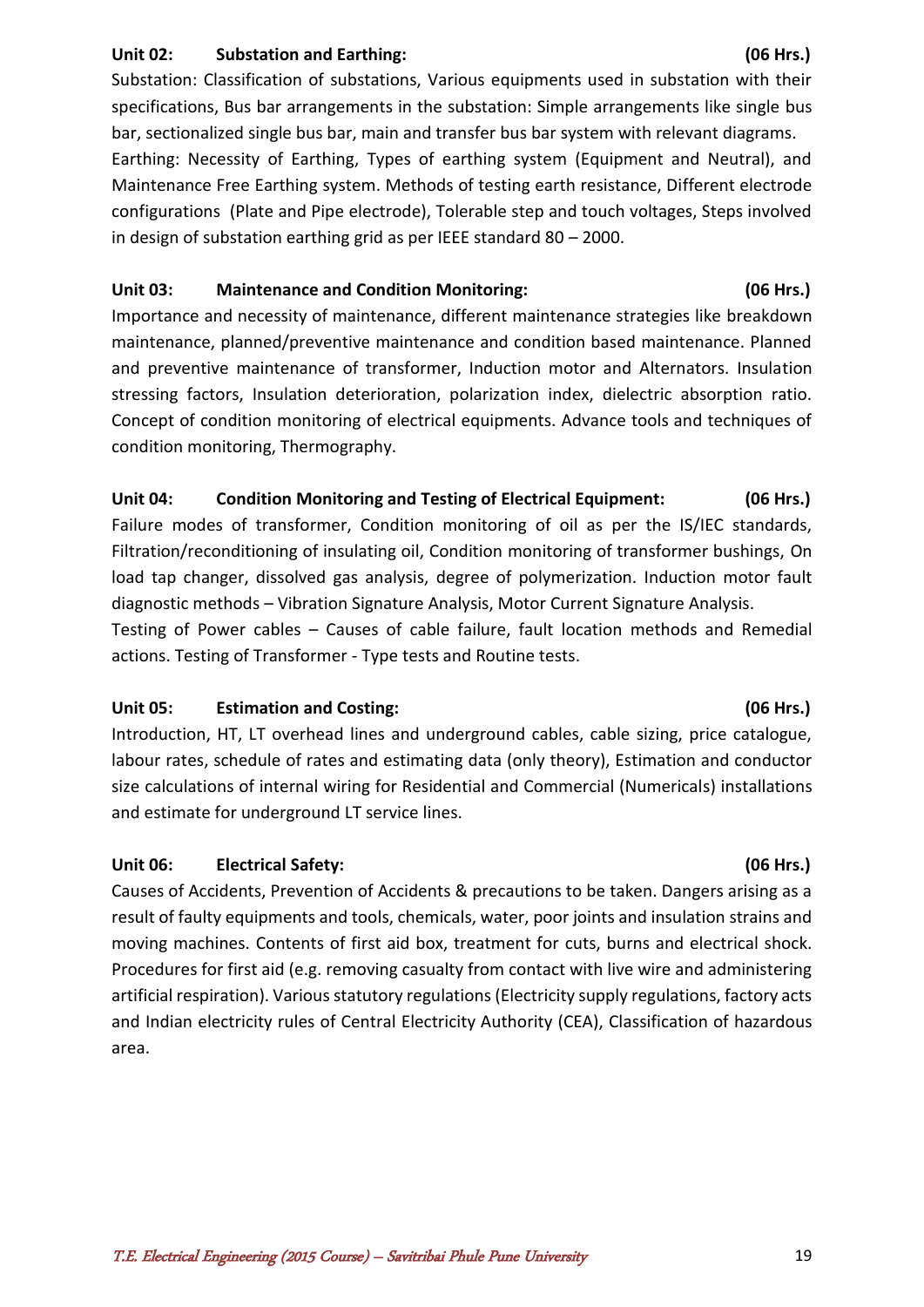## **Industrial Visit:**

Visit to repair workshop (Any One).

i) Three phase induction motor ii) Transformer iii) Power Cable.

## **List of Experiments :**

## **Compulsory experiments:**

(Drawing sheets for 1 and 2 using AutoCAD or other CAD software)

- 1. Single Line diagram of 132 or 220 or 400 kV substation (based on actual field visit) Symbols, Plate or Pipe earthing.
- 2. Estimation for 11 kV feeders and substation.
- 3. Assignment on design of earthing grid for 132/220 kV substation.

Any **five experiments** are to be performed out of following :

- 1. Measurement of Dielectric Absorption Ratio and Polarization Index of insulation.
- 2. Study of troubleshooting of electrical equipment based on actual visit to repair workshop (Any One).i) Three phase induction motor ii) Transformer iii) Power Cable
- 3. Study of thermograph images and analysis based on these images.
- 4. Assignment Construction, working and troubleshooting of any two household Electrical equipments (Fan, Mixer, Electric Iron, Washing Machines, Electric Oven, Microwave - Limited to electrical faults)
- 5. Study the various types of earthing for electrical appliances/systems, Practice of earthing and Measurement of Earth resistance of Campus premises.
- 6. Design, Estimation and costing of earthing pit and earthing connection for computer lab, Electrical Machines Lab, HT Substation.
- 7. Project design and estimation of power circuit of labs/industry.
- 8. Measurement of insulation resistance of motors and cables

## **Guidelines for Instructor's Manual Practical Sessions –**

The Instructor's Manual should contain following related to every experiment –

- Brief theory related to the experiment.
- Apparatus with their detail specification as per IS code.
- Basic AUTOCAD instructions for drawing the sheet.
- Design / Solving of given problem using data book as a reference.
- Students should be encouraged to visit workshops or small industries of transformer/ induction motor / cables also for repairing of household equipment.
- Students should write the troubleshooting charts and visit report based on visit as mentioned above.
- Few short questions related to design.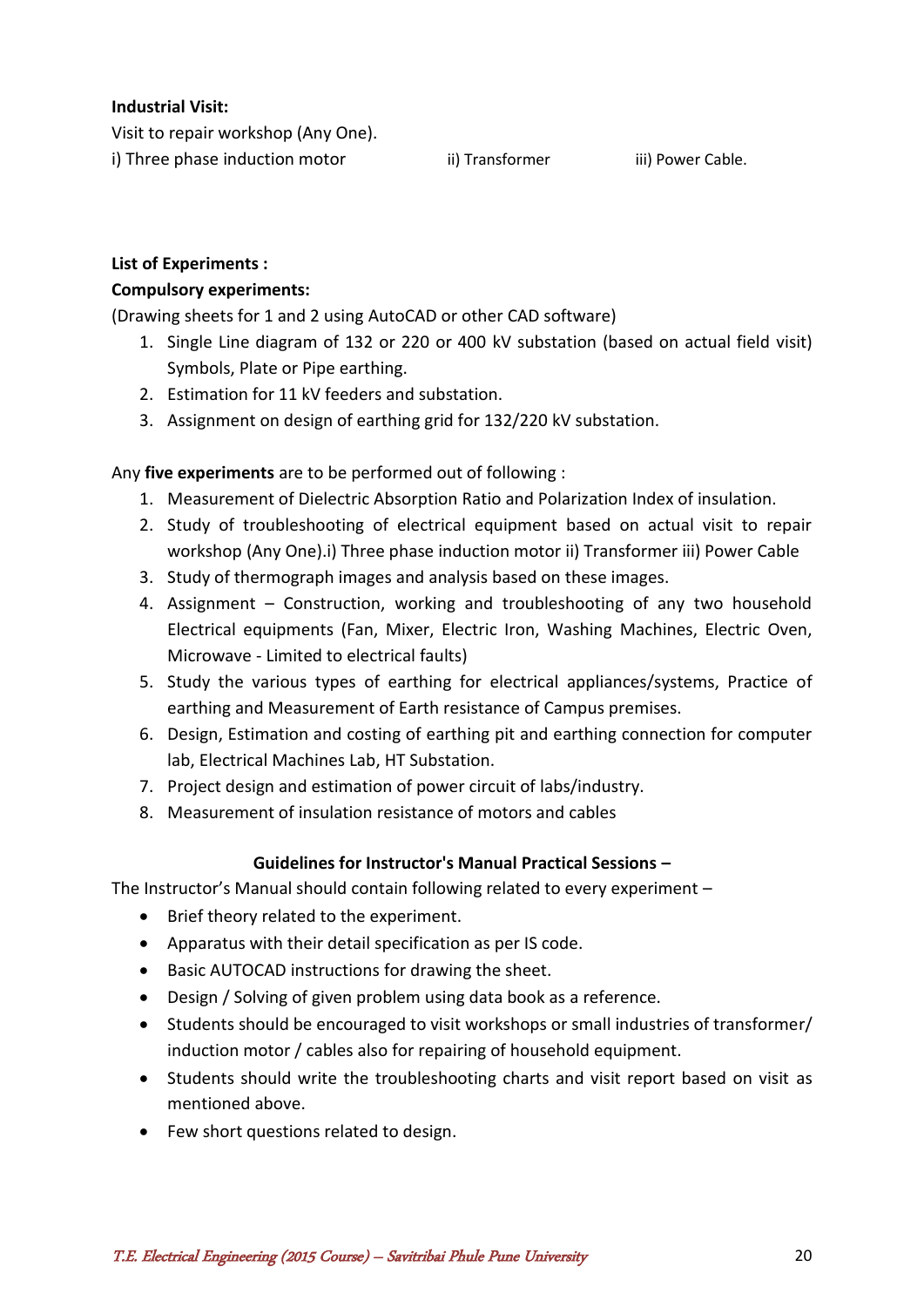### **Guidelines for Student's Manual Practical Sessions –**

The student's Manual should contain following related to every experiment –

- Brief theory related to the experiment.
- Apparatus with their detail specification as per IS code.
- Design/Solve a given problem.
- Students should visit workshops or small industries of transformer/ induction motor / cables also for repairing of household equipment.
- Students should write the troubleshooting charts and visit report based on visit as mentioned above.
- Few short questions related to experiment.

### **Guidelines for Lab /TW Assessment**

- There should be continuous assessment for the TW.
- Assessment must be based on understanding of theory, attentiveness during practical.
- Session, how efficiently the student is able to do connections and get the results.
- Timely submission of journal.

#### **Text Books:**

- **[T1]** B. R. Gupta- Power System Analysis and Design, 3<sup>rd</sup> edition, Wheelers publication.
- **[T2]** S. Rao, Testing Commissioning Operation and Maintenance of Electrical Equipment, Khanna publishers.
- **[T3]** S. L. Uppal Electrical Power Khanna Publishers Delhi.
- **[T4]** Hand book of condition monitoring by B. K. N. Rao, Elsevier Advance Tech., Oxford (UK).
- **[T5]** S. K. Shastri Preventive Maintenance of Electrical Apparatus Katson Publication House.
- **[T6]** B. V. S. Rao Operation and Maintenance of Electrical Equipment Asia Publication.
- **[T7]** Hand book on Electrical Safety.

#### **Reference Books:**

- **[R1]** P.S. Pabla –Electric Power Distribution, 5th edition, Tata McGraw Hill.
- **[R2]** S. L. Uppal, Electrical Wiring and Costing Estimation, Khanna Publishers, New Delhi.
- **[R3]** Surjit Singh, Electrical wiring, Estimation and Costing, Dhanpat Rai and company, New Delhi.
- **[R4]** Raina K.B. and Bhattacharya S.K., Electrical Design, Estimating and Costing, Tata McGraw Hill, New Delhi
- **[R5]** B.D. Arora-Electrical Wiring, Estimation and Costing,- New Heights, New Delhi.
- **[R6]** M.V. Deshpande, Elements of Power Station design and practice, Wheelers Publication.
- **[R7]** S. Sivanagaraju and S. Satyanarayana, Electric Power Transmission and Distribution, Pearson Publication .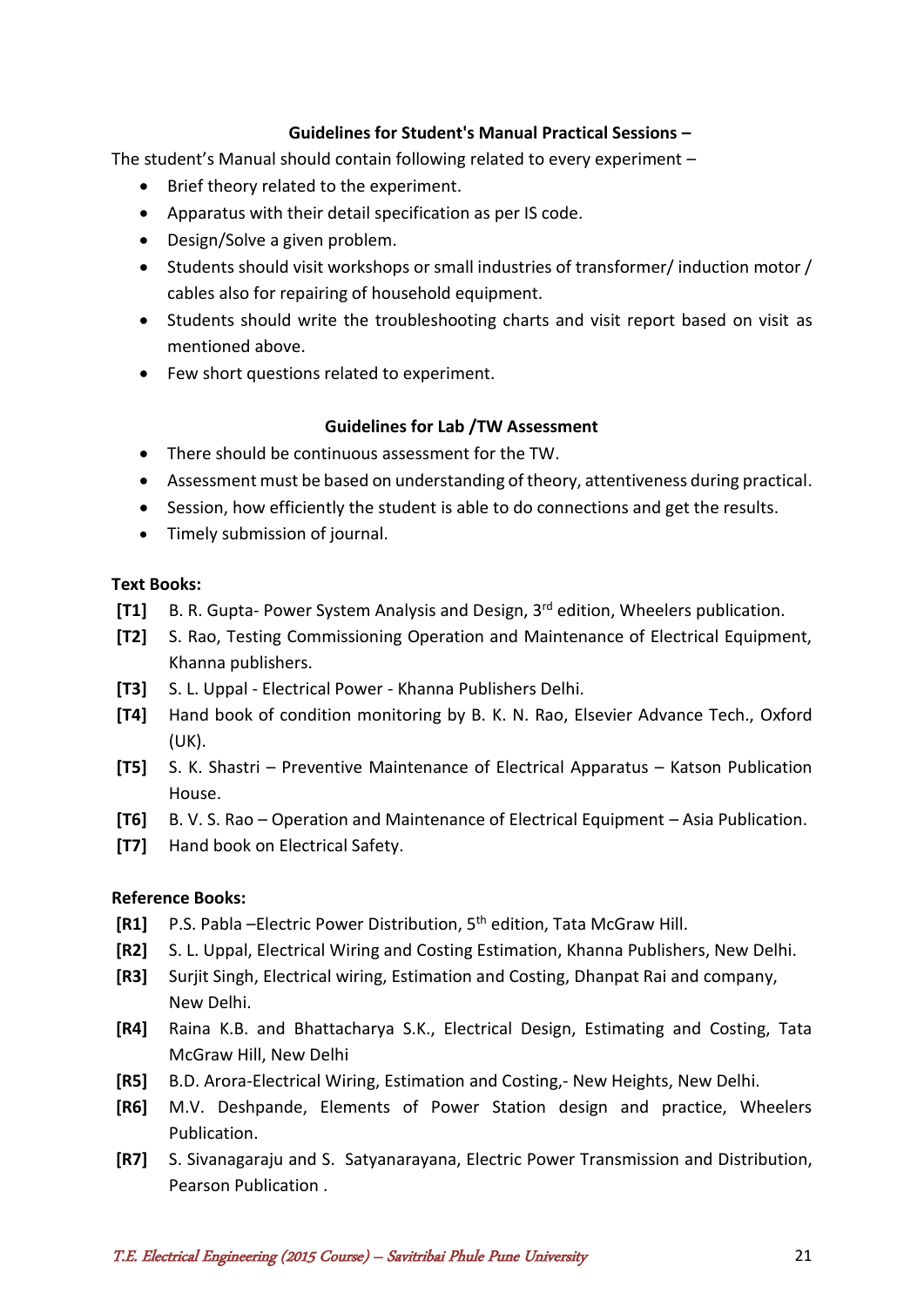#### **IS/IEEE Standards:**

- 1. IS : 1180 Distribution Transformer.
- 2. IS : 2026 Power Transformer.
- 3. IS: 4029 Testing of 3 Phase Induction Motor.
- 4. IS : 694:1986 PVC insulated cables for working voltages up to and including 1100 V.
- 5. IS : 900:1992 Code of practice for installation and maintenance of Induction Motors.
- 6. IEEE 80:2000 IEEE Guide for Safety in AC Substation Grounding.
- 7. IEEE 142 Guide for Earthing.
- 8. Indian Electricity Rules.

<span id="page-21-0"></span>

| Unit | <b>Text Books</b> | <b>Reference Books</b>          |
|------|-------------------|---------------------------------|
| 1    | Τ1                | R <sub>2</sub> , R <sub>7</sub> |
| 2    | T <sub>2</sub>    | R7                              |
| ζ    | T3,T4             | R6,R1                           |
|      | T5,T6             | R6,R1                           |
| 5    |                   | R3, R4, R5                      |
|      | I /               |                                 |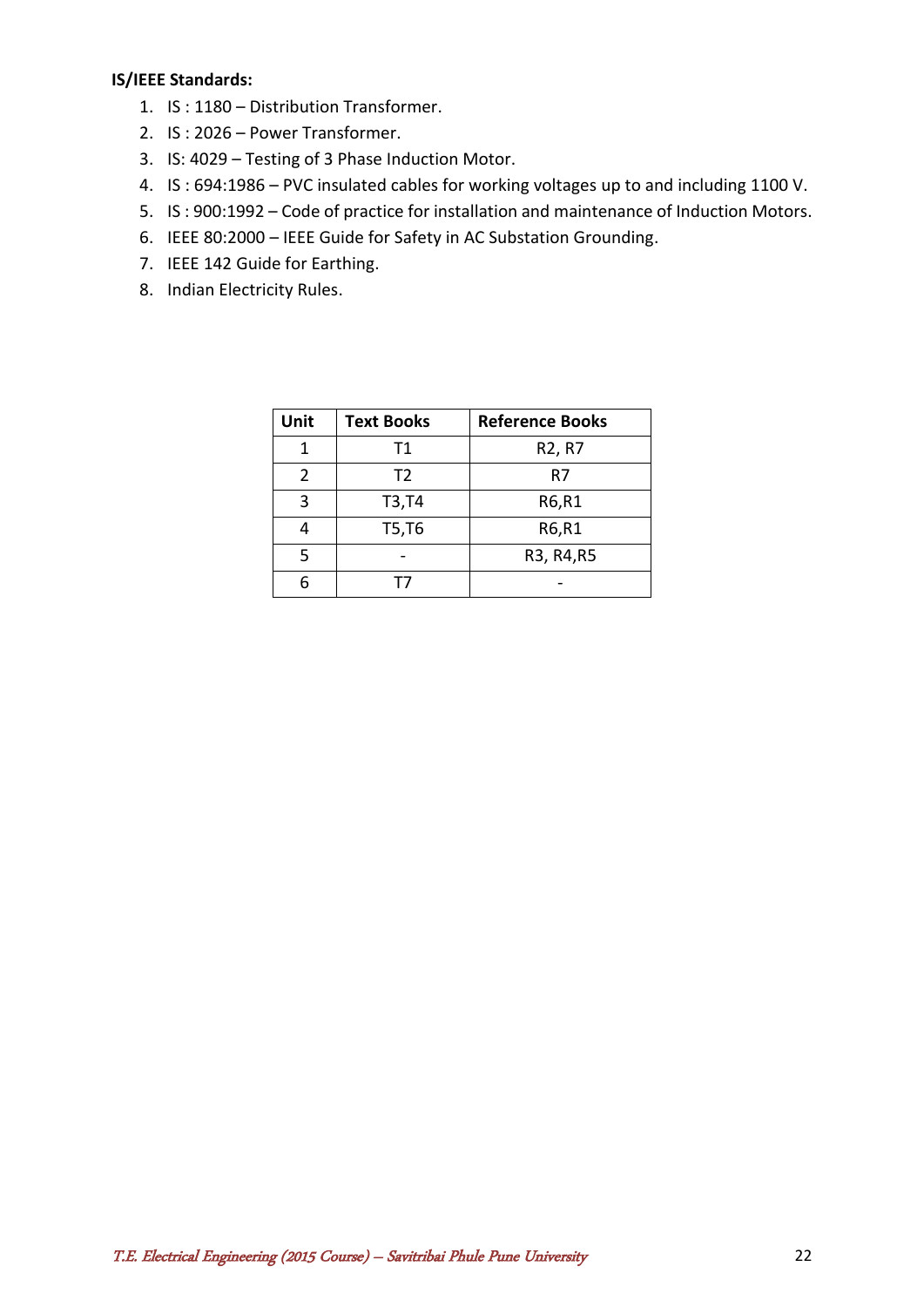| <b>303145: Seminar and Technical Communication</b> |                |             |  |                           |
|----------------------------------------------------|----------------|-------------|--|---------------------------|
| <b>Teaching Scheme</b>                             | <b>Credits</b> |             |  | <b>Examination Scheme</b> |
| $: 02$ Hr/Week<br>Practical                        | 01             | Term work : |  | 50 Marks                  |

## **Course Objectives:**

- Gaining of actual knowledge (terminology, classification, methods and advanced trends)
- Learning fundamental principles, generalization or theories
- Discussion and critical thinking about topics of current intellectual importance
- Developing specific skills, competencies, and points of view needed by professionals in the field most closely related to the course.

## **Course Outcomes**:

At the end of this student will able to

- Relate with the current technologies and innovations in Electrical engineering.
- Improve presentation and documentation skill.
- Apply theoretical knowledge to actual industrial applications and research activity.
- Communicate effectively.

Seminar should be based on a detailed study of any topic related to the advance areas/applications of Electrical Engineering. Topic should be related to Electrical Engineering. However it must not include contents of syllabus of Electrical Engineering.

It is expected that the student should collect the information from journals, internet and reference books in consultation with his/her teacher/mentor, have rounds of discussion with him/her. The report submitted should reveal the students assimilation of the collected information. Mere compilation of information from the internet and any other resources is discouraged.

## **Format of the Seminar report should be as follows:**

- 1. The report should be neatly typed on white paper. The typing shall be with normal spacing, Times New Roman (12 pt) font and on one side of the paper. (A-4 size).
- 2. Illustrations downloaded from internet are not acceptable.
- 3. The report should be submitted with front and back cover of card paper neatly cut and bound together with the text.
- 4. Front cover: This shall have the following details with Block Capitals
	- a. Title of the topic.
	- b. The name of the candidate with roll no. and Exam. Seat No. at the middle.
	- c. Name of the guide with designation below the candidate's details.
	- d. The name of the institute and year of submission on separate lines at the bottom.
- 5. Certificate from institute as per specimen, Acknowledgement and Contents.
- 6. The format of the text of the seminar report should be as follows
	- I. The introduction should be followed by literature survey.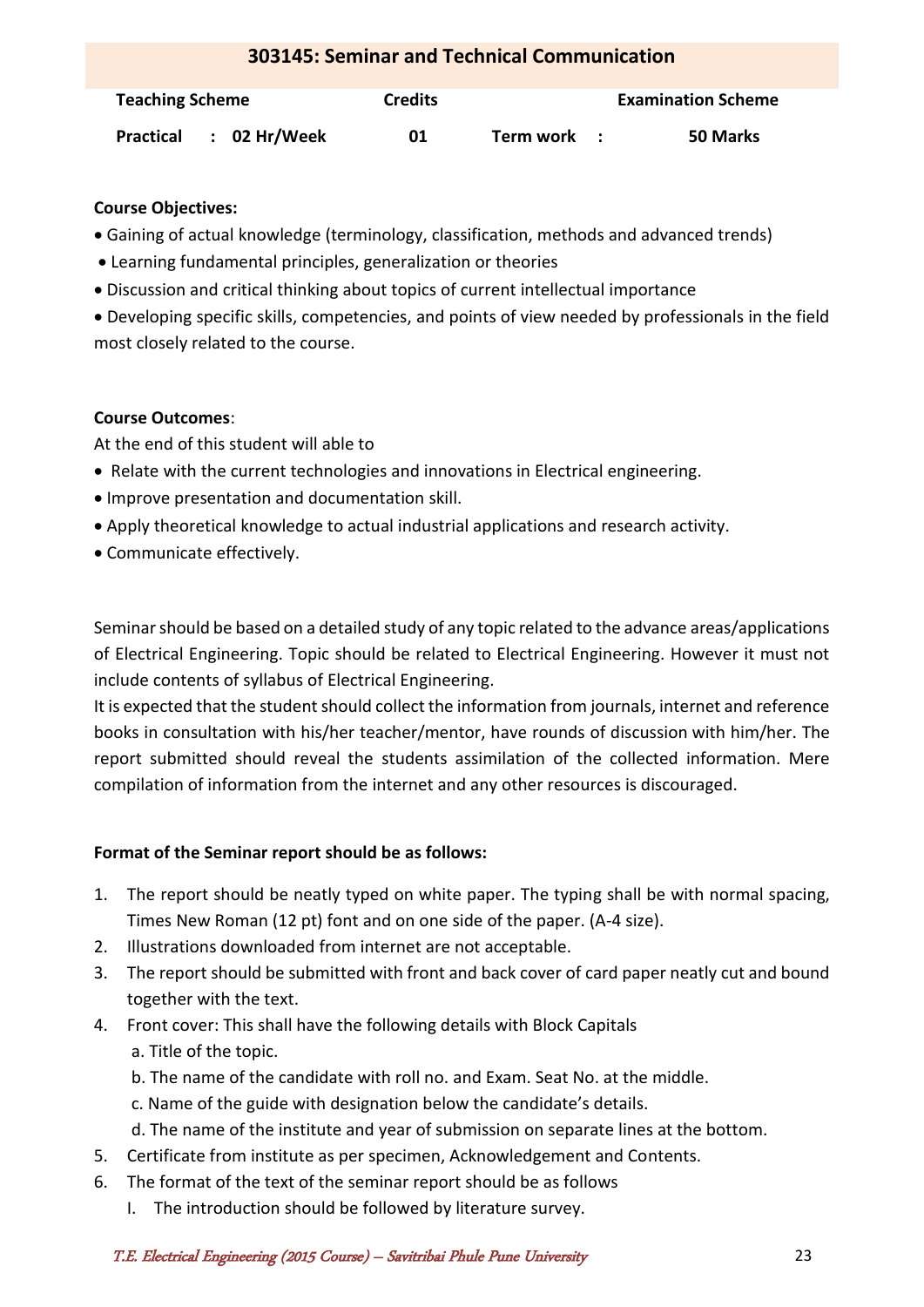- II. The report of analytical or experimental work done, if any.
- III. The discussion and conclusions shall form the last part of the text.
- IV. They should be followed by nomenclature and symbols used.
- V. The Reference Books are to be given at the end.
- 7. The total number of typed pages, excluding cover shall from 20 to 25 only.
- 8. All the pages should be numbered.
- 9. Two spiral bound copies of the seminar report shall be submitted to the college.
- 10. Candidate shall present the seminar before the examiners.
- 11. The total duration of presentation and after-discussion should be about 30 minutes.

The assessment for the subject shall be based on:

1. Report submitted. 2. Presentation 3. Discussion.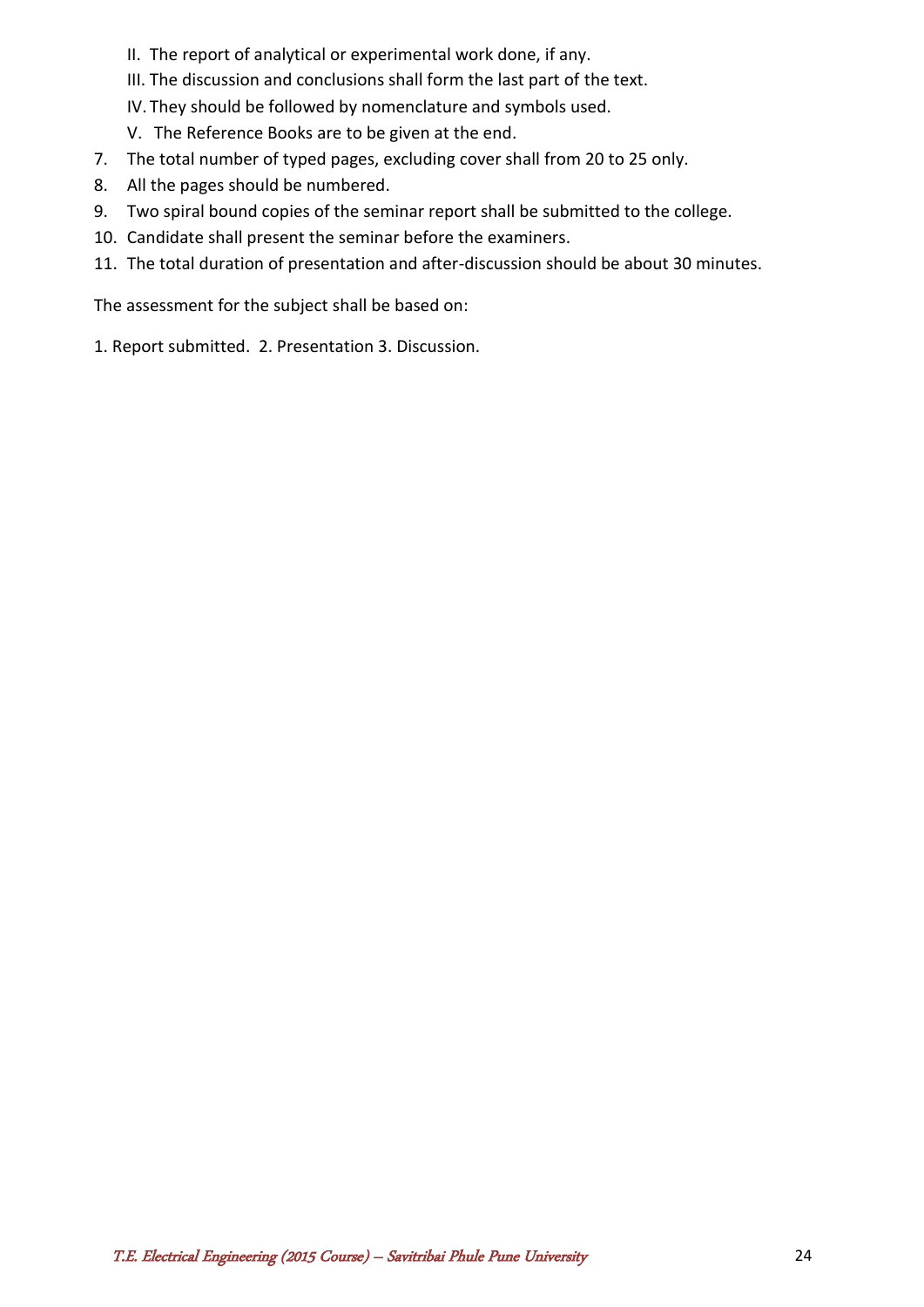## **Audit Course III**

## **303152 (A): Wind Energy Systems**

<span id="page-24-0"></span>**Course Name:** Wind Energy Systems **Prerequisite:** Completion of FE or equivalent

#### **Teaching Scheme:**

Lectures 2 h per week Field Visit: 1 day

**Examination Schemes: Audit (P/F)** Written / MCQ / Term paper

#### **Description:**

The following topics may be broadly covered in the classroom. The course will introduce the basics of: wind energy, availability, introduction to wind machines, generators, basics of design of wind electric generators, small and large wind machines, various designs and types of wind machines, grid interaction, advantages and limitations of the technology, environmental impact, introduction to manufacturing of the systems, characterization, quality assurance, standards, certification and economics. The site visit will be organized to understand the basic operation and system elements.

#### **Details:**

- Energy in wind, Basic wind energy conversion
- Introduction to wind turbines, Types of wind energy systems
- Typical construction of various wind energy systems
- Wind electricity generation systems
- Environmental impact of wind electricity generators
- Economics and sustainability of wind electricity
- Introduction go Wind Electricity Generation (WEG) systems
- Wind turbine basics and design
- Generator designs for WEG
- Small and large WEG systems, Site requirements for WEG
- Controllers for WEG systems
- Grid integration of WEG
- Economics of WEG
- Financial modeling of WEG
- Software tools for simulation, validation and economics of WEG
- Operation and maintenance of WEG
- Environmental impact assessment
- Standards and certification for WEG
- Basics of WEG systems, Elements of WEG systems for small and large scale
- Procurement versus production
- Bought-outs, assemblies, sub-assemblies
- Manufacturing and assembly, Manufacturing standards
- Quality assurance and standards, Certification
- Special purpose machines and Automation in manufacturing
- Site assembly and fabrication
- Typical shop layouts
- Inventory management
- Economics of manufacturing

#### **Site Visit:**

- Large-scale wind power plant
- If possible any nearby manufacturing facility for wind machines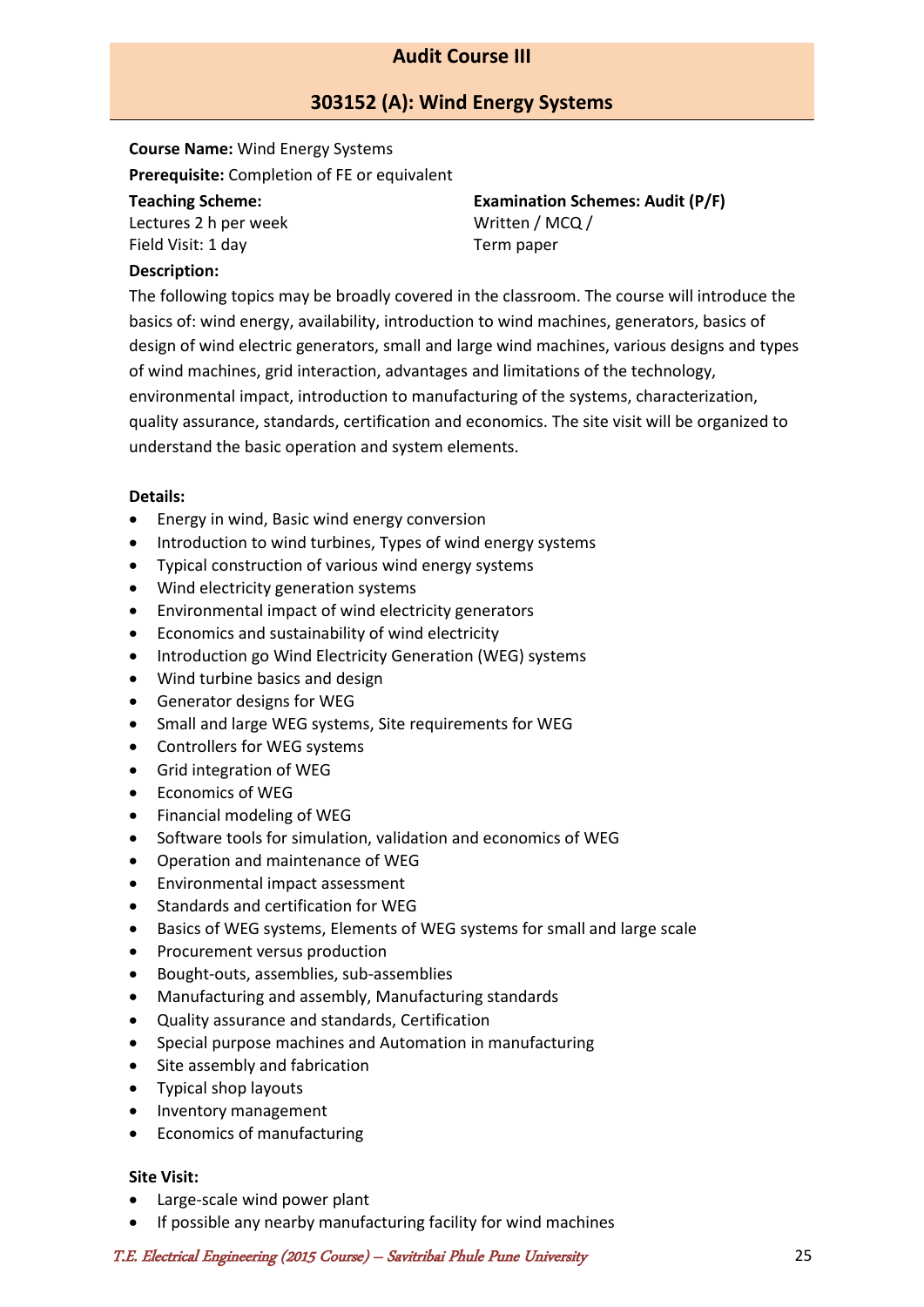## **Audit Course III**

## **303152(B): Microcontroller MSP 430 and Applications**

#### **Teaching Scheme: Examination Scheme**

## **Lecture and Practicals: Total 24 Hours Written/Assignment**

- 16 bit MSP430 microcontroller architecture, Pin diagram, Memory organization of MSP430, special function registers, GPIO control.
- Interrupts and interrupt programming, Watchdog timer. System clocks.
- Programming MSP430 in embedded C, Timers and RTC using MSP430, timer modes and its programming.
- Analog interfacing and data acquisition: ADC and Comparator in MSP430.
- Case study: MSP430 based embedded system applications using ADC & PWM etc.

### **Text Books:**

- 1. Getting Started with the MSP430 Launchpad by Adrian Fernandez, Dung Dang, Newness publication ISBN-13: 978-0124115880
- 2. MSP430 microcontroller basics 1st Edition by John H. Davies (Author), Newnes Publication ISBN- 13: 978-0750682763
- 3. Ajay V. Deshmukh, "Microcontrollers, Theory and applications", Tata McGraw-Hill Companies – 2005

## **Other References:**

- 1. http://processors.wiki.ti.com/index.php/MSP430\_LaunchPad\_Low\_Power\_Mode
- 2. [http://processors.wiki.ti.com/index.php/MSP430\\_16-Bit\\_Ultra-](http://processors.wiki.ti.com/index.php/MSP430_16-Bit_Ultra-Low_Power_MCU_Training)Low Power MCU Training
- 3. RF430CL330H : Datasheet: http://www.ti.com/lit/ds/symlink/rf430cl330h.pdf
- 4. RF430CL331H: Datasheet: http://www.ti.com/lit/ds/symlink/rf430cl331h.pdf
- 5. Datasheet: RF430FRL15xH: Datasheet: http://www.ti.com/lit/ds/symlink/rf430frl152h.pdf User Guide:<http://www.ti.com/lit/ug/slau506/slau506.pdf>
- 6. CC2538: Datasheet:<http://www.ti.com/lit/ds/symlink/cc2538.pdf> 7. CC256x:
- Datasheet:<http://www.ti.com/lit/ds/symlink/cc2560.pdf>
- 8. CC2640: Datasheet:<http://www.ti.com/lit/ds/symlink/cc2640.pdf> User Guide:<http://www.ti.com/lit/ug/swcu117f/swcu117f.pdf>
- 9. CC3100 and CC3200: http://www.ti.com/lit/ug/swru368a/swru368a.pdf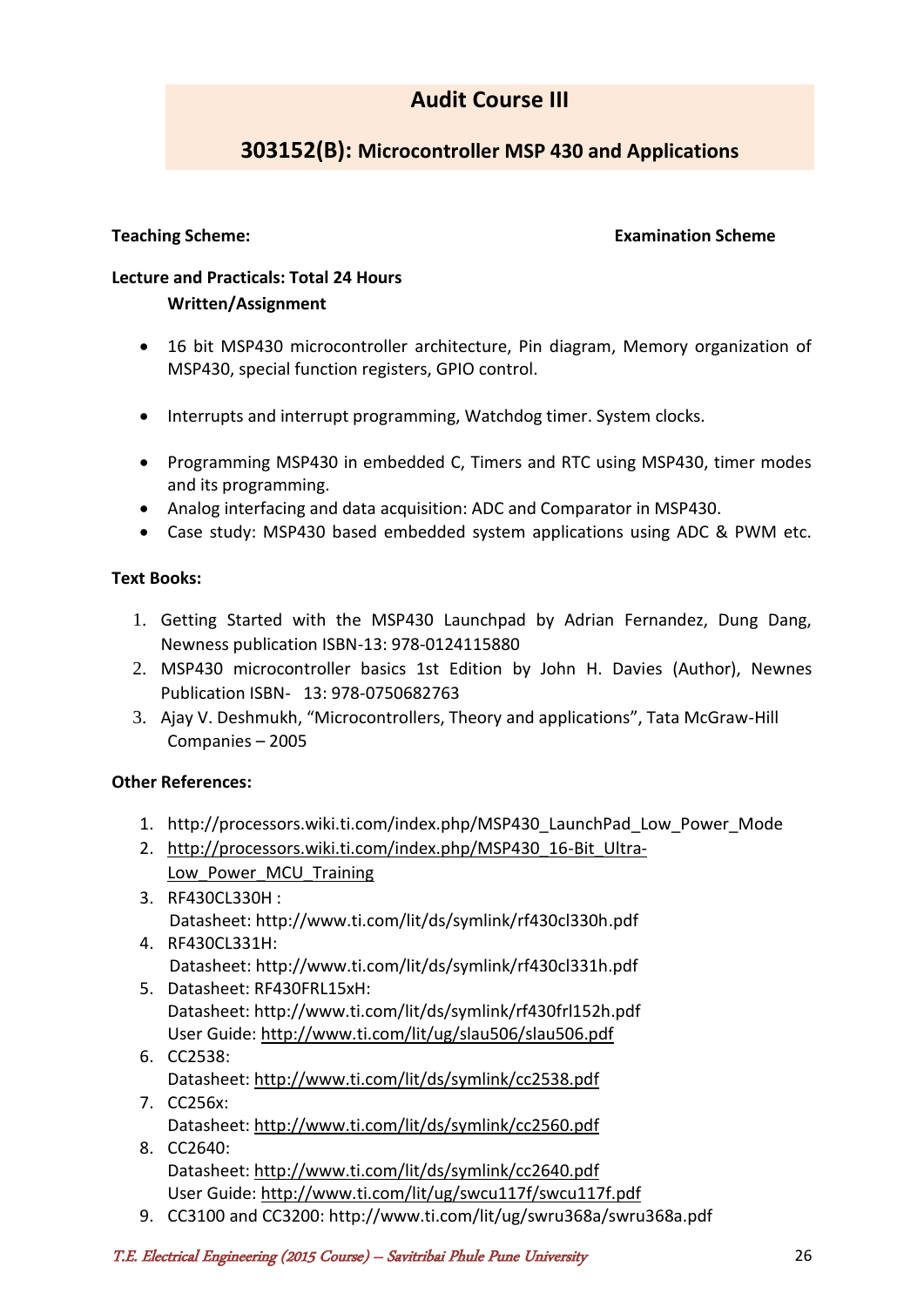### **List of Experiments:**

1. Learn and understand how to configure MSP-EXP430G2 Launchpad digital I/O pins. Write a C program for configuration of GPIO ports for MSP430 (blinking LEDs, push buttons interface).

## **Exercises:**

- a. Modify the delay with which the LED blinks.
- b. Modify the code to make the green LED blink.
- c. Modify the code to make the green and red LEDs blink:
	- i. Together
	- ii. Alternately
- d. Alter the code to turn the LED ON when the button is pressed and OFF when it is released.
- e. Alter the code to make the green LED stay ON for around 1 second every time the button is pressed.
- f. Alter the code to turn the red LED ON when the button is pressed and the green LED ON when the button is released.
- 2. Learn and understand GPIO based Interrupt programming. Write a C program and associated GPIO ISR using interrupt programming technique.

## **Exercises:**

- a) Write the code to enable a Timer interrupt for the pin P1.1.
- b) Write the code to turn on interrupts globally
- 3. Implement Pulse Width Modulation to control the brightness of the on-board, green LED. This experiment will help you to learn and understand the configuration of PWM and Timer peripherals of the MSP430G2553. **Exercises:**
	- a) Observe the PWM waveform on a particular pin using CRO.
	- b) What is the maximum resolution of PWM circuitry in MSP430G2 Launchpad?
	- c) Change the above code to create a PWM signal of 75% duty cycle on particular PWM pin.
- 4. The main objective of this experiment is to control the on-board, red LED by the analog input from a potentiometer. This experiment will help you to learn and understand how to configure an ADC to interface with a potentiometer.

## **Exercises:**

- a) Alter the threshold to 75% of Vcc for the LED to turn on.
- b) Modify the code to change the Reference Voltage from Vcc to 2.5V.

## **Lab Manual:**

## 1) www.ti.com/lab-maunals

[Embedded System Design using MSP430 Launchpad Development Kit -](http://bit.ly/28PBts4) Lab Manual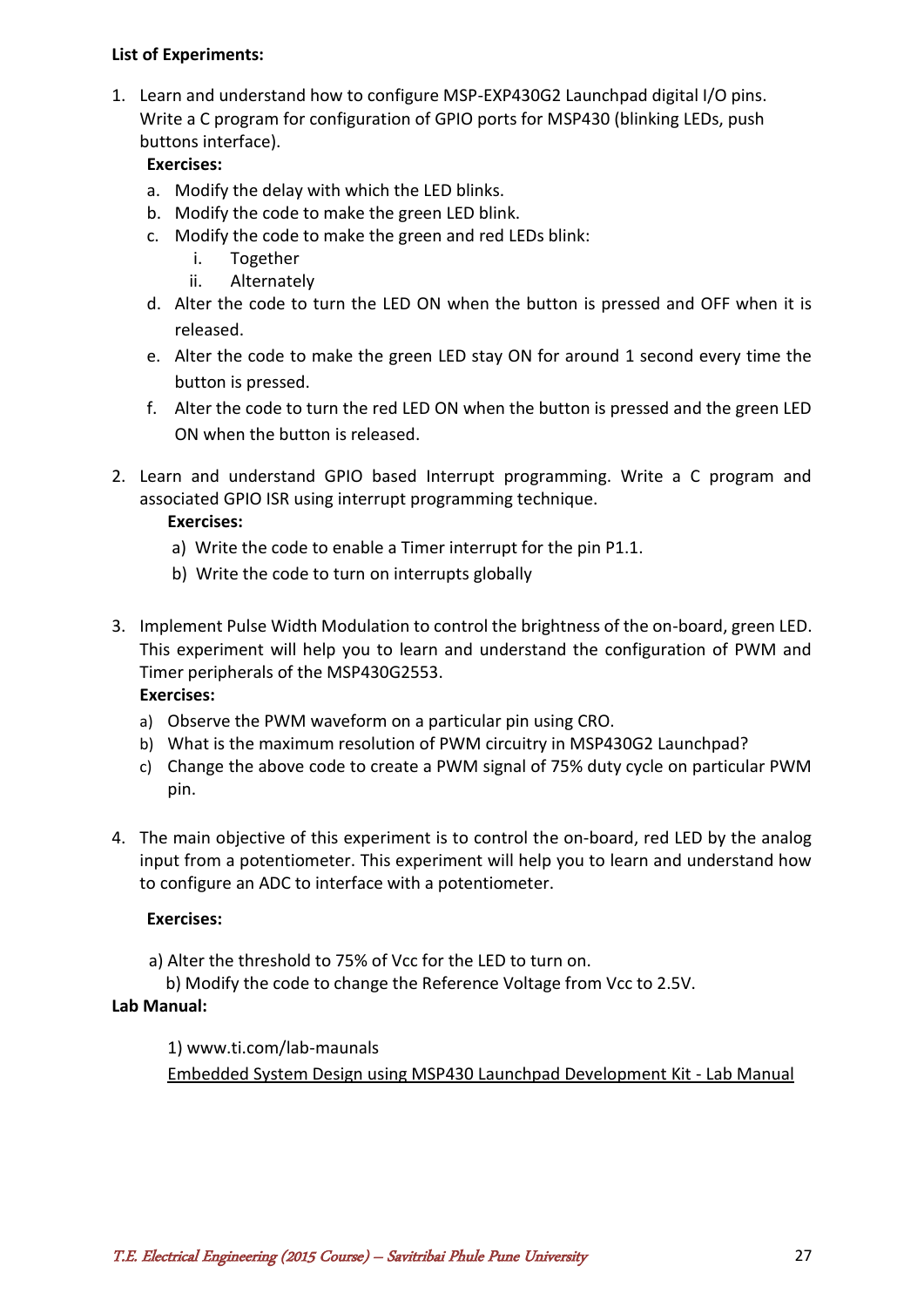## <span id="page-27-0"></span>**303146 : Power System II**

| <b>Teaching Scheme</b>  | <b>Credits</b> | <b>Examination Scheme [ Marks]</b> |
|-------------------------|----------------|------------------------------------|
| Theory: 04 Hrs./Week    | 04             | In Sem. $\therefore$ 30 Marks      |
| Practical: 02 Hrs./Week | 01             | End Sem.: 70 Marks                 |
|                         |                | $\therefore$ 50 Marks<br>PR        |

## **Prerequisite:**

- Constants, circuit representation and generalized constants of short and medium transmission lines.
- Inductance and capacitance for symmetrical and unsymmetrical configuration of transmission lines, Efficiency and line regulation of transmission line.

## **Course Objective:**

The course aims to:-

- Develop analytical ability for Power system.
- Introduce concept of EHVAC and HVDC System.
- Demonstrate different computational methods for solving problems of load flow.
- Analyse the power system under symmetrical and Unsymmetrical fault conditions.

## **Course Outcome:**

Upon successful completion of this course, the students will be able to

- Solve problems involving modelling, design and performance evaluation of HVDC and EHVAC power transmission lines.
- Evaluate power flow in power transmission networks and apply power flow results to solve simple planning problems.
- Calculate currents and voltages in a faulted power system under both symmetrical and asymmetrical faults, and relate fault currents to circuit breaker ratings.

## **Unit 01: Performance of Transmission Lines (08 Hrs.)**

Evaluation of ABCD constants and equivalent circuit parameters of Long transmission line. Concept of complex power, power flow using generalized constants, receiving end power circle diagram for transmission line (assuming ABCD constants are already given), surge impedance loading, Line efficiency, Regulation and compensation, basic concepts. Numerical based on: ABCD constants of Long transmission line, Power flow, circle diagram.

## **Unit 02: EHV-AC transmission: (08 Hrs.)**

Role of EHV-AC transmission, standard transmission voltages, average values of line parameters, power handling capacity and line losses, phenomenon of corona, disruptive critical voltages, visual critical voltages, corona loss, factors and conditions affecting corona loss, radio and television interference, reduction of interference, Numerical Based on Corona, Corona loss and power handling capacity.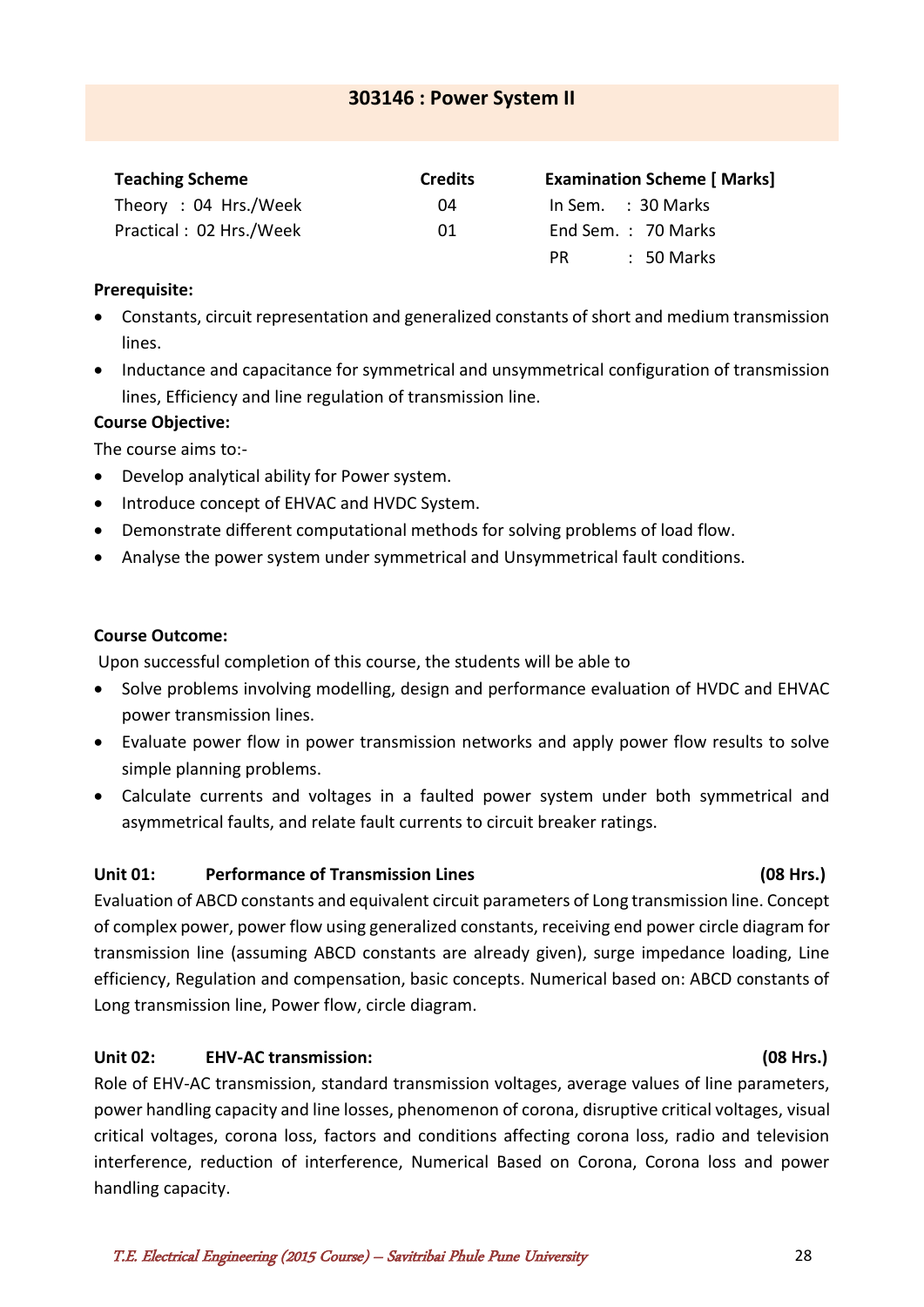## **Unit 03: Per unit system and Load Flow Analysis (08 Hrs.)**

**Per unit system:** Single line diagram, Impedance and reactance diagrams and their uses, per unit quantities, relationships, selection of base, change of base, reduction to common base, advantages and application of per unit system. Numerical based on network reduction by using per unit system.

**Load Flow Analysis:** Network topology, driving point and transfer admittance, concept of Z-bus and formulation of Y-bus matrix using Direct method, singular transformation method, Introduction to load flow analysis, power- flow equations generalization to n bus systems, classification of buses, Newton- Raphson method (using polar coordinates - Descriptive treatment only) Numerical based on Y bus Matrix.

## Unit 04: Symmetrical Fault Analysis **Constanting (08 Hrs.)**

3-phase short-circuit analysis of unloaded alternator, sub-transient, transient and steady state current and impedances, D.C. Offset, and effect of the instant of short-circuit on the waveforms, estimation of fault current without pre-fault current for simple power systems, selection of circuitbreakers and current limiting reactors and their location in power system (Descriptive treatment Only ) Numerical Based on symmetrical fault analysis

### **Unit 05: Unsymmetrical Fault Analysis: (08 Hrs.)**

Symmetrical components, transformation matrices, sequence components, power in terms of symmetrical components, sequence impedances of transmission line and zero sequence networks of transformer, solution of unbalances by symmetrical components, L-L, L-G, and L-L-G fault analysis of unloaded alternator and simple power systems with and without fault impedance. Numerical based on symmetrical components and unsymmetrical fault calculation.

## **Unit 06: HVDC Transmission** (Descriptive treatment only ) (08 Hrs.)

Classification and components of HVDC system, advantages and limitations of HVDC transmission, comparison with HVAC system, introduction to HVDC control methods - constant current, constant ignition angle and constant extinction angle control, HVDC systems in India, recent trends in HVDC system.

## **Industrial Visit:** Compulsory visit to EHV-AC substation/ HVDC substation

## **List of Experiments ( Compulsory experiments):**

- 1. Measurement of ABCD parameters of a medium transmission line with magnitude and angle.
- 2. Measurement of ABCD parameters of a long transmission line with magnitude and angle.
- 3. Performance study of the effect of VAR compensation using capacitor bank on the transmission line.
- 4. Formulation and calculation of Y- bus matrix of a given system using software.
- 5. Static measurement of sub-transient reactance of a salient-pole alternator.
- 6. Measurement of sequence reactance of a synchronous machine (Negative and zero).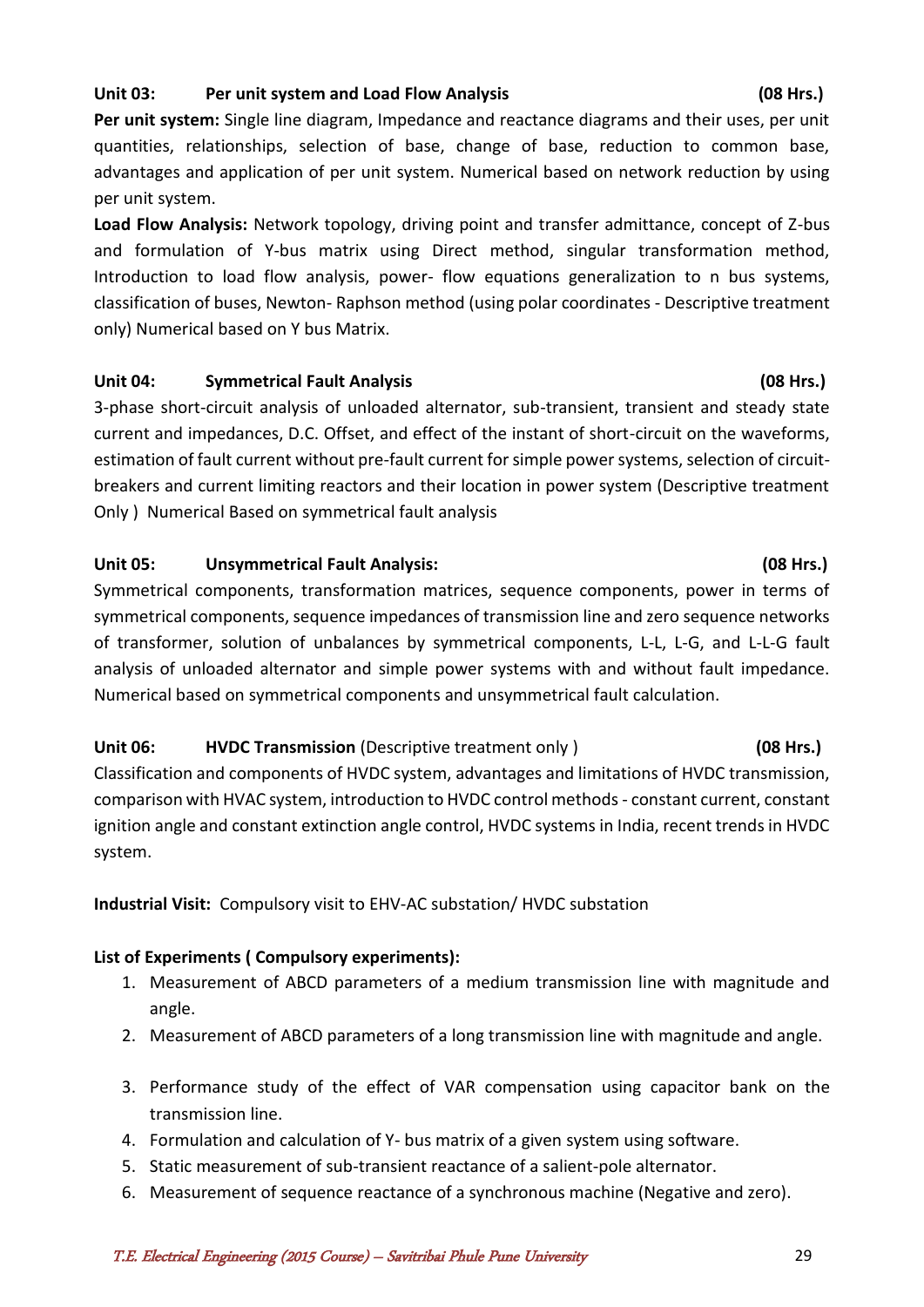### Any **three experiments** are to be performed out of following:

- 1. Plotting of receiving end circle diagram to evaluate the performance of medium transmission line.
- 2. Performance study of the effect of VAR compensation on transmission line using synchronous Condenser.
- 3. Solution of a load flow problem using Newton-Raphson method using software.
- 4. Simulation of Symmetrical fault of single machine connected to infinite bus.
- 5. Simulation of Unsymmetrical fault of single machine connected to infinite bus.
- 6. Simulation of HVDC system.

### **Guidelines for Instructor's Manual Practical Sessions –**

The Instructor's Manual should contain following related to every experiment –

- Brief theory related to the experiment.
- Apparatus with their detailed specifications.
- Connection diagram / circuit diagram.
- Observation table/ simulation waveforms.
- Sample calculations for one/two reading.
- Result table.
- Graph and Conclusions.
- Few questions related to the experiment.

## **Guidelines for Student's Lab Journal**

The Student's Lab Journal should contain following related to every experiment –

- Theory related to the experiment.
- Apparatus with their detailed specifications.
- Connection diagram / circuit diagram.
- Observation table/ simulation waveforms.
- Sample calculations for one/two reading.
- Result table.
- Graph and Conclusions.
- Few short questions related to the experiment.

## **Guidelines for Lab /TW Assessment**

- There should be continuous assessment for the TW.
- Assessment must be based on understanding of theory, attentiveness during practical.
- Session, how efficiently the student is able to do connections and get the results.
- Timely submission of journal.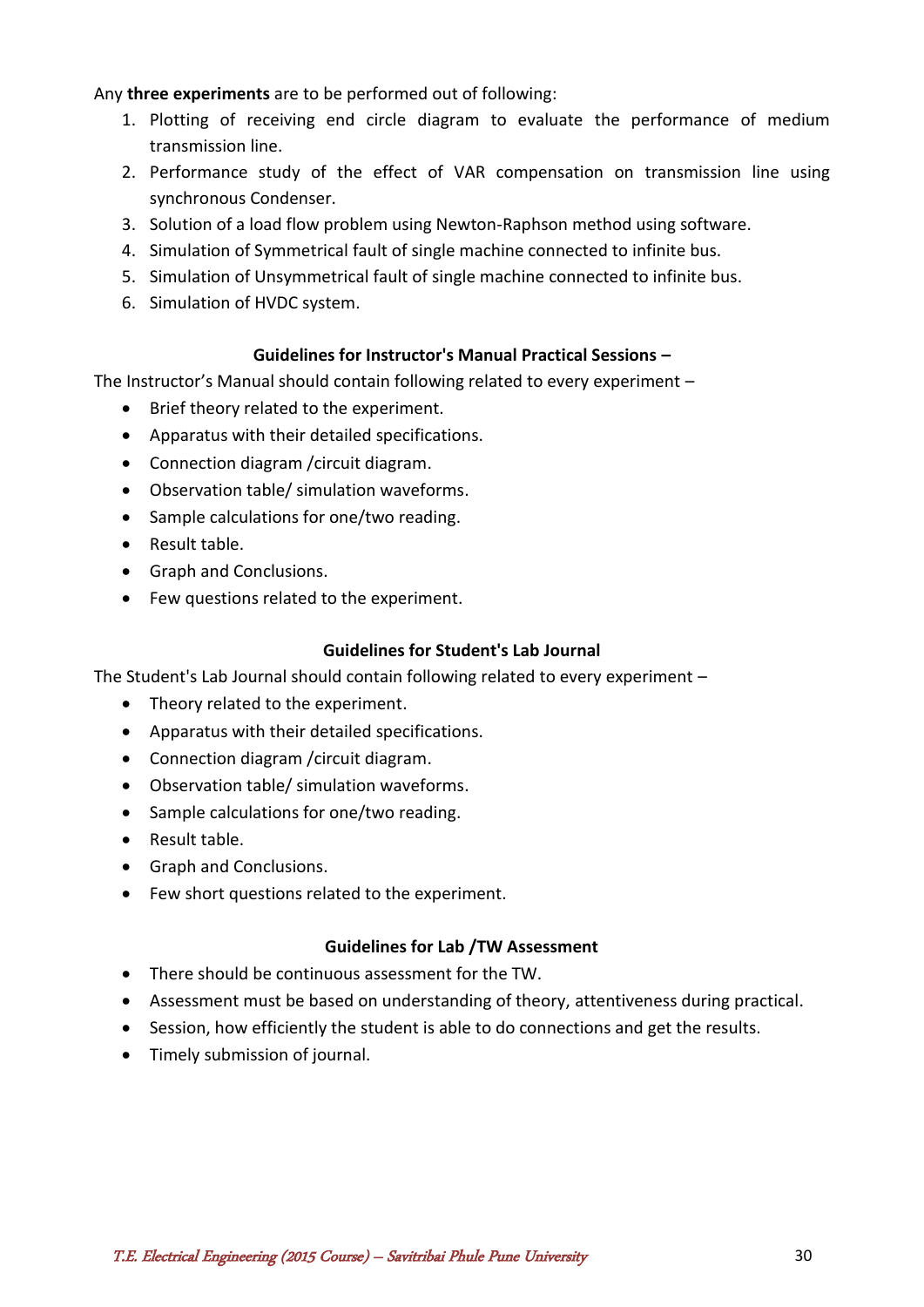#### **Text Books:**

- **[T1]** I.J. Nagrath and D.P. Kothari Modern Power System Analysis Tata McGraw Hill, New Delhi.
- **[T2]** B R Gupta , "Power System Analysis and Design", S.Chand.
- **[T3]** Ashfaq Hussain, "Electrical Power Systems", CBS Publication 5th Edition.
- **[T4]** J.B.Gupta. "A course in power systems" S.K. Kataria Publications.
- **[T5]** P.S.R. Murthy, "Power System Analysis", B.S. Publications

### **Reference Books :**

- **[R1]** H. Hadi Sadat: Power System Analysis, Tata McGraw-Hill New Delhi.
- **[R2]** G. W. Stagg and El- Abiad Computer Methods in Power System Analysis Tata McGraw Hill, New Delhi.
- **[R3]** M.E.El-Hawary, Electric Power Systems: Design and Analysis, IEEE Press, New York.
- **[R4]** Rakash Das Begamudre, "Extra High voltage A.C. Transmission Engineering", New age publication.
- **[R5]** M.A.Pai, Computer Techniques in Power System Analysis, Tata McGraw Hill Publication.
- **[R6]** Stevenson W.D. Elements of Power System Analysis (4th Ed.) Tata McGraw Hill, New Delhi.
- **[R7]** K.R.Padiyar: HVDC Transmission Systems, New Age International Publishers Ltd, New Delhi.
- **[R8]** Olle I. Elgard Electric Energy Systems Theory Tata McGraw Hill, New Delhi.
- **[R9]** V. K. Chandra, Power Systems, Cyber tech Publications.
- **[R10]** NPTEL Web course and video course on power system analysis.

| Unit | <b>Text Books</b>                                | <b>Reference Books</b> |
|------|--------------------------------------------------|------------------------|
| 1    | T1, T4                                           | R1, R2, R3, R10        |
| 2    | T <sub>2</sub>                                   | R3, R4                 |
| 3    | T1, T3, T4                                       | R1, R2, R3, R5, R8,    |
|      |                                                  | R <sub>10</sub>        |
| 4    | T3, T4                                           | R1, R2, R3, R6, R8,    |
|      |                                                  | R9, R10                |
| 5    | T3,                                              | R1, R2, R3, R6, R8,    |
|      |                                                  | R9, R10                |
| 6    | T <sub>2</sub> , T <sub>3</sub> , T <sub>4</sub> | R3, R7                 |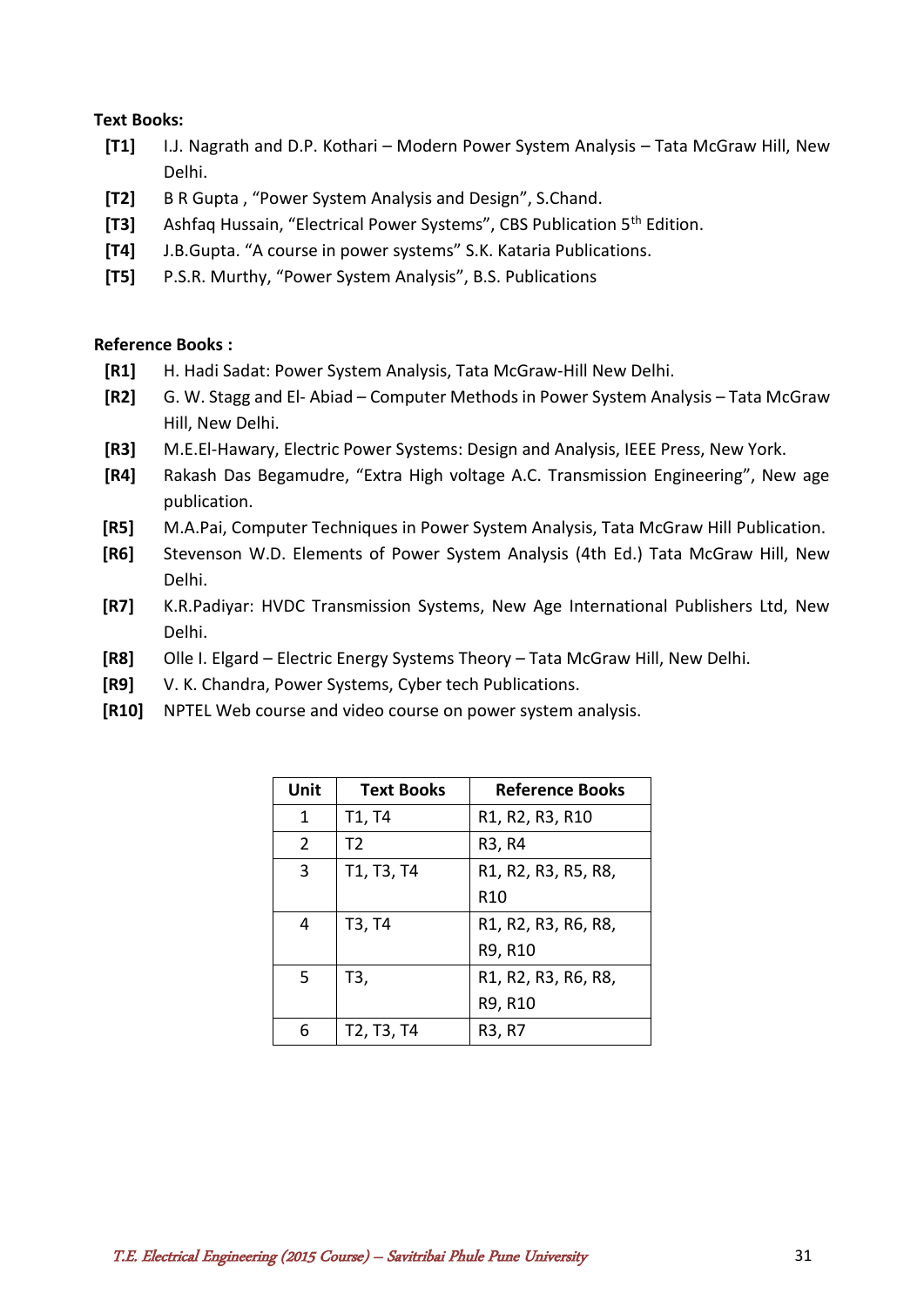## **303147 : Control System-I**

<span id="page-31-0"></span>

| <b>Teaching Scheme</b> |              | <b>Credits</b> |         | <b>Examination Scheme [Marks]</b> |
|------------------------|--------------|----------------|---------|-----------------------------------|
| Theory :               | 04 Hrs./Week | 04             | In Sem  | : 30 Marks                        |
| Practical :            | 02 Hrs./Week | 01             | End Sem | $: 70$ Marks                      |
|                        |              |                | Oral    | $: 50$ Marks                      |

**Prerequisite:** Laplace Transform, Ordinary differential equations.

**Course Objective:** The course aims to:-

- To understand basic concepts of the classical control theory.
- To model physical systems mathematically.
- To analyze behavior of system in time and frequency domain.
- To design controller to meet desired specifications.

**Course Outcome:** Upon successful completion of this course, the students will be able to :-

- Model physical system,
- Determine time response of linear system,
- Analyse stability of LTI system,
- Design PID controller for LTI system

## **Unit 01 : General (10 Hrs)**

Basic concepts of control system, classification of control systems. Types of control system: Feedback, tracking, regulator system, feed forward system. Transfer function, Pole and zero concept. Modeling and representation of control system-Basic concept. Mechanical, Electrical and equivalent system, Electromechanical. Block diagram Algebra, signal flow graph, Mason's gain formula.

#### **Unit 02 : Time domain analysis ( 08 Hrs)**

Standard test signal –step, ramp, parabolic and impulse signal, type and order of control system, time response of first and second order systems to unit impulse, unit step input. steady state errors – static error coefficients. Time domain specifications of second order systems. Importance of dominant closed loop poles of higher order systems Derivation of time domain specifications for second-order under-damped system for unit step input.

## **Unit 03 : Stability analysis and Root Locus (08 Hrs)**

Concept of stability- Absolute, Asymptotic, relative and marginal. Nature of system response for various locations of roots in S-plane of characteristics equation. Routh's-Hurwithz criterion. Root Locus: Basic properties of root locus. Construction of root locus. Angle and magnitude condition for stable system.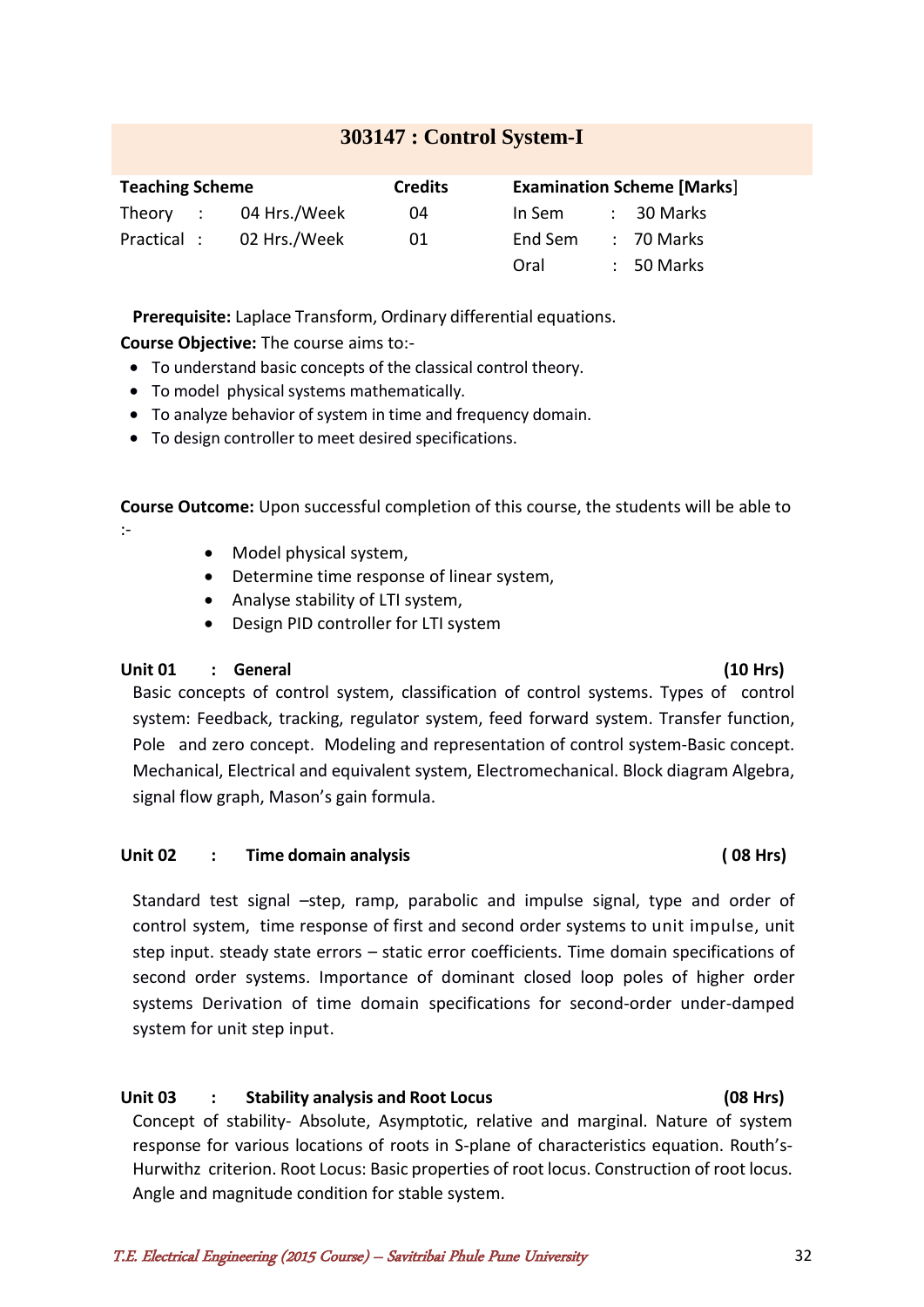#### **Unit 04 : Frequency domain analysis-I (08 Hrs)**

Introduction, relation between time and frequency response for second order system. Frequency domain specifications, Polar Plot, Nyquist plot, stability analysis using Nyquist plot.

### **Unit 05 : Frequency domain analysis-II ( 08Hrs)**

Introduction to Bode plot, Asymptotic approximation: Sketching of Bode plot, stability, stability analysis using Bode plot.

## **Unit 06 : PID controllers ( 06Hrs)**

Basic concept of P, PI, PID controller, Design specifications in time domain and frequency domain. Design of PID controller by Root-Locus. Tuning of PID controllers. Ziegler-Nichol Method.

Control System Components: Working principle and transfer function of Lag network, lead network, potentiometer, AC and DC servo motors. Working principle of synchros.

### **Guidelines for Instructor's Manual**

Instructor's Manual should contain following related to every experiment –

- Theory related to the experiment
- Apparatus with their detailed specifications.
- Connection diagram /circuit diagram
- Basic MATLAB instructions for control system/ Simulink basics
- Observation table/ Expected simulation results
- Sample calculations for one/two reading
- Result table

#### **Guidelines for Student's Lab Journal**

The Student's Lab Journal should contain following related to every experiment –

- Theory related to the experiment
- Apparatus with their detailed specifications.
- Connection diagram /circuit diagram/Simulink diagram/MATLAB program
- Observation table/ simulation results
- Sample calculations for one/two reading
- Result table, Conclusion
- Few short questions related to the experiment.

#### **Guidelines for Laboratory Conduction**

- Assessment must be based on understanding of theory, attentiveness during practical session.
- Assessment should be done how efficiently student is able to perform experiment/simulation and get the results. Understanding fundamentals and objective of experiment, timely submission of journal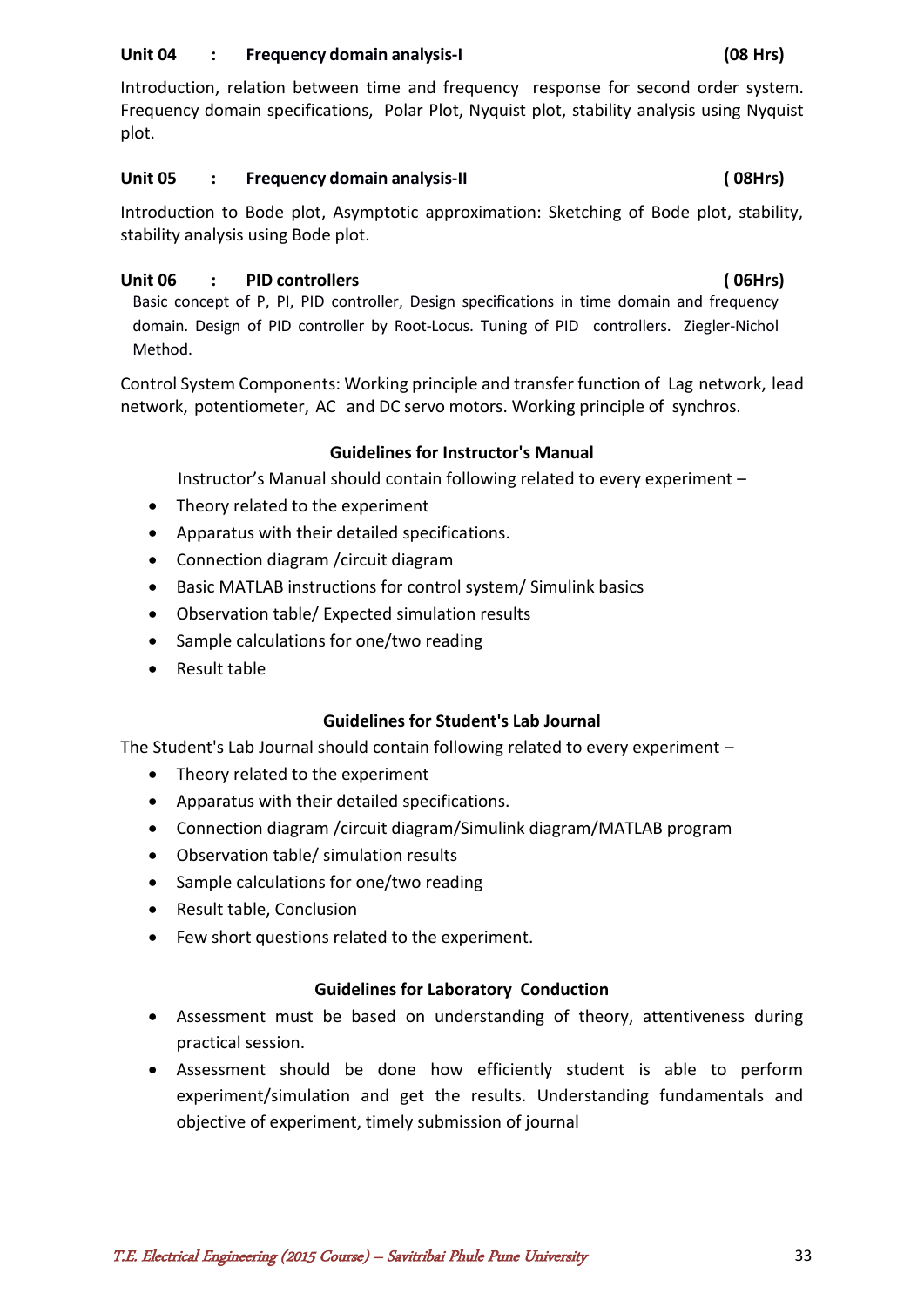#### **List of Experiments:**

### **A) Minimum five experiments should be conducted.**

- 1. Experimental determination of DC servo motor parameters for mathematical modeling, transfer function and characteristics.
- 2. Experimental study of time response characteristics of R-L-C second order system: Validation using simulation.
- 3. Experimental frequency response of Lag and Lead compensator.
- 4. PID control of level/Pressure/Temperature control system.
- 5. Transfer function of any physical systems (AC Servomotor/ Two Tank System/ Temperature control/ Level control)
- 6. Study of Synchro transmitter receiver.
- 7. Experimental analysis of D.C. Motor Position control System.

## **B) Minimum three experiments should be conducted.**

- 1. Stability analysis using a) Bode plot b ) Root locus c) Nyquist plot using software.
- 2. Time response of second order system effect of P,PI, PID on it.
- 3. Analysis of closed loop DC position control system using PID controller.
- 4. Effect of addition of pole-zero on root locus of second order system.

## **Text Books:**

- [T1] I.J. Nagrath, M. Gopal, "Control System Engineering", New Age International Publishers, 5th edition, 2007.
- [T2] Katsuhiko Ogata, "Modern control system engineering", Prentice Hall, 2010.
- [T3] Nise N. S. "Control Systems Engineering", John Wiley & Sons, Incorporated, 2011

## **Reference Books:**

- [R1] B. C. Kuo, "Automatic Control System", Wiley India, 8th Edition, 2003.
- [R2] Richard C Dorf and Robert H Bishop, "Modern control system", Pearson Education, 12th edition, 2011.
- [R3] D. Roy Choudhary, "Modern Control Engineering", PHI Learning Pvt. Ltd., 2005.

| Unit | <b>Text Books</b> | <b>Reference Books</b>          |
|------|-------------------|---------------------------------|
| 1    | T1, T2, T3        | R <sub>1</sub> ,R <sub>2</sub>  |
| 2    | T1, T2, T3        | R <sub>1</sub> , R <sub>3</sub> |
| 3    | T1, T2, T3        | R <sub>2</sub> , R <sub>3</sub> |
|      | T1, T2, T3        | R <sub>1</sub> , R <sub>3</sub> |
| 5    | T1, T2, T3        | R1                              |
|      | ΤЗ                |                                 |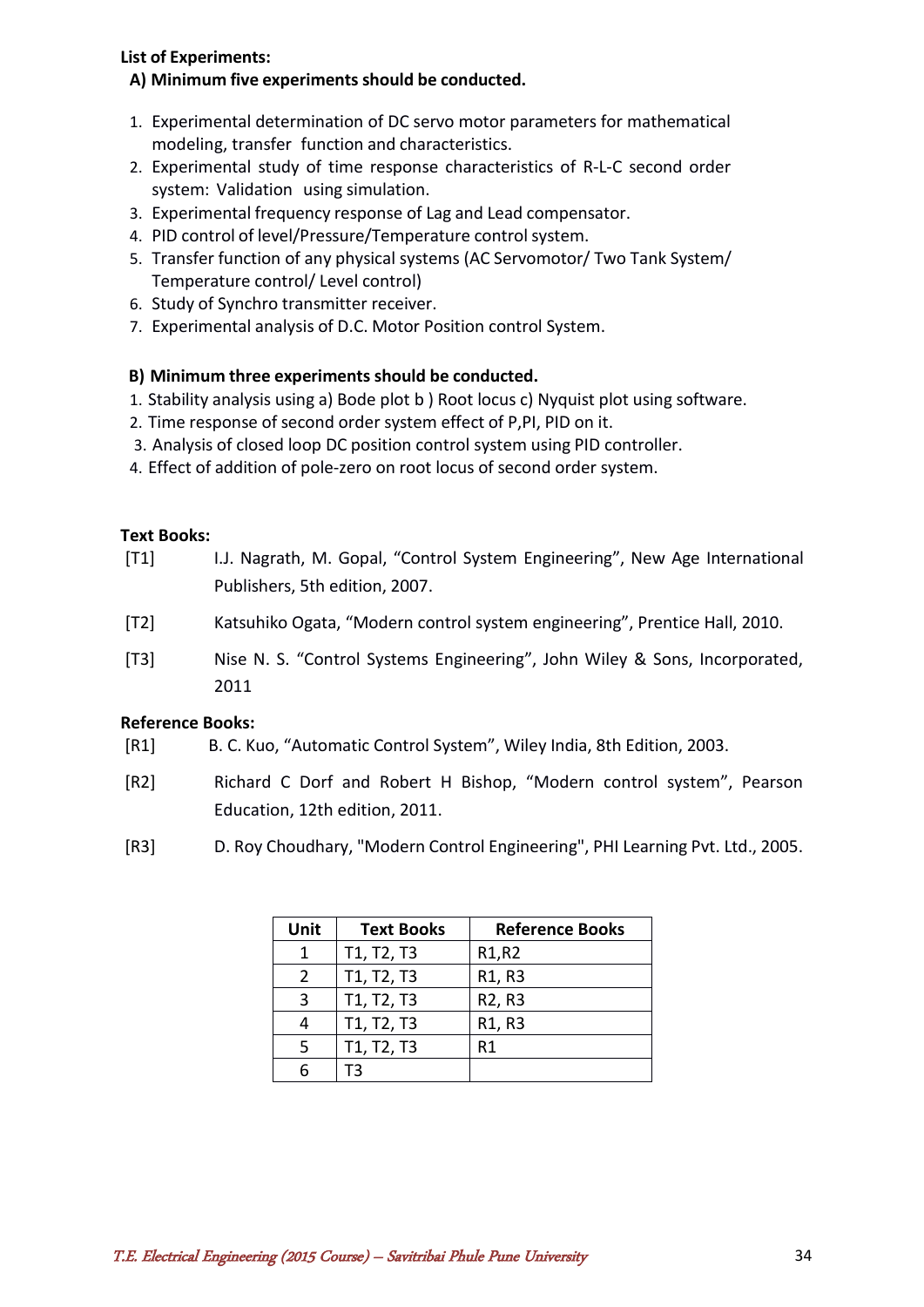## **303148 : Utilization of Electrical Energy**

<span id="page-34-0"></span>

| <b>Teaching Scheme</b> |                       | <b>Credits</b> | <b>Examination Scheme [Marks]</b> |                    |
|------------------------|-----------------------|----------------|-----------------------------------|--------------------|
|                        | Theory : 03 Hrs./Week | 03             | In Sem                            | : 30 Marks         |
|                        |                       |                |                                   | End Sem : 70 Marks |

#### **Prerequisite:**

- Basics of Electrical Engineering, Effects of electric current
- Chemical reactions in electrolyte
- Control circuit design basics, awareness about artificial lighting, refrigeration, air conditioning
- Characteristics and application of different electric motors, awareness about traction

### **Course Objective:**

The course aims to:-

- Ensure that the knowledge acquired can be applied in various fields such as electric heating, illumination, chemical processes, and electric traction.
- Make the students aware about the importance of maximizing the energy efficiency by optimum utilization of electrical energy.
- Develop ability amongst the students to design -heating element for resistance furnaces and design- illumination schemes. To develop ability amongst the students to analyze the performance of arc furnaces, electric traction, different sources of light, illumination schemes
- Provide know how about Refrigeration, Air Conditioning
- Provide know about electrochemical processes and applications of these in practical world, modern welding techniques.
- Develop self and lifelong learning skills, introduce professionalism for successful career.

## **Course Outcome:**

Upon successful completion of this course, the students will revise :-

- Get knowledge of principle of electric heating, welding and its applications.
- Design simple resistance furnaces and residential illumination schemes.
- Calculate tractive effort, power, acceleration and velocity of traction.
- Get knowledge of electric braking methods, control of traction motors, train lighting and signaling system.
- Understand collection of technical information and delivery of this technical information through presentations.

## **Unit 01: Electric Heating (06 Hrs.)**

Modes of heat transfer, mathematical expressions

**Electric heating:** Introduction to electric heating, Advantages of electrical heating

**Heating methods:** - Resistance heating – Direct resistance heating, indirect resistance heating, electric ovens, different types of heating element materials, temperature control of resistance furnaces, and design of heating element (Numerical).

Applications of resistance heating

**Induction heating :** Principle, core type and coreless induction furnaces, Ajax Wyatt furnace, Numerical on melting furnaces Applications of induction heating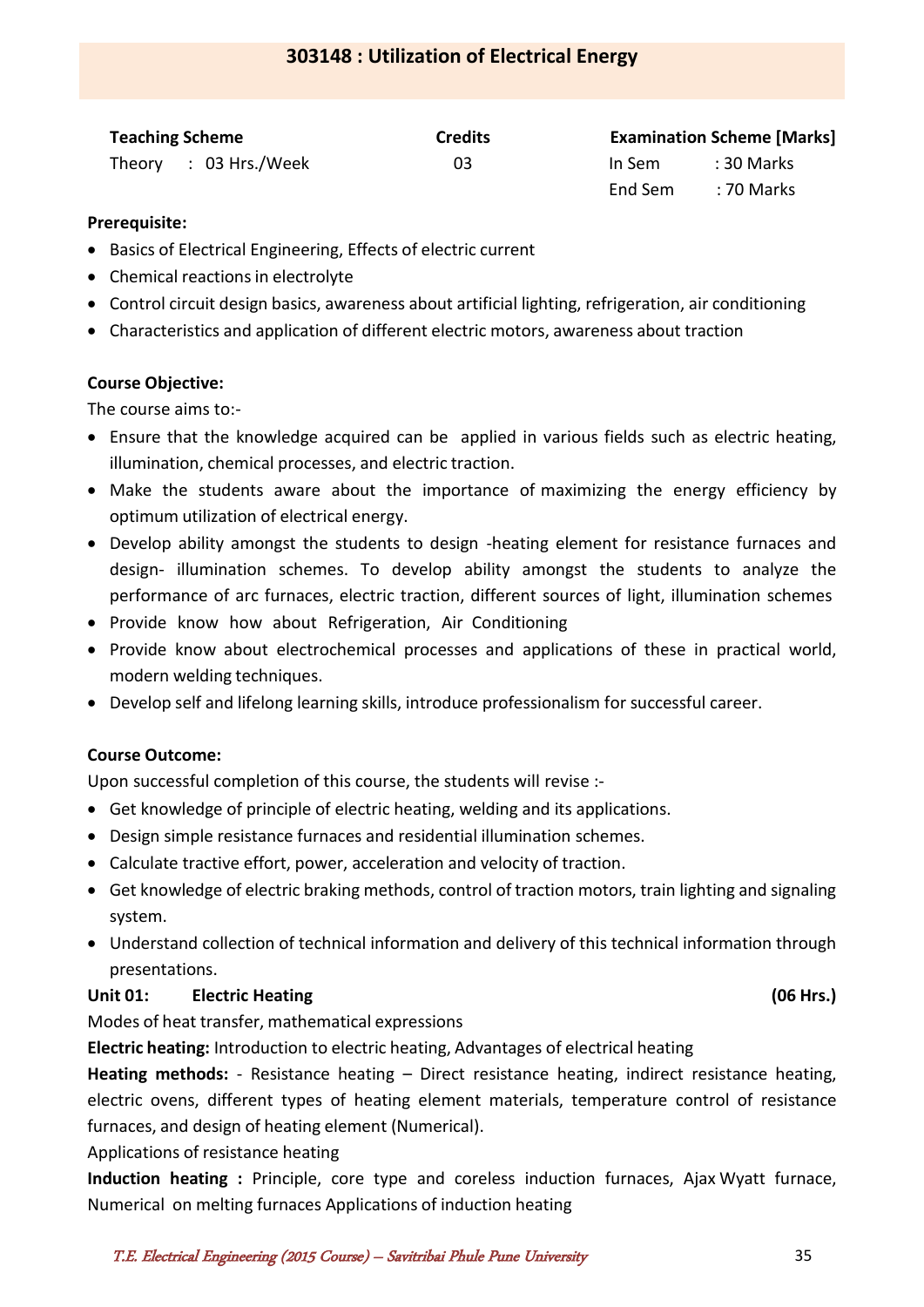**Electric arc heating** – Direct and indirect arc heating, types of arc furnaces, equivalent circuit of arc furnace, condition for maximum output, power factor at maximum output (Numerical), Heat control in arc furnace, Applications of arc heating

**Dielectric heating –**Principle, choice of voltage and frequency for dielectric heating (Numerical), Applications of dielectric heating

Electric Welding -**Welding m e t h o d s –Electric arc welding and resistance welding, Equivalent circuit of arc furnace (Numerical) Modern welding techniques like ultrasonic welding and laser welding**

## **Unit 02: Electrochemical Process (04 Hrs.)**

Need of electro-deposition. Applications of Faraday's laws in electro-deposition. Factors governing electro-deposition. Objectives of electroplating. Equipments and accessories for electroplating plant, Electroplating on non-conducting materials, Principle of anodizing and its applications

## **Electrical Circuits Used in Refrigeration, Air Conditioning**

Brief description of vapour compression refrigeration cycle. Description of electrical circuits used in Refrigerator, Air Conditioner

## **Unit 03: Illumination (04 Hrs.)**

Definitions of luminous flux, solid angle, luminous intensity, illumination, luminous efficacy, depreciation factor, coefficient of utilization, space to height ratio, reflection factor; Laws of illumination.

**Design of illumination schemes**-Factors to be considered for design of illumination scheme, Calculation of illumination at different points, considerations involved in simple design problems for indoor installation, illumination schemes, standard illumination level. Natural day light illumination (brief information)

**Different sources of light**: Incandescent lamp, fluorescent lamp, comparison between them. Incandescent and discharge lamps – their construction and characteristics; mercury vapour lamp, sodium lamp, halogen lamp, compact fluorescent lamp, metal halide lamp, neon lamps Electroluminescent lamp-LEDs, types, LASERs Comparison of all above luminaries.

## **Unit 04: Electric Traction (06 Hrs.)**

History of Indian railways.

**Traction systems** - Steam engine drive, electric drive, diesel electric drive, types of diesel locomotives, Advantages of electric traction, Brief treatment to - Indian railway engine coding terminology, WDM,WDP,WDG series and their capacity . Introduction to metro system, mono rail system.

**Systems of track electrification**: D.C. system, single phase low frequency A.C. system, 3 phase low frequency A.C. systems, composite systems – kando systems, single phase A.C. to D.C. system **Different accessories for track electrification** -overhead wires, conductor rail system, current collector-pentograph, catenary

**Electric locomotive-** Block diagram with description of various equipment and accessories.

**Supply system constituents**-Layout and description of -Traction substation, feeding post(25kV), feeding and sectioning arrangement, sectioning and paralleling post, neutral section.

**Details of major equipment in traction substation**-transformer, circuit breaker, interrupter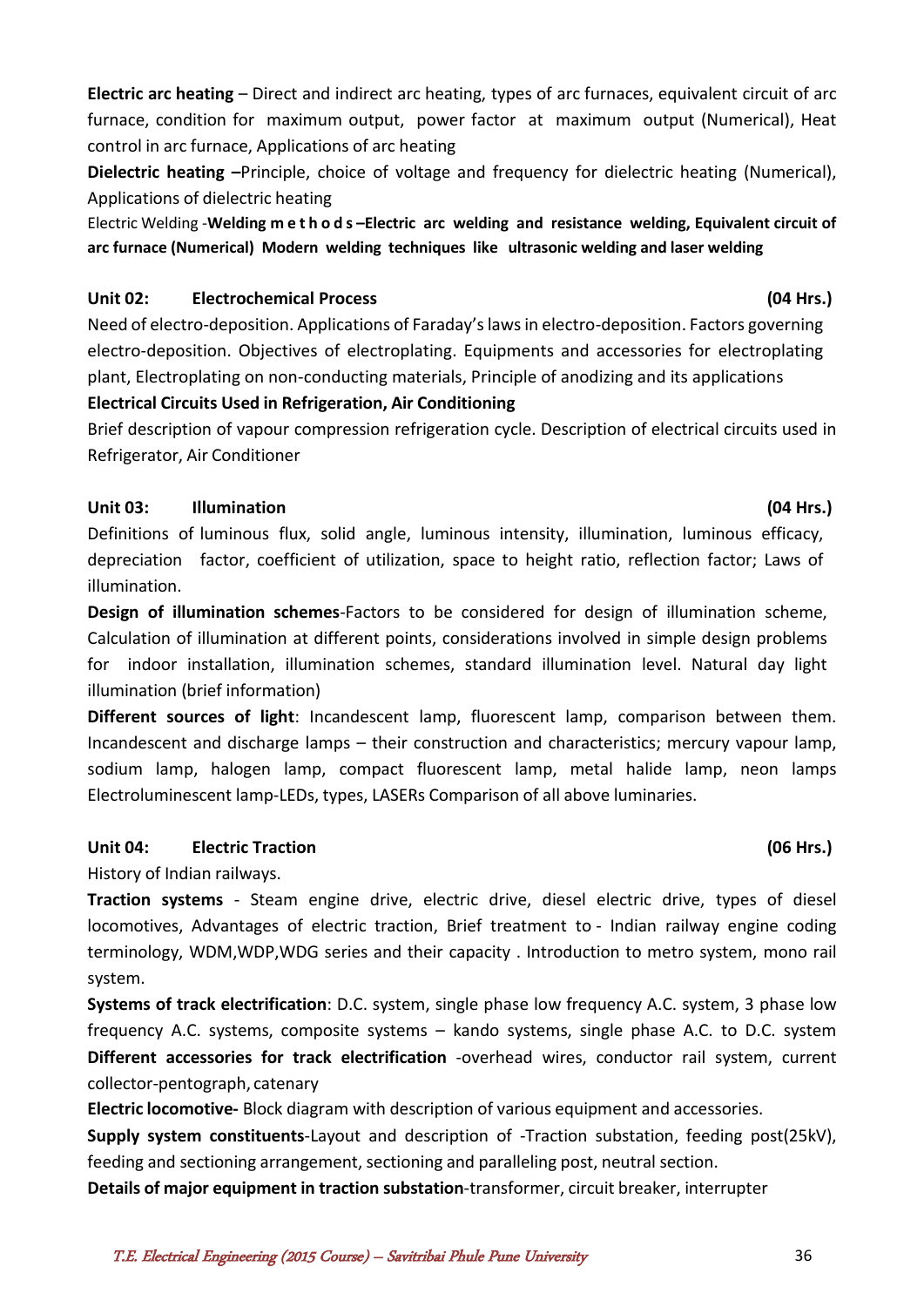### **Unit 05: Traction Mechanics (08 Hrs.)**

**Types of services**- Urban, Sub-urban, Main line Speed time curves, trapezoidal and quadrilateral speed-time curves, average and schedule speed (Numerical), Tractive effort. Specific energy consumption. Factors affecting specific energy consumption (Numerical), Mechanics of train movement, coefficient of adhesion (Numerical).

## **Unit 06: Traction Motors, Control of Traction Motors, Train Lighting (08 Hrs.)**

Desirable characteristic of traction motors. Suitability of D.C. series motor, A.C. series motor, 3 phase induction motor and linear induction motor for traction. Control of traction motors -Seriesparallel control, Shunt and bridge transition (Numerical), Electrical breaking, Regenerative breaking in traction, Suitability of different motors for braking. Train lighting system.

**Railway signalling: -** History, necessity, block system route relay interlock and necessity. Metro signalling, Electromechanical system for route relay interlock. Introduction to train tracking system, types. Anti-collision system-brief treatment only.

## **Industrial Visit: Visit to any one location from the following-**

- Railway station (Control room)
- Loco shed
- Traction substation

## **Text Books:**

- **[T1]** E. O. Taylor 'Utilization of Electrical Energy' Revised in S.I. Units by V.V.L. Rao, Orient Longman
- **[T2]** J.B. Gupta, 'Utilization of Electric Power and Electric Traction', S.K. Kataria and sons, Delhi
- **[T3]** C. L. Wadhwa, 'Generation, Distribution and Utilization of Electrical Energy', Eastern Wiley Ltd.
- **[T4]** A. Chakraborti, M. L. Soni, P. V. Gupta, U.S. Bhatnagar, 'A text book on Power System Engineering', Dhanpat Rai and Co.(P) Ltd – Delhi
- **[T5]** Clifford F. Bonntt 'Practical Railway Engineering', (Imperial college press)

## **Reference Books:**

- **[R1]** 'Art and science of Utilization of Electrical Energy' by H. Partab, Dhanpat Rai and Co.(P) Ltd –Delhi
- **[R2]** 'Modern Electric Traction' by H. Partb, Dhanpat Rai and Co. (P) Ltd Delhi
- **[R3]** 'Lamps and lighting' by M. A. Cayless, J.R. Coaton and A. M. Marsden
- **[R4]** 'BIS, IEC standards for Lamps, Lighting Fixtures and Lighting' By Manak Bhavan, New Delhi
- **[R5]** 'Illumination Engineering from Edison's Lamp to the Laser' Joseph B. Murdoch
- **[R6]** 'Two centuries of Railway signalling' by Geoffrey, Kichenside and Alan Willims (Oxford Publishing Co-op)
- **[R7]** 'Generation and Utilization of Electrical Energy' S. Sivanagaraju, M. Balsubba Reddy, D. Srilatha (Pearson)
- **[R8]** 'Electrical Powers' S. L. Uppal, Khanna Publication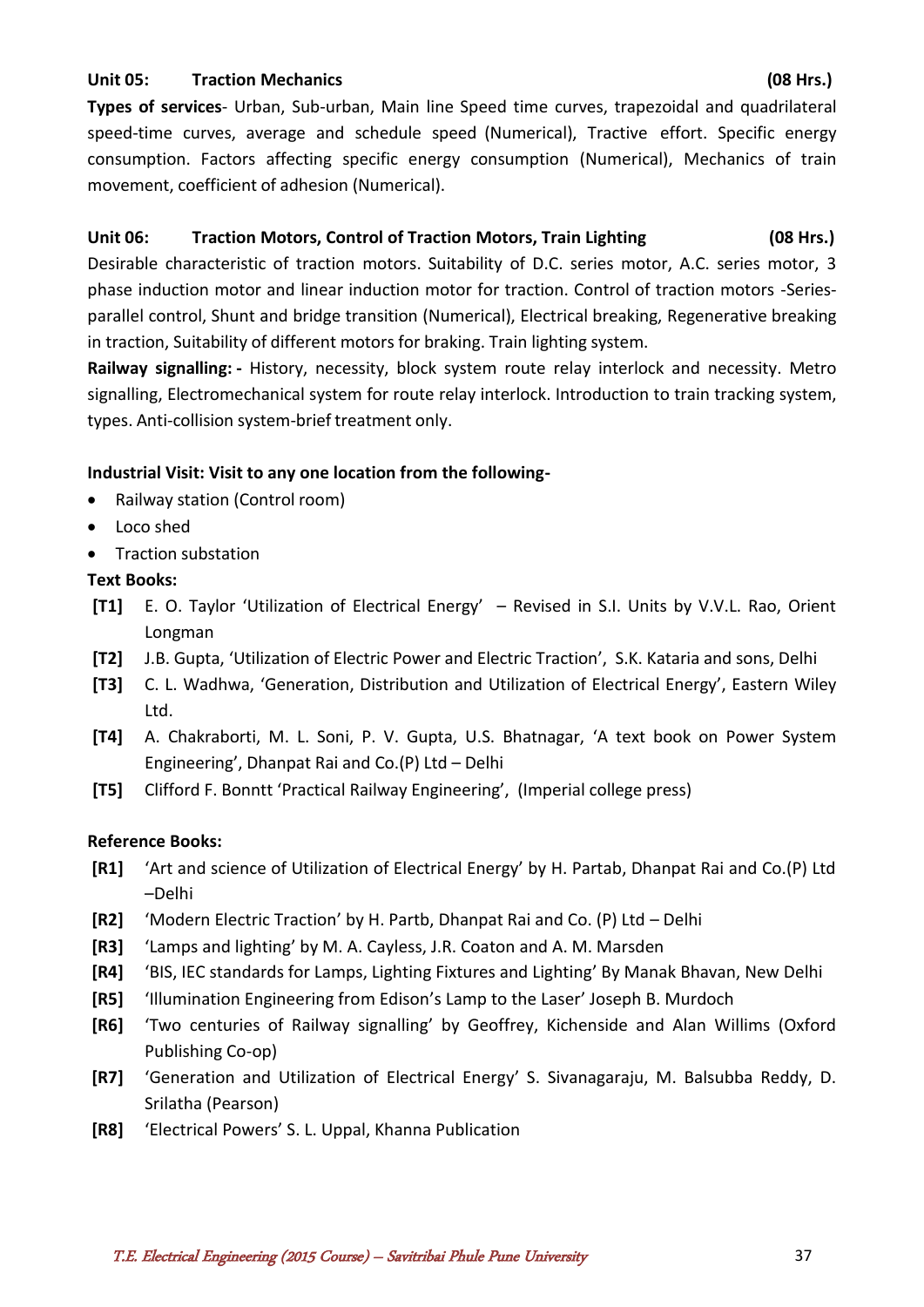## **NOTE**

## **Assignments can be given on following topics**

- Types of Electric Welding- Electric arc welding and resistance welding (accessories involved and working of the system, characteristics of arc welding)
- Modern welding techniques like ultrasonic welding and laser welding
- Study of different types of lamps-Incandescent lamp, fluorescent lamp, their construction and characteristics; mercury vapour lamp, sodium lamp, halogen lamp, compact fluorescent lamp, metal halide lamp, neon lamps Electroluminescent lamp-LEDs, types, LASERs
- Comparison of all above luminaries.
- WDM, WDP, WDG series and their capacity. Introduction to metro system, mono rail system.

| Unit          | <b>Text Books</b> | <b>Reference Books</b>          |
|---------------|-------------------|---------------------------------|
| 1             | T1, T3, T4        | R1, R7, R8                      |
| $\mathcal{P}$ | T1, T3, T4        | R <sub>1</sub> , R <sub>7</sub> |
| 3             | T1, T3, T4        | R1, R3, R4, R5, R7, R8          |
| 4             | T1, T2, T5, T4    | R1, R2, R7, R8                  |
| 5             | T1, T2, T5, T4    | R1, R2, R5, R8                  |
| հ             | T1, T2, T5, T4    | R1, R2, R6, R8                  |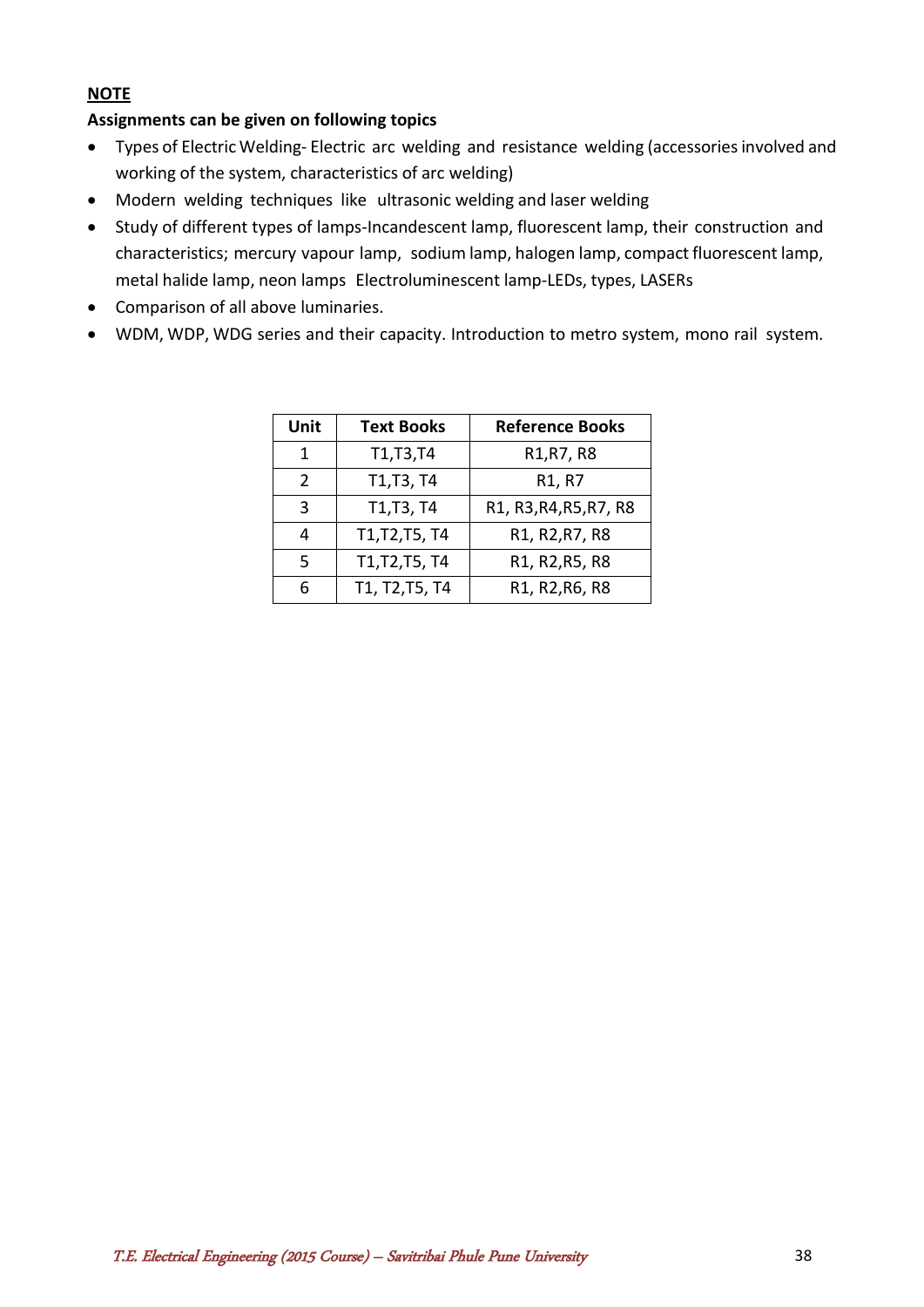<span id="page-38-0"></span>

| <b>Teaching Scheme</b>  | <b>Credits</b> |           | <b>Examination Scheme [Marks]</b> |
|-------------------------|----------------|-----------|-----------------------------------|
| Theory: 04 Hrs./Week    | 04             | In Sem    | $: 30$ Marks                      |
| Practical: 02 Hrs./Week | 01             | End Sem   | : 70 Marks                        |
|                         |                | 0R        | $: 50$ Marks                      |
|                         |                | Term work | :25 Marks                         |

#### **Prerequisite:**

- Knowledge of various materials used in electrical machines.
- Knowledge of types, construction and working of transformer.
- Knowledge of types, construction and working of three phase induction motor.

#### **Course Objective:** The course aims :-

- To design transformer.
- To understand determination of parameters of transformer.
- To understand specifications of transformer.
- To design Induction motor.
- To understand determination of parameters of Induction motor.
- To understand specifications of Induction motor.

#### **Course Outcome:**

Upon successful completion of this course, the students will be able to :-

- Calculate main dimensions and Design of single phase and three phase transformer.
- Calculate main dimensions of three phase Induction motor.
- Determine the parameters of transformer.
- Determine parameters of three phase Induction motor.

### Unit 01: Transformer (7 Hrs.)

## Modes of heat dissipation. Heating and cooling curves. Calculations of heating and cooling time constants. Types and constructional features of core and windings used in transformer. Transformer auxiliaries such as tap changer, pressure release valve, breather and conservator. Specifications of three phase transformers as per IS 2026(Part I).

## **Unit 02: Transformer Design (8 Hrs.)**

Output equation with usual notations, optimum design of transformer for minimum cost and loss. Design of main dimensions, core, yoke and windings of transformer. Methods of cooling and tank design. Estimation of resistance and leakage reactance of transformer.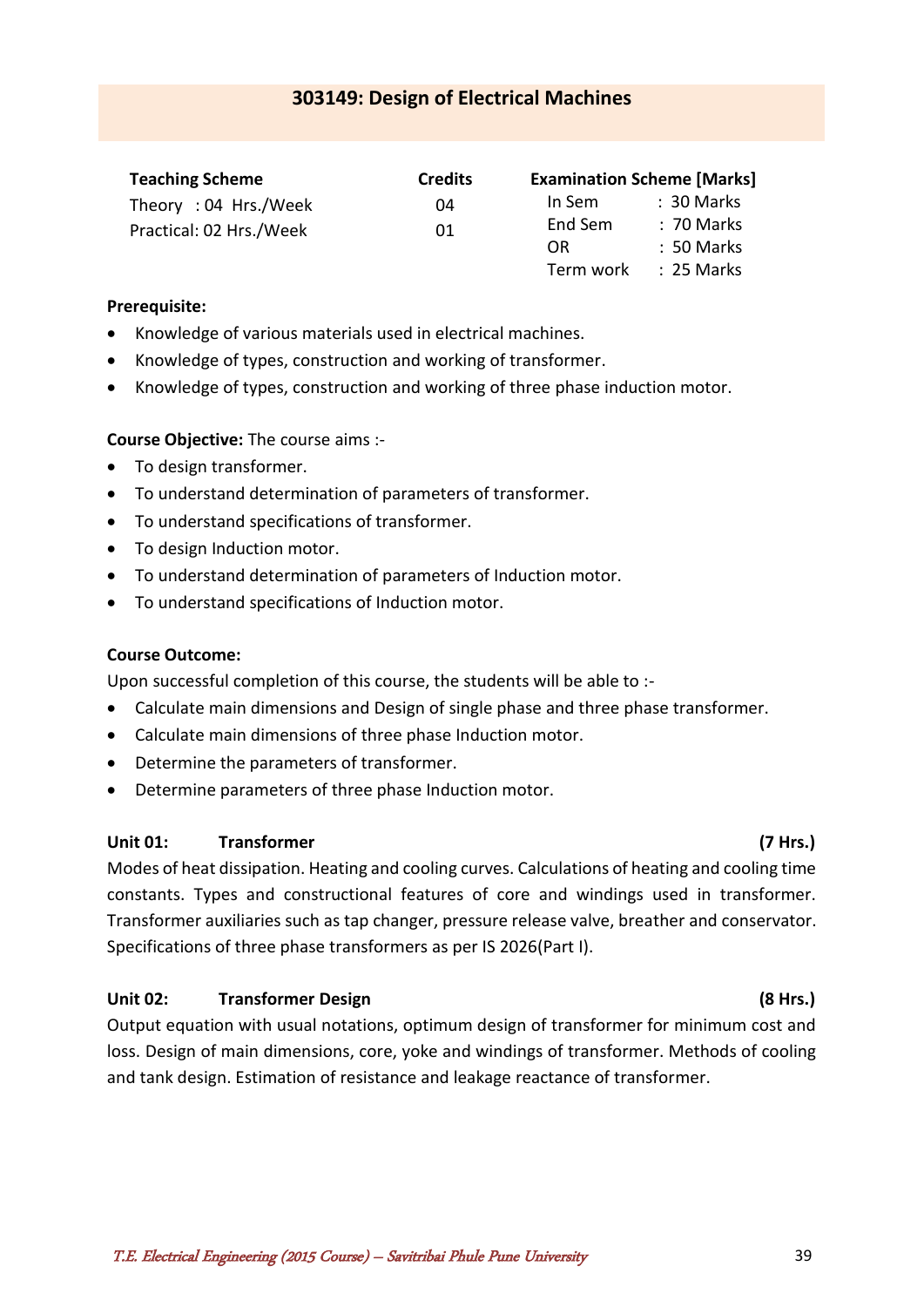## **Unit 03: Performance parameters of Transformer (8 Hrs.)**

Estimation of no-load current, losses, efficiency and regulation of transformer. Calculation of mechanical forces developed under short circuit conditions, measures to overcome this effect. Introduction to Computer aided design of transformer, generalized flow chart for design of transformer.

## **Unit 04: Three phase Induction Motor Design : Part I (9 Hrs.)**

Specification and Constructional features. Design of ac windings. Output equation with usual notations, specific electrical and magnetic loadings, ranges of specific loadings, turns per phase, number of stator slots.

## **Unit 05: Three phase Induction Motor Design : Part II (8 Hrs.)**

Suitable combinations of stator and rotor slots .Calculations for main dimensions and stator design parameters. Selection of length of air gap, factors affecting length of air gap, unbalanced magnetic pull. Design of rotor slots, size of bars, end rings for cage rotor and rotor slots, turns and area of cross section of conductor for wound rotor.

## **Unit 06: Performance parameters of Three Phase Induction motor (8 Hrs.)**

Leakage flux and leakage reactance: Slot leakage, tooth top leakage, zig-zag leakage, overhang leakage, leakage reactance calculation for three phase machines. MMF Calculation for air gap, stator teeth, stator core, rotor teeth and rotor core, effect of saturation, effects of ducts on calculations of magnetizing current, calculations of no-load current. Calculations of losses and efficiency. Calculation of short time and continuous rating of electrical machine.

**Industrial Visit:** Industrial visit to a manufacturing unit of transformer or Induction motor. **Term Work:** The term work shall consist of:

- 1. Details and assembly of three phase transformer with design report.(Sheet in CAD)
- 2. Details and layout of AC winding with design report.(Sheet in CAD)
- 3. Assembly of 3- phase induction motor.( Sheet optional CAD or Drawing)
- 4. Use of Finite Element Analysis(FEA) software for analysis of electrical machines, the report should include:
	- a. Schematic diagram (Diagram/FEA model/Layout)
	- b. Current/Flux/Force distribution.
	- c. Analysis by variation of design parameters.
- 5. Report based on Industrial visit to a manufacturing unit. (Transformer or Induction motor).

## **Text Books:**

- **[T1]** M.G. Say Theory and Performance and Design of A.C. Machines, 3rd Edition, ELBS London.
- **[T2]** A.K.Sawhney A Course in Electrical Machine Design, 10th Edition, - Dhanpat Rai and sons New Delhi.
- **[T3]** K. G. Upadhyay- Design of Electrical Machines, New age publication
- **[T4]** R. K. Agarwal Principles of Electrical Machine Design, S. K.Katariya and sons.
- **[T5]** Indrajit Dasgupta Design of Transformers TMH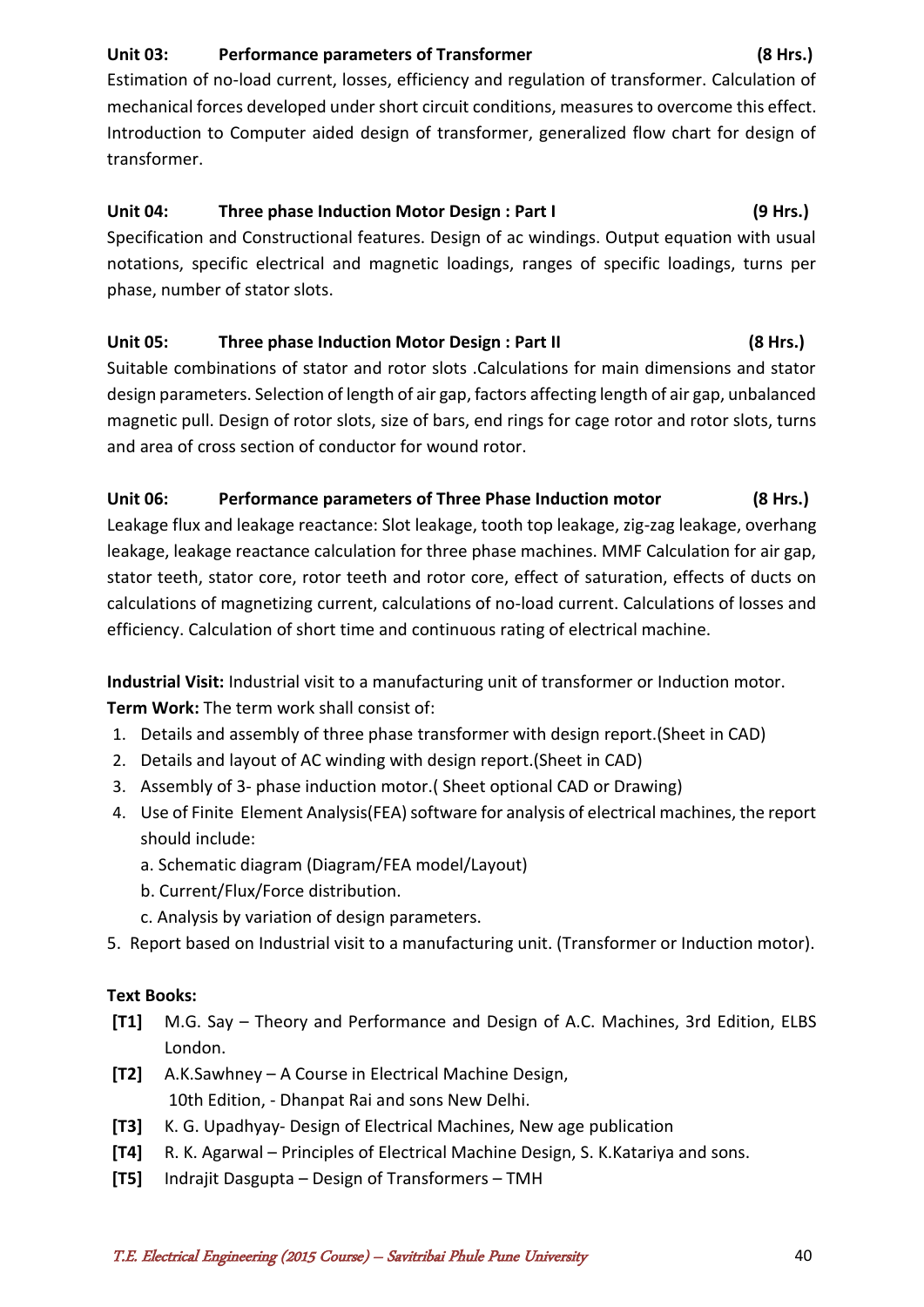### **Reference Books:**

- **[R1]** K.L. Narang , A Text Book of Electrical Engineering Drawings, Reprint Edition : 1993 / 94 – Satya Prakashan, New Delhi.
- **[R2]** A Shanmugasundaram, G. Gangadharan, R. Palani, Electrical Machine Design Data Book, 3rd Edition, 3rd Reprint 1988 - Wiely Eastern Ltd., - New Delhi
- **[R3]** Vishnu Murti, "Computer Aided Design for Electrical Machines", B.S. Publications.
- **[R4]** Bharat Heavy Electricals Limited, Transformers TMH.

### **Guidelines for Instructor's Manual Practical Sessions-**

The instructor's manual should contain following related to every drawing sheet-

- 1. Brief theory related to the concerned sheet.
- 2. Apparatus with their detail specification as per IS code.
- 3. Design as per problem statement.
- 4. Reference tables used for design purpose.
- 5. Design parameters details in tabular form.
- 6. Few short questions related to design.

### **Guidelines for Student's Lab Journal-**

The Student's Lab Journal should contain following related to every drawing sheet-

- 1. Brief theory related to the concerned sheet.
- 2. Apparatus with their detail specification as per IS code.
- 3. Design as per problem statement.
- 4. Reference tables used for design purpose.
- 5. Design parameters details in tabular form.
- 6. Few short questions related to design.

#### **Guidelines for Lab/TW Assessment**

- 1. There should be continuous assessment for the Lab/TW
- 2. Assessment must be based on understanding of theory, attentiveness during practical session, how efficiently the student is able to design as per the problem statement.
- 3. Timely submission of design report and sheet.

| Unit | <b>Text Books</b> | <b>Reference Books</b> |
|------|-------------------|------------------------|
| 1    | T1, T2, T4, T5    | R1, R2, R4             |
| 2    | T1, T2, T4, T5    | R1,R4                  |
| 3    | T2, T5            | R3, R4                 |
| 4    | T1, T2, T3, T4    | R1, R2, R3             |
| 5    | T2                | R <sub>3</sub>         |
| 6    | T2                | R <sub>3</sub>         |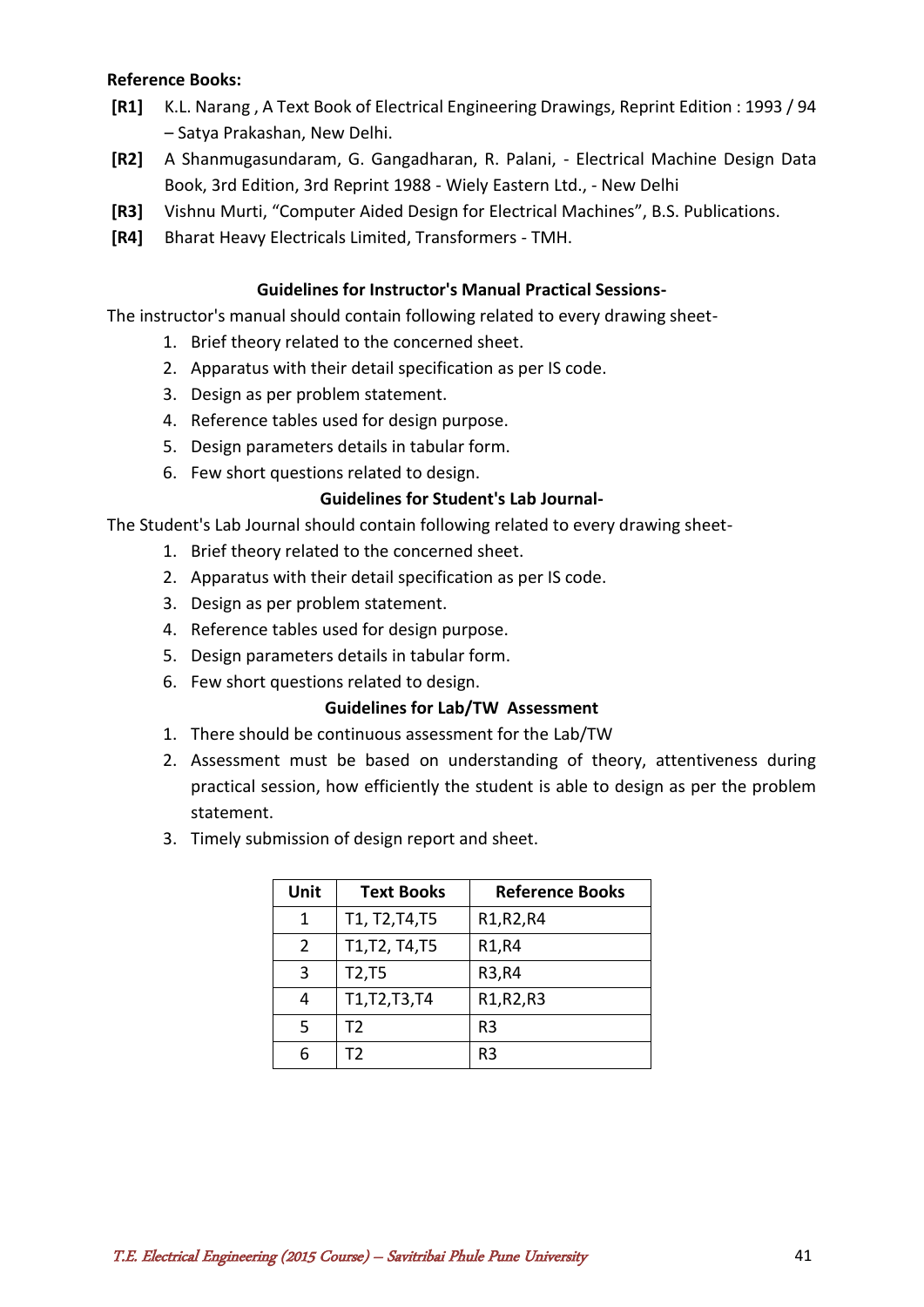## **303150 : Energy Audit and Management**

<span id="page-41-0"></span>

| <b>Teaching Scheme</b>  | <b>Credits</b> | <b>Examination Scheme [Marks]</b> |
|-------------------------|----------------|-----------------------------------|
| Theory : 03 Hrs./Week   | 03             | In Sem. $: 30$ Marks              |
| Practical: 02 Hrs./Week | -01            | End Sem. : 70 Marks               |
|                         |                | Term Work : 25 Marks              |

#### **Prerequisite:**

- Concept of power and energy in three phase and single phase
- Various electrical equipments and specifications

#### **Course Objective:**

The course aims to:-

- Understand importance of energy Conservation and energy security.
- Understand impact of use energy resources on environment and emission standards.
- Follow format of energy management, energy policy.
- Learn various tools of energy audit and management
- Calculate energy consumption and saving options with economic feasibility.

#### **Course Outcome:**

Upon successful completion of this course, the students will be able to:-

- To get knowledge of BEE Energy policies, Electricity Acts.
- Use various energy measurement and audit instruments.
- Carry out preliminary energy audit of various sectors
- Enlist energy conservation and demand side measures for electrical, thermal and utility Systems.
- Solve simple problems on cost benefit analysis.

#### **Unit 01: Energy Scenario (6 Hrs.)**

Classification of Energy resources, Commercial and noncommercial sources, primary and secondary sources, commercial energy production, final energy consumption. Energy needs of growing economy, short terms and long terms policies, energy sector reforms, energy security, importance of energy conservation, energy and environmental impacts, emission check standard, salient features of Energy Conservation Act 2001 and Electricity Act 2003. Indian and Global energy scenario. Introduction to IE Rules. Study of Energy Conservation Building Code (ECBC).

#### Unit 02: Energy Management **Containers** (6 Hrs.)

Definition and Objective of Energy Management, Principles of Energy management, Energy Management Strategy, Energy Manager Skills, key elements in energy management, force field analysis, energy policy, format and statement of energy policy, Organization setup and energy management. Responsibilities and duties of energy manager under act 2001. Energy Efficiency Programs. Energy monitoring systems.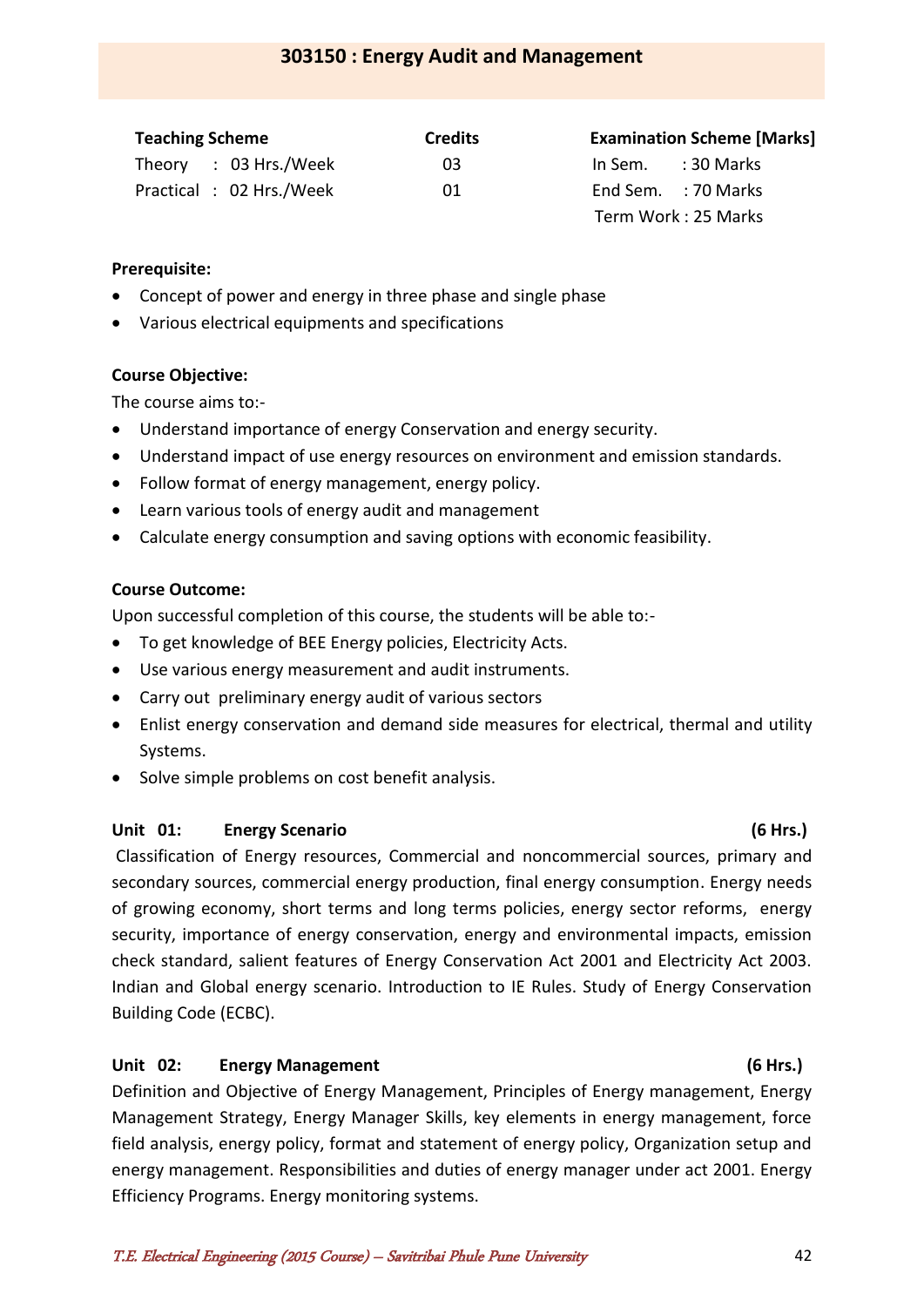### Unit 03: Demand Management (6 Hrs.)

Supply side management (SSM), Generation system up gradation, constraints on SSM. Demand side management (DSM), advantages and barriers, implementation of DSM. Use of demand side management in agricultural, domestic and commercial consumers. Demand management through tariffs (TOD). Power factor penalties and incentives in tariff for demand control. Apparent energy tariffs. Role of renewable energy sources in energy management, direct use (solar thermal, solar air conditioning, biomass) and indirect use (solar, wind etc.) Introduction to Net Metering.

### Unit 04: Energy Audit (6 Hrs.)

Definition, need of energy audits, types of audit, procedures to follow, data and information analysis, energy audit instrumentation, energy consumption – production relationship, pie charts. Sankey diagram, Cusum technique, least square method and numerical based on it. Outcome of energy audit and energy saving potential, action plans for implementation of energy conservation options. Bench- marking energy performance of an industry. Report formats

## **Unit 05: Energy Conservation in Applications (6 Hrs.)**

a) Motive power (motor and drive system). b) Illumination c) Heating systems ( boiler and steam systems) d) Ventilation( Fan, Blower and Compressors) and Air Conditioning systems e) Pumping System f) Cogeneration and waste heat recovery systems g) Utility industries ( T and D Sector)

## **Unit 06: Financial analysis (6 Hrs.)**

Financial appraisals; criteria, simple payback period, return on investment, net present value method, time value of money, break even analysis, sensitivity analysis and numerical based on it, cost optimization, cost of energy, cost of generation.

#### **Practicals:**

Minimum 8 practicals/tutorials to be conducted from following groups: Group A (Any Two of the following)

- 1. Study of Clean Development mechanism
- 2. Study of building codes (green building)
- 3. Study of energy management tool
- 4. Study of force field analysis from energy management point of views

Group B (Any three of following)

- 5. Analysis and interpretation of Electricity Bills Students should calculate electricity charges for
	- a) Residential consumer
	- b) Commercial Consumer (College campus)
- 6. Assessment and calculations of energy generated by Solar PV or other renewable sources / Diesel generator available in college campus.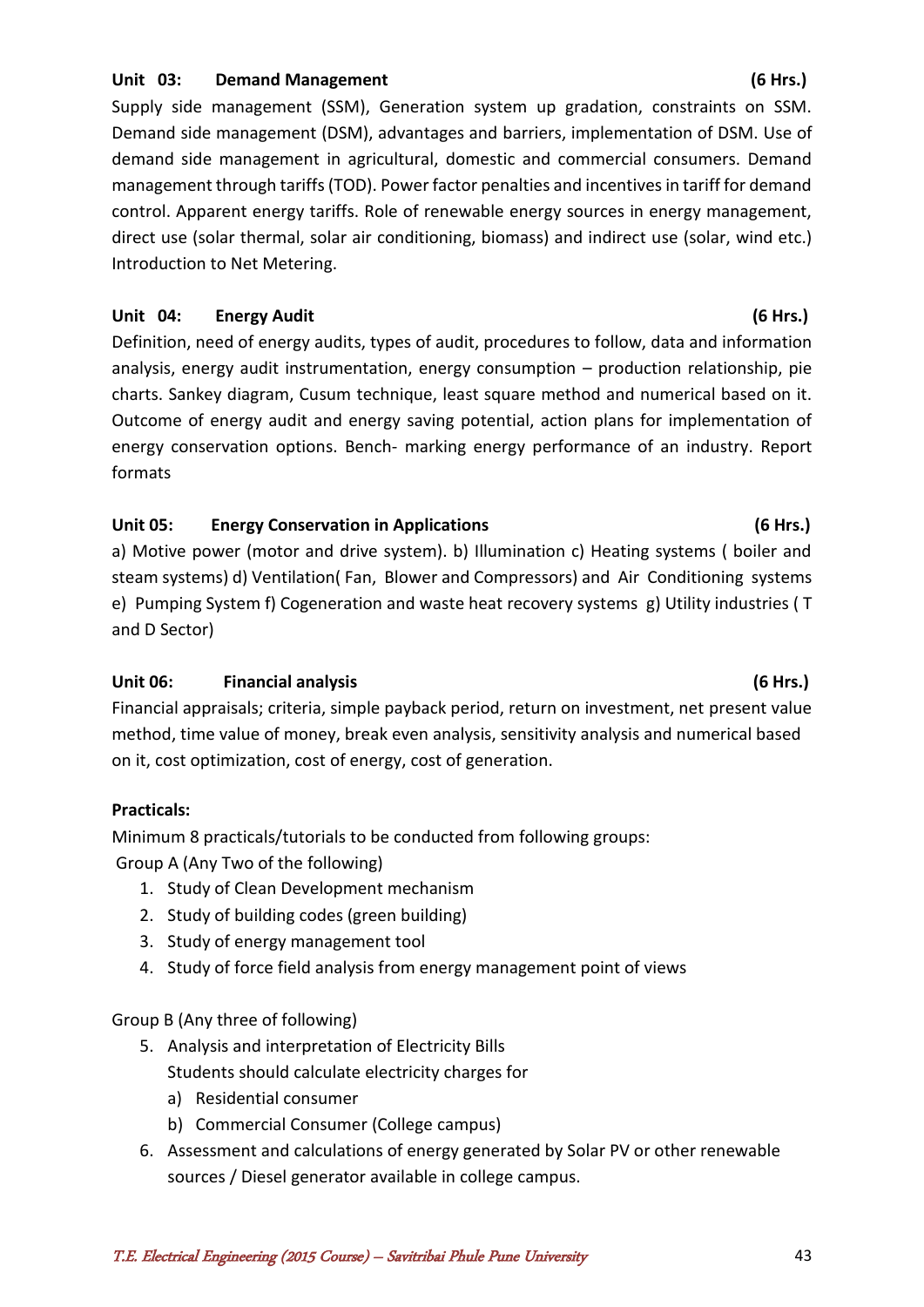- 7. Use of Power Analyser for measurement of electrical parameters useful for energy audit or power quality audit.
- 8. Adequacy assessment of Illumination systems by using Lux Meter
- 9. Use of temperature measuring devices for analysis of heating systems.
- 10. Use of other transducers (any one)
	- a) Assessment of performance of fans and blowers by using Annemo Meter.
	- b) Use of Flow Meters for Pumping system analysis.
	- c) Use of pressure measuring equipments useful in audit study.
	- d) Smart meters and advanced energy meters
- 11. Execute Preliminary Energy Audit for (Any One)

(Preferably this activity should be carried out with student group not exceeding 5)

- a) Laboratory
- b) Educational Institute
- c) Commercial Establishment
- d) Small scale industry
- e) Residential Building
- f) Agricultural Equipments
- g) Municipal Corporations
- 12. Calculation of energy savings for following (Minimum one)
	- a) Illumination
	- b) Air conditioning System
	- c) Pumping Systems
	- d) DG Sets
	- e) UPS and Inverter Systems
	- f) Lifts and elevators
- 13. Study of energy audit success stories (any one)
	- a) Paper and Pulp Industry
	- b) Sugar Industry
	- c) Steel Industry
	- d) Commercial Establishment
	- e) Electrical Generation Plant
- 14. Study of combined heat power system (cogeneration)
- 15. Study of Ethical Practices in energy audit.

## **Guidelines for Instructor's Manual**

Instructor's Manual shall have

- a. Brief relevant theory.
- b. Equipment with specifications.
- c. Connection diagram/ methodology.
- d. Format of observation table and sample results.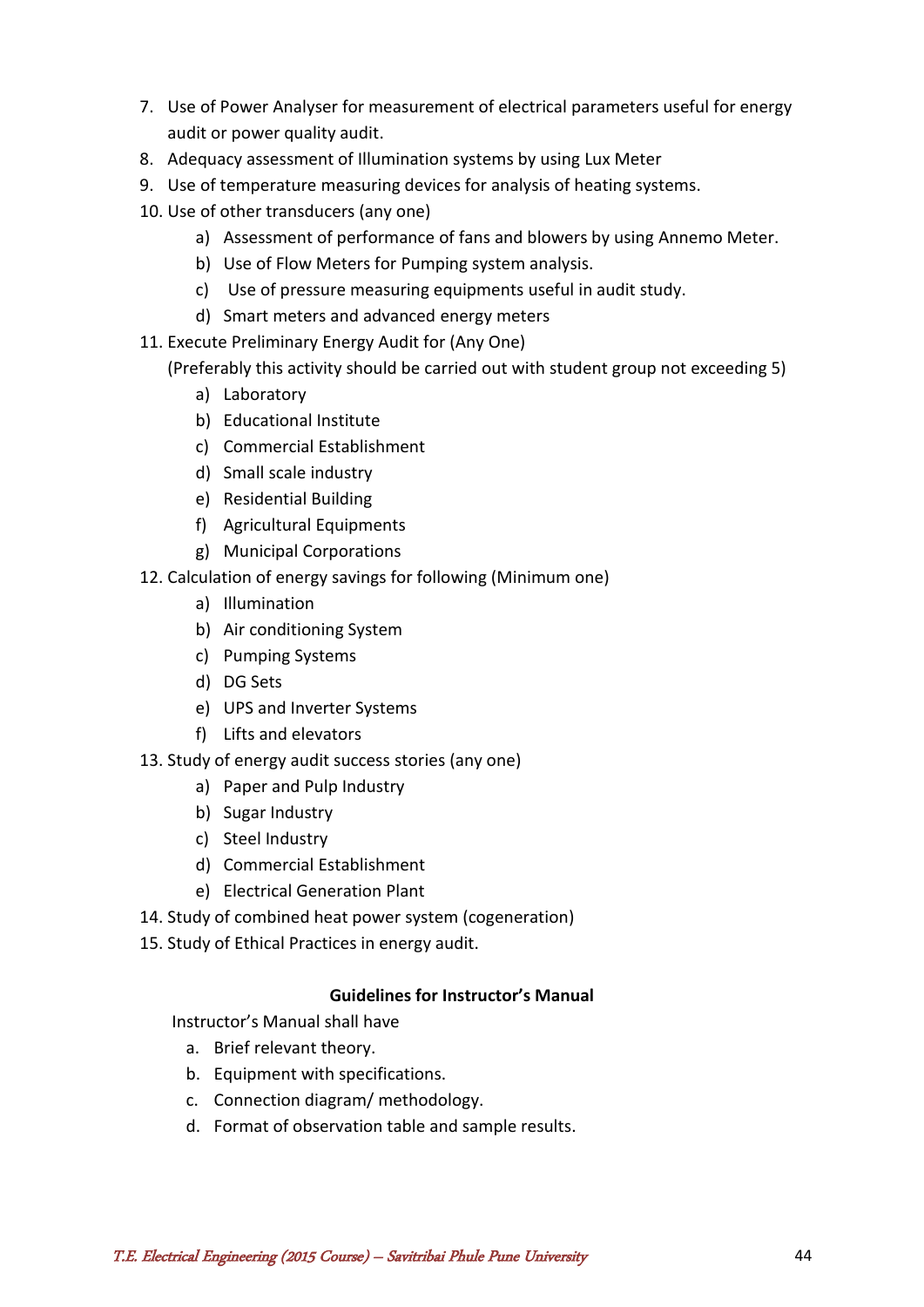### **Guidelines for Tutorial Reports (Instruction Manual and Journal Guide lines)**

- 1. Report on Tutorial can be written separately for different batches.
- 2. Report shall be based on actual case studies presented, audit conducted, and conservation
- 3. Studies executed.
- 4. Report shall include following points
	- a) Objective b) Procedure c) Equipment d) Details of Name/Place/Location
	- e) Type and nature of activity f) Result and Calculations if any
	- g) Questions for assessment of Tutorial h) Outcome of activity

### **Guidelines for Practical Assessment**

- 1. There should be continuous assessment for TW.
- 2. Assessment must be based on understanding level, presentation skills, efficiency and quality of report.
- 3. Timely submission of act.

#### **Text Books:**

- **[T1]** Guide books for National Certification Examination for Energy Managers/Energy Auditors Book , 1-General Aspects ( available on line )
- **[T2]** Guide books for National Certification Examination for Energy Managers/Energy Auditors Book 2 – Thermal Utilities ( available on line )
- **[T3]** Guide books for National Certification Examination for Energy Managers/Energy Auditors Book 3- Electrical Utilities ( available on line )
- **[T4]** Guide books for National Certification Examination for Energy Managers/Energy Auditors Book 4 ( available on line )

#### **Reference Books:**

- **[R1]** Success stories of Energy Conservation by BEE (www. Bee-india.org)
- **[R2]** Utilization of electrical energy by S.C. Tripathi, Tata McGraw Hill.
- **[R3]** Energy Management by W.R. Murphy and Mackay, B.S. Publication.
- **[R4]** Generation and utilization of Electrical Energy by B.R. Gupta, S. Chand Publication.
- **[R5]** Energy Auditing made simple by Balasubramanian, Bala Consultancy Services.

#### **Websites:**

- **[W1]** www.energymanagertraining.com
- **[W2]** www.em-ea.org
- **[W3]** www.bee-india.org

| Unit | <b>Text Books</b> | <b>Reference Books/websites</b> |
|------|-------------------|---------------------------------|
|      | T1                | W1, W2                          |
| 2    | T1                | W1, W2                          |
| 3    |                   | R4                              |
|      | T1                | R <sub>4</sub> , R <sub>5</sub> |
|      |                   | W1, W2                          |
| 5    | T1, T2, T3        | W1,W2                           |
|      | T1, T4            | W1,W2                           |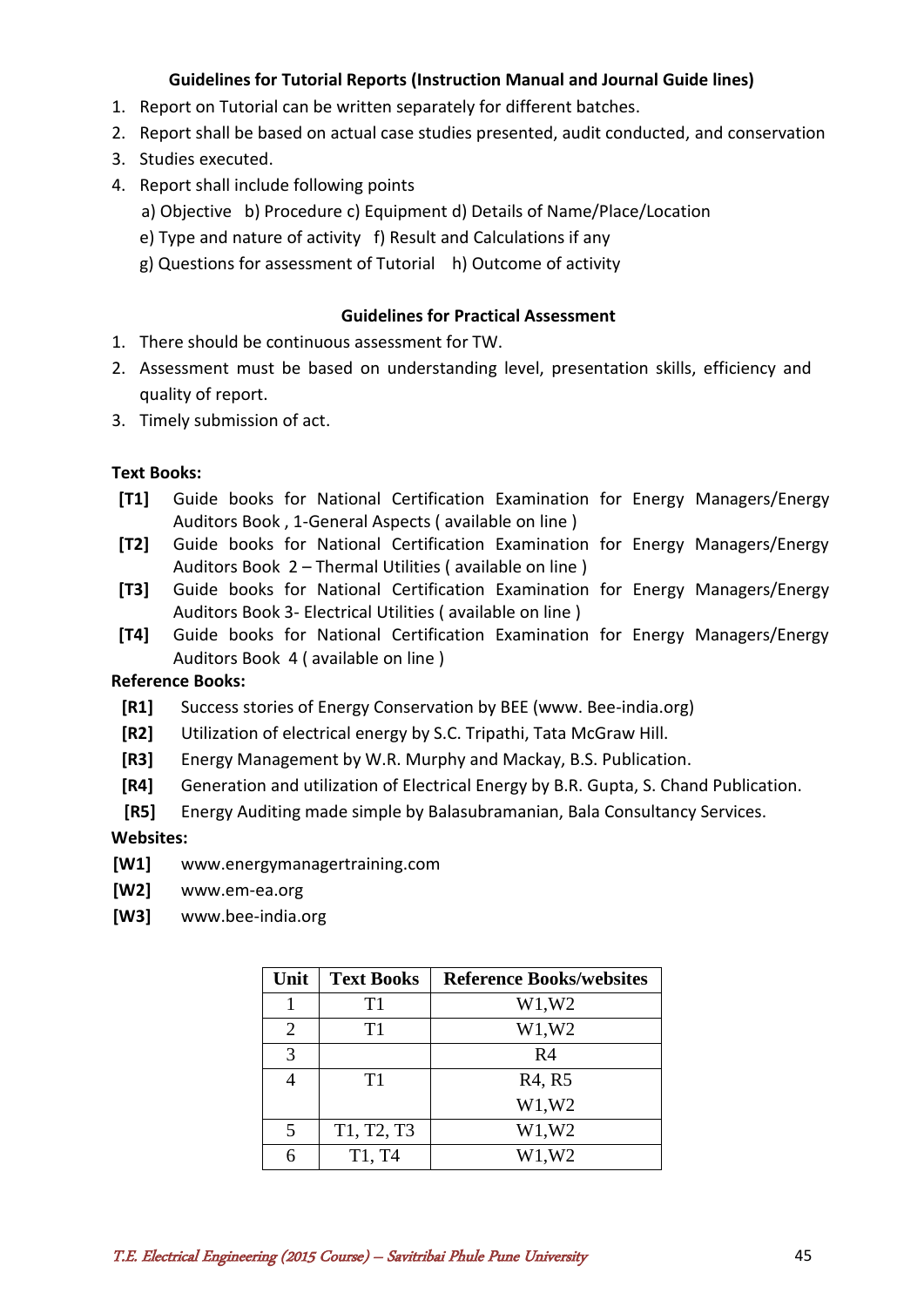## <span id="page-45-0"></span>**303151: Electrical Workshop**

| <b>Teaching Scheme</b> |            | credits | <b>Examination Scheme[Marks]</b> |     |
|------------------------|------------|---------|----------------------------------|-----|
| Lectures               | $\cdots$   |         | In sem                           | Nil |
| Practical              | 2 hrs/week | 01      | End sem                          | Nil |
|                        |            |         | Term Work                        | 50  |

#### **Objectives:**

- To develop hardware skills such as soldering, winding etc.
- To develop debugging skills.
- To increase ability for analysis and testing of circuits.
- To give an exposure to market survey for available components
- To develop an ability for proper documentation of experimentation.
- To enhance employability of a student.
- To prepare students for working on different hardware projects.

#### **Course Outcomes:**

After successful completion of the course, student will be able to

- Integrate electrical/electronic circuits for useful applications
- Acquire hardware skills to fabricate circuits designed.
- Read data manuals/data sheets of different items involved in the circuits.
- Test and debug circuits.
- Produce the results of the testing in the form of report.

#### **Instructions:**

- The exercises must be carried out in a group of maximum 3 students.
- Minimum 5 exercises must be carried out.
- Students will present the design, procedure observations and conclusion in the form of report which will be evaluated for term work.

#### **Group A (Minimum 2 exercises from this group)**

- 1. Design and fabrication of reactor/ electromagnet for different inductance values.
- 2. Design and fabrication of single phase Induction/three phase motor stator.
- 3. Start delta starter wiring for automatic and manual operation.
- 4. Wiring of distribution box with MCB, ELCB, RCCB and MCCB.
- 5. Wiring of 40 W tube, T-5, LED, Metal Halide lamps and available latest luminaries.
- 6. Assembly of various types of contactors with wiring.
- 7. Assembly of DOL and 3 point starter with NVC connections and overload operation.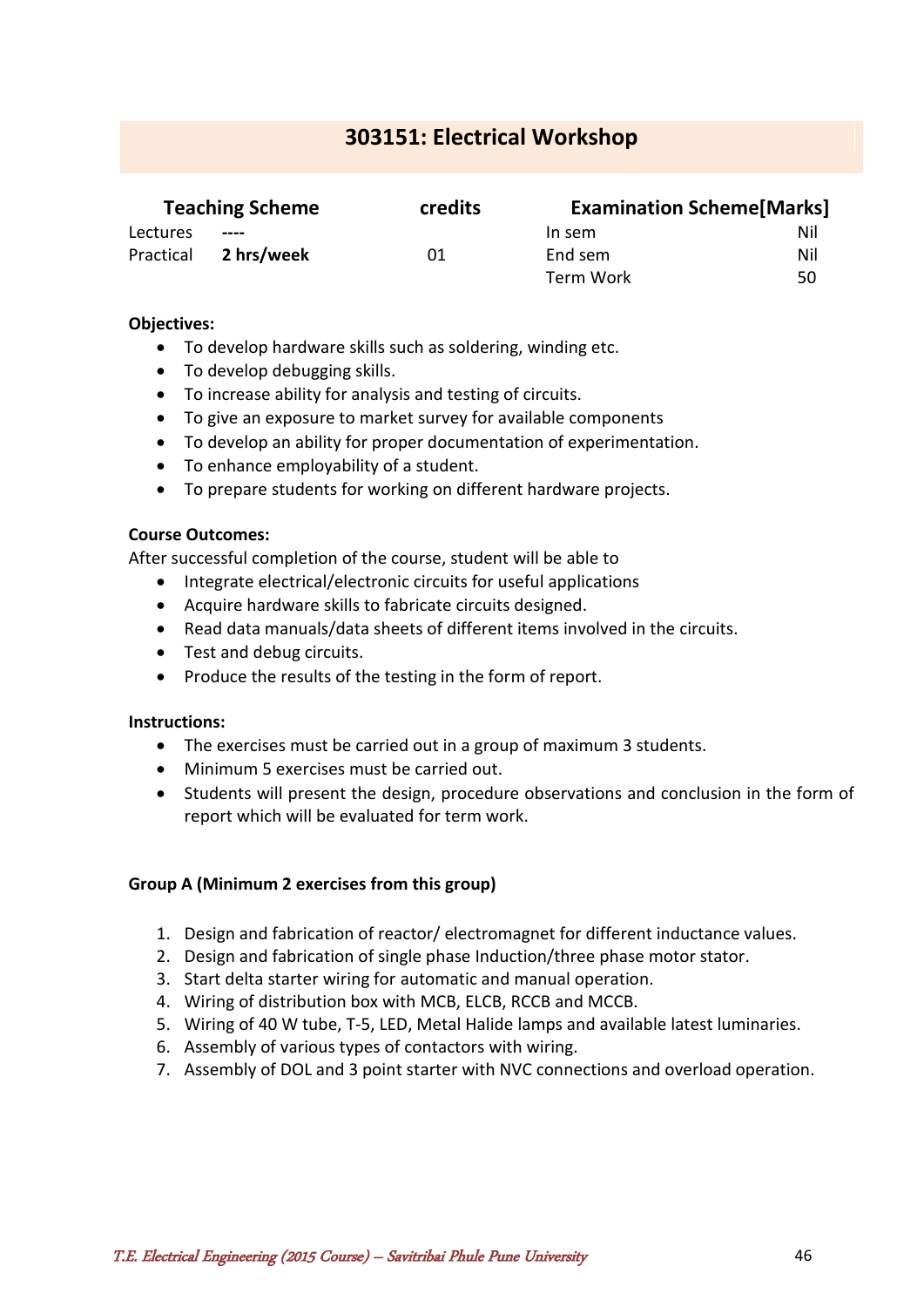## **Group B (Minimum 2 Exercise from this group)**

This group consists of electronic circuits which must be assembled and tested on general purpose PCB or bread boards.

- 1. Design and development of combined ±12 V, ±5 V regulated power supply.
- 2. Design and development of SCR based half controlled converter using RC trigerring.
- 3. D.C. step down chopper.
- 4. Traffic light controller using time delay circuits.
- 5. Buck/boost converter using LM2596S.

#### **Group C**

(All interfacing circuits for Arduino boards must be assembled on general purpose PCB and tested.)

- 1. Arduino based temperature measurement and display.
- 2. Arduino based D.C. Motor speed control.
- 3. Arduino based ramp, sawtooth waveform generation.
- 4. Arduino based stepper motor control.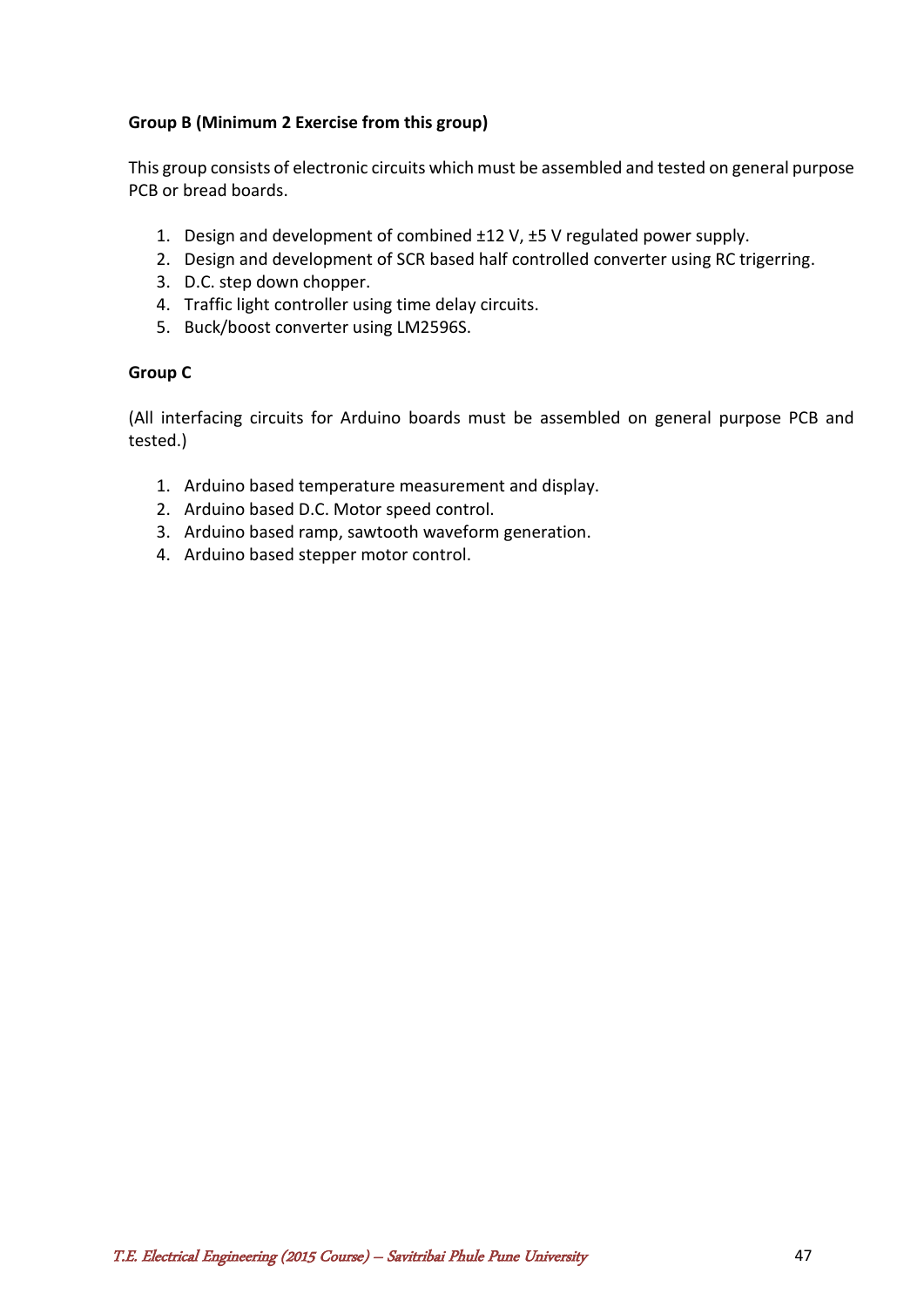## **303153(A) : Bioenergy Systems**

<span id="page-47-0"></span>**Course Name:** Bioenergy Systems **Prerequisite:** Completion of FE or equivalent **Teaching Scheme:** Lectures 2 h per week Field Visit: 4 h

**Examination Schemes: Audit (P/F)** Written / MCQ / Term paper

#### **Description:**

Practical: 4 h

The following topics may be broadly covered in the classroom: Bioenergy, availability of biomass, methods to convert it to heat and electricity, technologies for biodiesel, biomass gasification, biogas, composting, introduction to organic fertilizers, introduction to design, manufacturing and construction of biogas and biodiesel plants, specific equipment for pre and post processing, characterization, quality assurance, standards, certification and economics. The field visits and practical will be designed for first-hand experience and basic understanding of the system elements.

#### **Details:**

- Introduction to Bioenergy
- Biomass availability in India
- Biomass and carbon cycle
- Environment pollution and biomass
- Energy from biomass
- Biomass burning for energy
- Gasification of biomass
- Biomass reforming
- Anaerobic digestion for biogas
- Biogas purification
- Biogas to electricity
- Aerobic composting
- Organic fertilizers
- Biomass to liquid fuel
- **•** Biodiesel
- Biomass refinery
- Segregated organic waste management
- Algae as source of biomass
- Dealing with agricultural residue

#### **Site Visit:**

• Biogas plant for segregated solid waste

#### **Practical:**

• Biodiesel making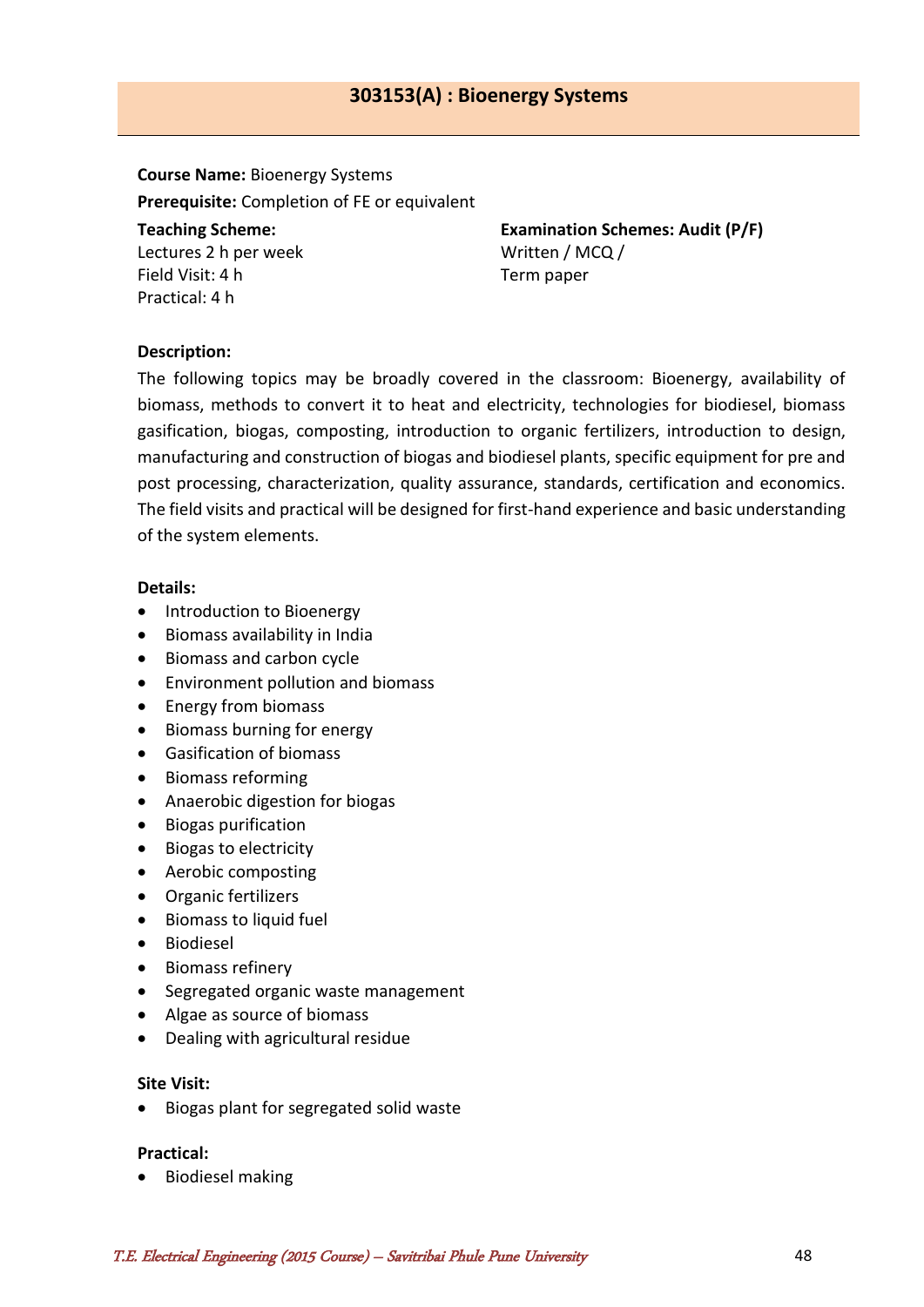### **Teaching Scheme:**

Lectures/Practicals : 2 hrs Per week Total hrs: 22

**Examination Scheme: Audit (P/F)** Written/MCQ/TERM Paper/Practical

## **Course Name :** Applications of Power Electronics

### **Prerequisites:**

- 1. Fundamentals of SCR its V-I Characteristics, construction, working principles and applications.
- 2. Fundamentals of transistor based devices MOSFET, IGBT,DIAC, TRIAC, GTO and their V-I Characteristics, construction, working principles and applications.
- 3. Study of Single phase DC-DC and AC-DC Convertor(Full convertor and Semi Convertor)
- 4. Fundamentals of Single phase and Three Phase DC-AC Convertor(Full convertor and Semi Convertor)

## **Description:**

The topics may be broadly covered in the classroom. This course will introduce the hands on learning to understand power supply for real world applications. Students can analyze, simulate and optimize their PMLK Power designs online using WEBENCH Power designer. The TI lab Kits may be used to investigate the influence of physical parameters and operation conditions of a power supply on its performance.

Broadly the topics needed to be covered are:

Working principle of step down chopper for R-L load (highly inductive) its control strategies. Performance parameters, Study of DC-to-DC converters – buck, boost, buck-boost and cuk; Study of Voltage Regulators and their Circuits using TI Lab Kits. ex: The Buck regulator May be studied using TPS54160, hysteretic buck regulator LM3475, Switching Regulator and characteristics of standard regulator ICs – TPS40200, TPS40210, Low Drop out (LDO) Regulators ICs-TPS 7A4901, TPS7A8300.

Control techniques: CLC, TRC, PWM and FM Techniques. Analysis of Step up Chopper and Numerical with RLE load. Necessity of input filter, Areas of application.

## **Lab setup requirement:**

PMLK Buck Kit, PMLK LDO Kit, DC power supply 0-50V/4A with dynamic voltage mode capability , DC electronic load 20V/10A with dynamic current mode capability, 4 digital multimeters with 4 1/2-digit resolution ,250MHz 4-channels Digital Oscilloscope ,10 MHz Function Generator.

## **Any three out of the four experiments in lab can be performed:**

## **1.** With TPS7A4901 and TPS7A8300, study**-**

- Impact of capacitor on PSRR
- Impact of output capacitor on load-transient response
- Impact of line and load conditions on drop out voltage
- Impact of line and load conditions on efficiency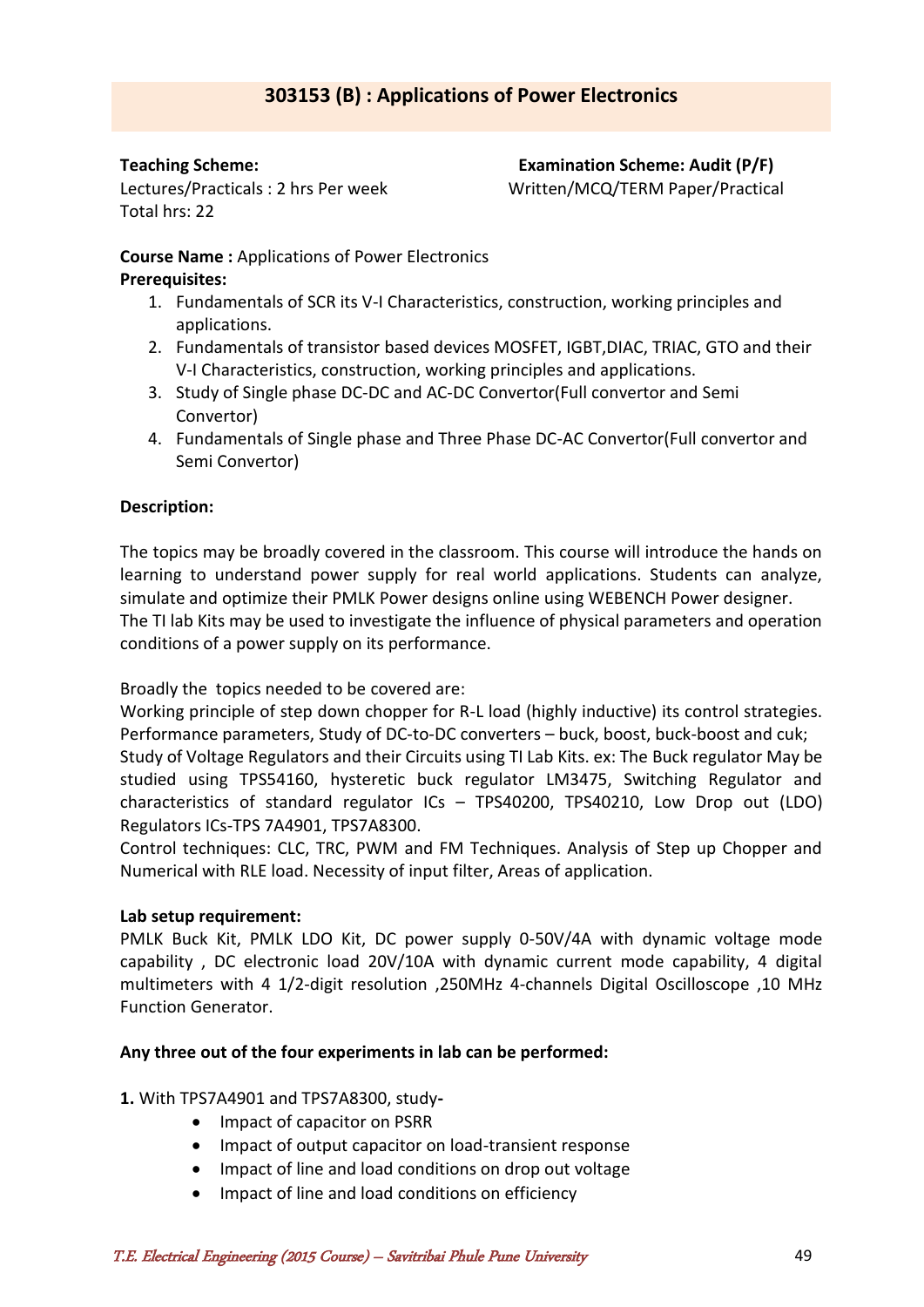## **2.**Study of DC-DC Buck converter

- Investigate how the efficiency of a TPS54160 buck regulator depends on the line and load conditions and on the switching frequency.
- Analyze the influence of switching frequency fs and of capacitance C and resistance ESR of the input and output capacitors on steady-state waveforms of TPS54160 buck regulator.
- **3.** Study of DC-DC Boost Converter
	- Analyze the influence of Input voltage, load current and switching frequency on continuous and discontinuous mode of operation of boost converter.
	- Analyze the impact of operating conditions and of the operation mode on the power loss and efficiency of boost converter.

**4.** Analyze how the switching frequency fs, the DC accuracy and the line noise rejection of the hysteretic buck regulator depend on line voltage, the load current, the characteristics of the output capacitor and the impact of speed-up capacitor.

#### **Webench Experiment: Lab Requirement: PC's with internet service connection.**

## **Any Two out of the three can be performed:**

## **Design Statement 1:**

Design a Low cost Boost Converter to derive 12V, 100mA from 5V USB DESIGN SPECIFICATION

- Vin(min) =  $4V$  Vin(max) =  $5V$
- Vout=12V Iout=100mA
- The Efficiency of the converter must be greater than 80%
- The design should have a WEBENCH® tool options like Thermal solution and Electrical simulation and to export in other software's
- The BOM count should not exceed 10 parts
- The design should not have an automatic shutdown
- Lesser BOM cost is preferable
- The solution must be designed using the IC available in DIP package.

## **Design Statement 2:**

Design a low cost and power efficient Buck Converter that could be used as a USB charger for mobile devices deriving its power from an automotive battery. DESIGN SPECIFICATION

- Vin(min)= 9V Vin(max)=15V, Vout=5V Iout=500mA
- The Efficiency of the converter must be greater than 85%
- Footprint of the Total BOM components should be minimal
- The design should have maximum WEBENCH<sup>®</sup> tool options, for eg. Thermal simulation, Electrical simulation, Simulation export etc.
- The BOM count is expected to be within 15 parts
- Lower Shut down current is desired
- Lower BOM cost is preferred